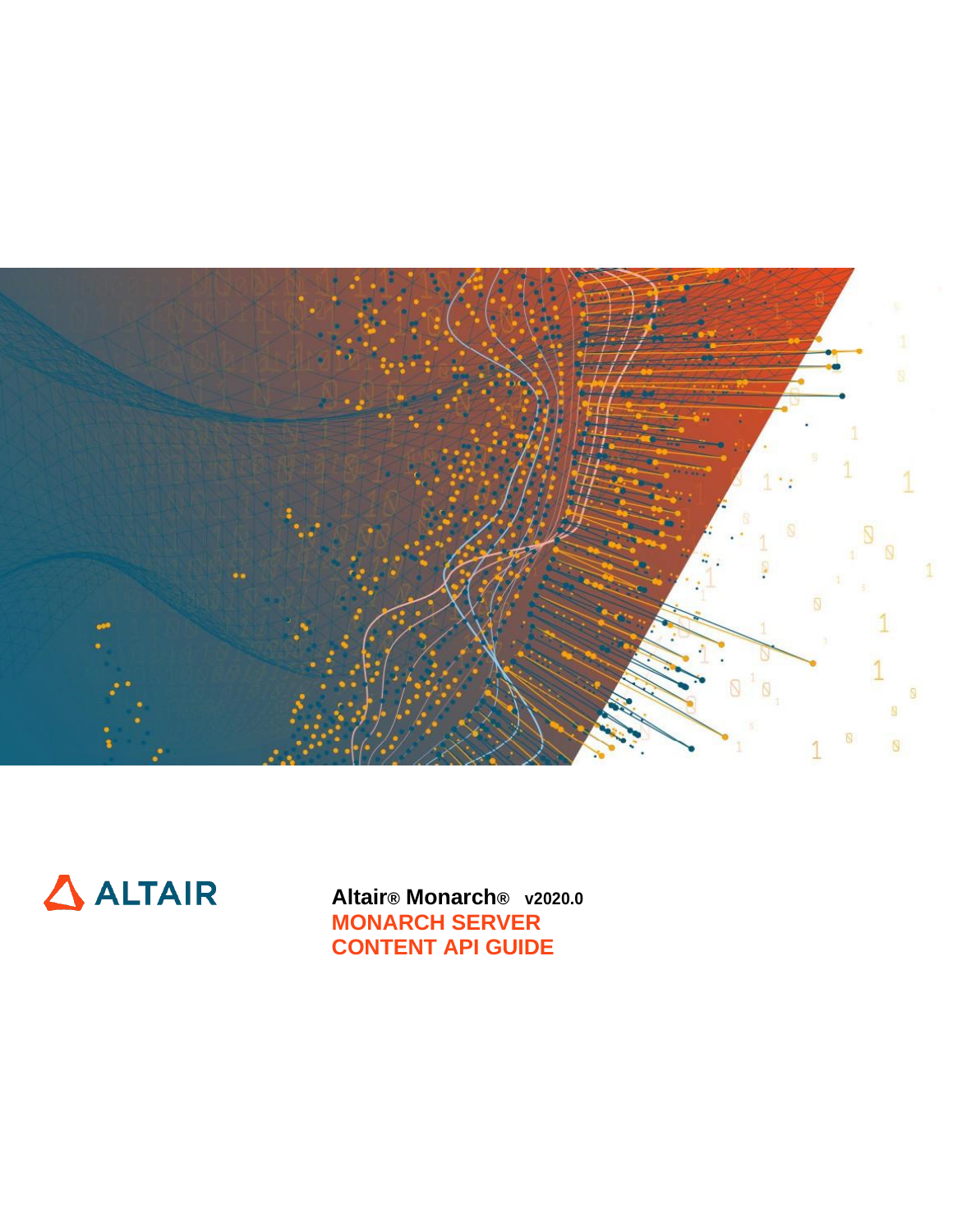## TABLE OF CONTENTS

| Report | .25 |
|--------|-----|
|        |     |
|        |     |
|        |     |
|        |     |
|        |     |
|        |     |
|        |     |
|        |     |
|        |     |
|        |     |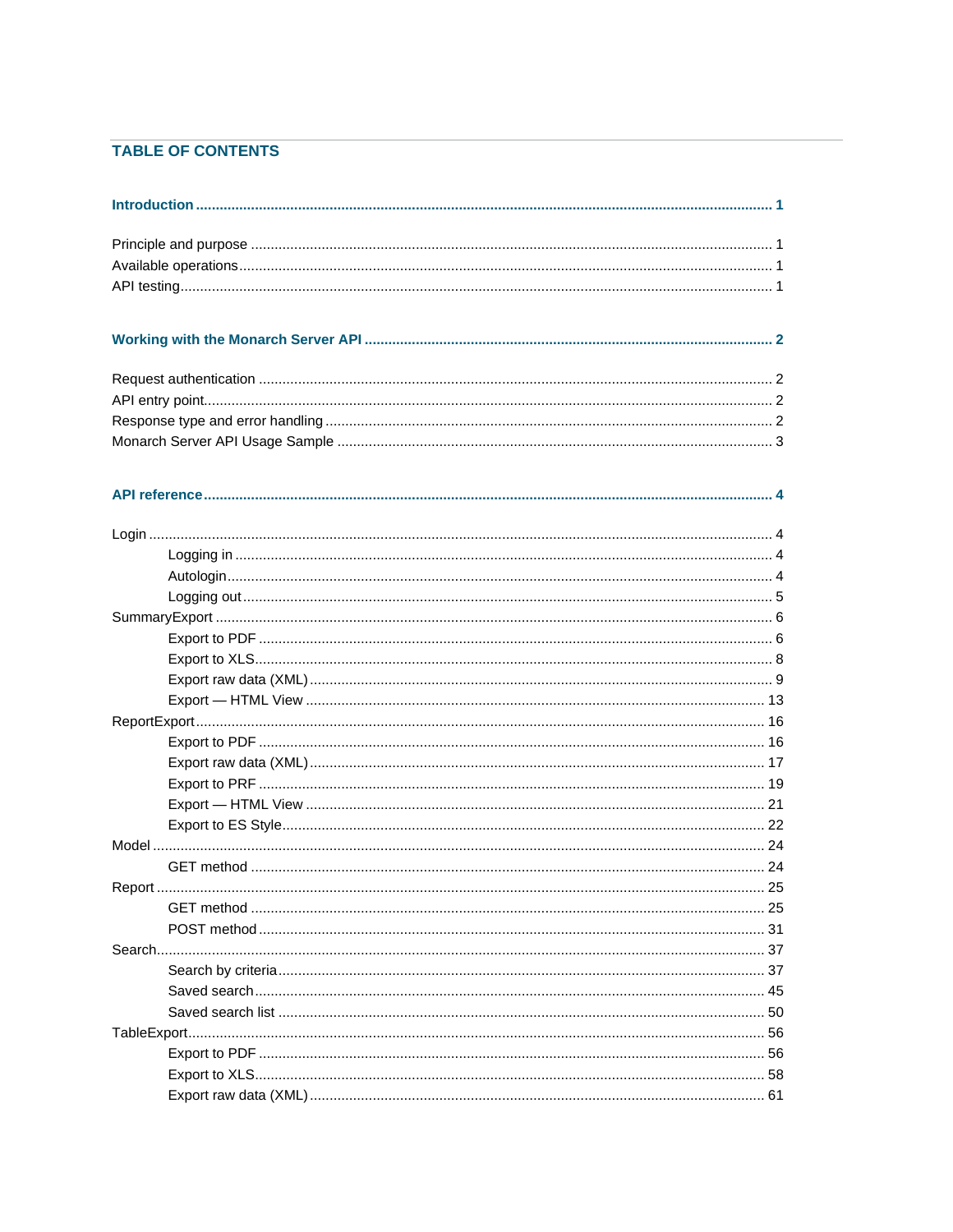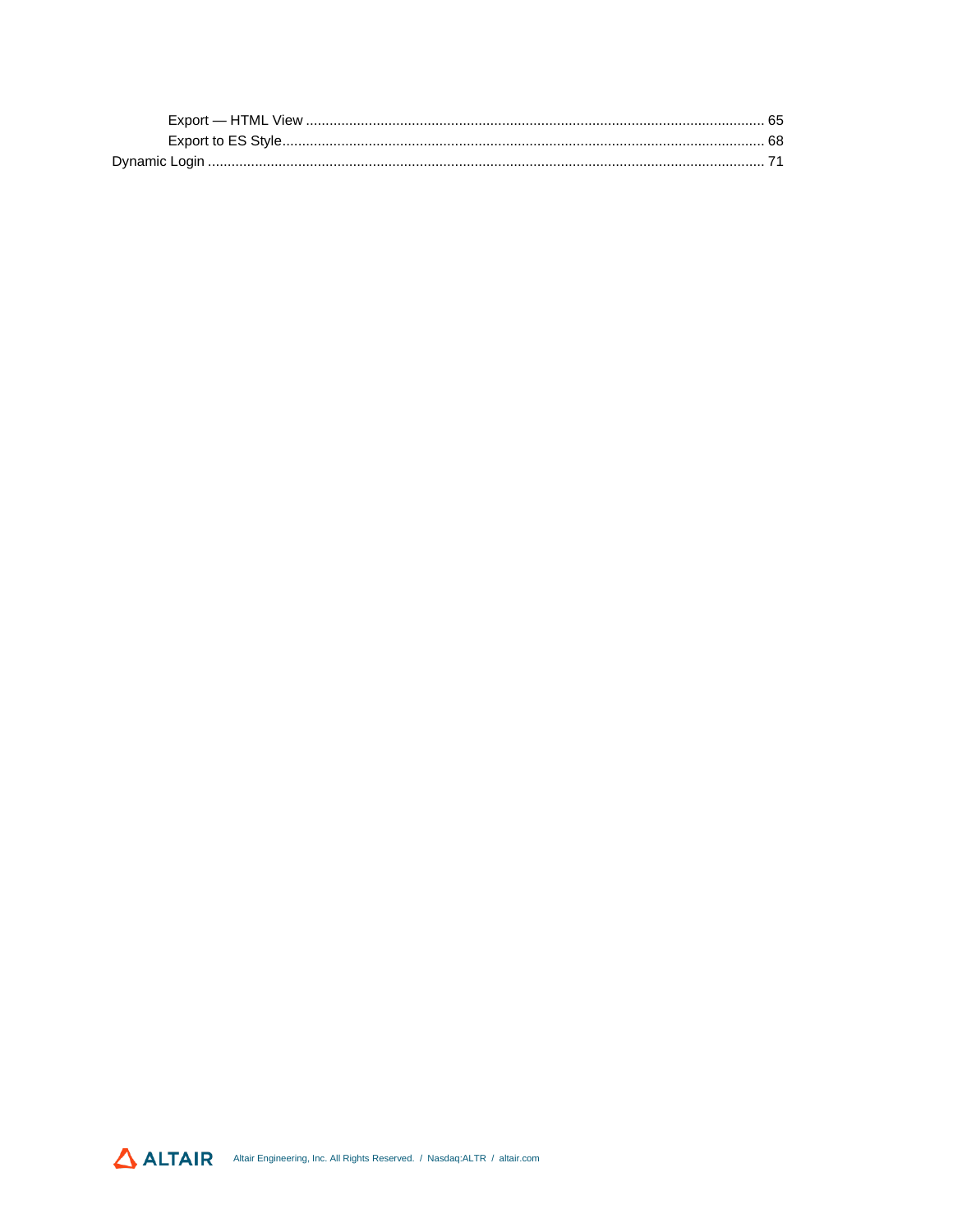# <span id="page-3-0"></span>**INTRODUCTION**

<span id="page-3-1"></span>**Monarch Server** (**MS**) provides the API for external applications based on the HTTP protocol.

## **PRINCIPLE AND PURPOSE**

The API allows external applications to use various functions of MS and access the MS database data. Using the API, a new front-end or automation application can be built easily on top of MS.

## <span id="page-3-2"></span>**AVAILABLE OPERATIONS**

The API's functionality consists of the following major parts:

- ❑ **Access to the MS Database data** includes retrieving various database data such as saved search lists and document type information. Results are represented in a defined XML or JSON format.
- ❑ **Document search** includes performing document searches over the MS database. Both pre-defined saved searches and arbitrary criteria-based searches can be performed. The result is a list of found documents in the XML or JSON format.
- ❑ **Report data retrieval**. Report data can be taken from the MS storage in a plain text format.
- ❑ **Access to data-derived views**. Most of the data-derived views available in the MS system can be accessed this way. This includes report and table/summary data exported into various presentational formats, such as XML, JSON, HTML, Excel, PRF, PDF, and ES Style. The format of output data depends on the particular view type.

## <span id="page-3-3"></span>**API TESTING**

You can test how the API works on the interactive API help page located here:

http://localhost/MSClient/api/help

You can view detailed information about each method on the method's page. You can then test it by clicking the **Test API** button.



## **NOTES**

In Monarch Server v2020.0 that is upgraded from previous versions (e.g., v13.2), the virtual folders could still be labeled as "DSClient" (or "DSAdmin"). In this case, use "DSClient" (or "DSAdmin") instead of "MSClient" (or "MSAdmin") to open the Client (or Admin) page.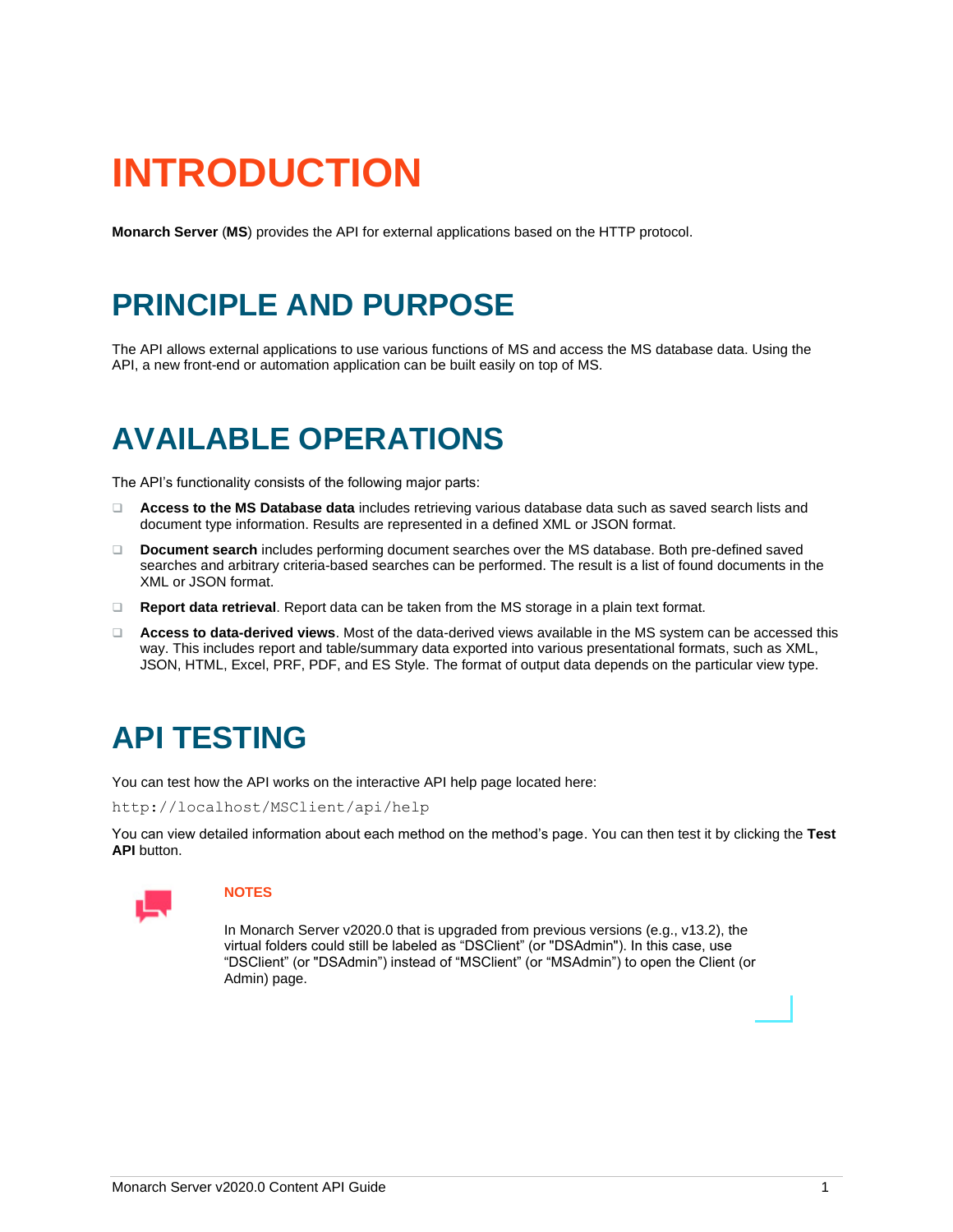# <span id="page-4-0"></span>**WORKING WITH THE MONARCH SERVER API**

<span id="page-4-1"></span>To work with the Monarch Server API successfully, review the information below.

## **REQUEST AUTHENTICATION**

<span id="page-4-2"></span>For authentication, use the [Login](#page-6-1) method.

## **API ENTRY POINT**

Access to the MS HTTP API is performed through an entry point.

The format of the request URL is

http://<host>:<port>/MSClient/api

Here, <host> is the name of the computer where MS is running, and <port> is the port number on which MS is listening.

The request can be sent using either an HTTP GET or an HTTP POST method (unless specified otherwise). The target area can be either the top window or a new browser window.

Parameter values that contain URL-prohibited symbols must be encoded as required by the URL specification.

Some parameters depend on the particular operation type.

For example, the list of all saved searches can be retrieved with the following request (assuming that the built-in administrator account is used):

<span id="page-4-3"></span>http://localhost/MSClient/api/searches

## **RESPONSE TYPE AND ERROR HANDLING**

The response to a request can be one of the following depending on the success condition:

- ❑ Request succeeded. The response has a corresponding MIME-type or an HTTP redirect.
- ❑ Request failed.

Depending on the operation nature and status, the response can be one of the following:

- ❑ The standard MS error page describing the nature of the error (for HTML-based views)
- ❑ HTTP error code with an optional message
- ❑ XML error description (non-HTML views)

In case of an XML error description, the response type is text/xml. The format of an XML error message is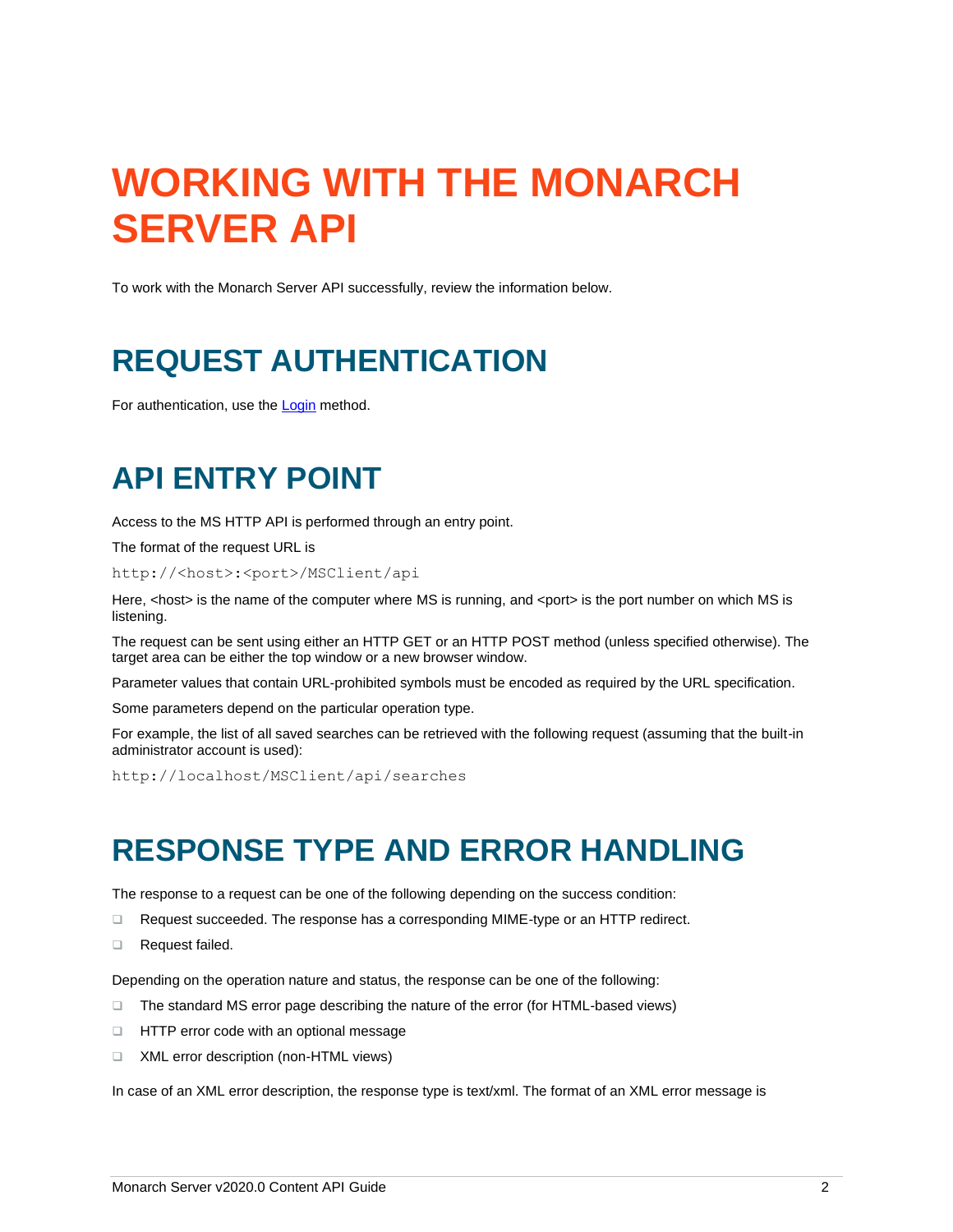```
<Error>
<Message>[Message]</Message>
<ExceptionMessage>[ExceptionMessage]</ExceptionMessage>
<ExceptionType>[ExceptionType]</ExceptionType>
<StackTrace>[StackTrace]</StackTrace>
</Error>
```
The client application can check the root node's name if text/xml content is returned to determine whether an error occurred.

## <span id="page-5-0"></span>**MONARCH SERVER API USAGE SAMPLE**

Use th[e Login](#page-6-1) method for user authentication.

http://localhost/MSClient/api/login

Upon logging in, the user can either stay in the system or leave via th[e Logout](#page-7-0) method.

http://localhost/MSClient/api/logout?redirectUrl={redirectUrl}

The user can use different methods for data viewing; for example, the user can retrieve a table export in PDF format by using the following API method.

1. Use the **Saved search list** method to get the Search ID.

http://localhost/MSClient/api/searches/

2. Then, use th[e Saved search](#page-47-0) method with the Search ID value to get the Document IDs.

http://localhost/MSClient /api/search/{searchid}

3. Use th[e Model](#page-26-0) method with the Document ID value to get the Model ID used with the current document type and to get the data on the current model (e.g., filters, sorting, and summary).

http://localhost/MSClient/api/model/reportModel?documentId={documentId}

4. Finally, use the [TableExport —](#page-58-1) Export to PDF method and supply the model values to get a filtered and sorted PDF export table.

http://localhost/MSClient/api/export/{documentIds}/table/pdf?sortName={sort Name}&filterName={filterName}&modelName={modelName}&joinPassword={joinPassw ord}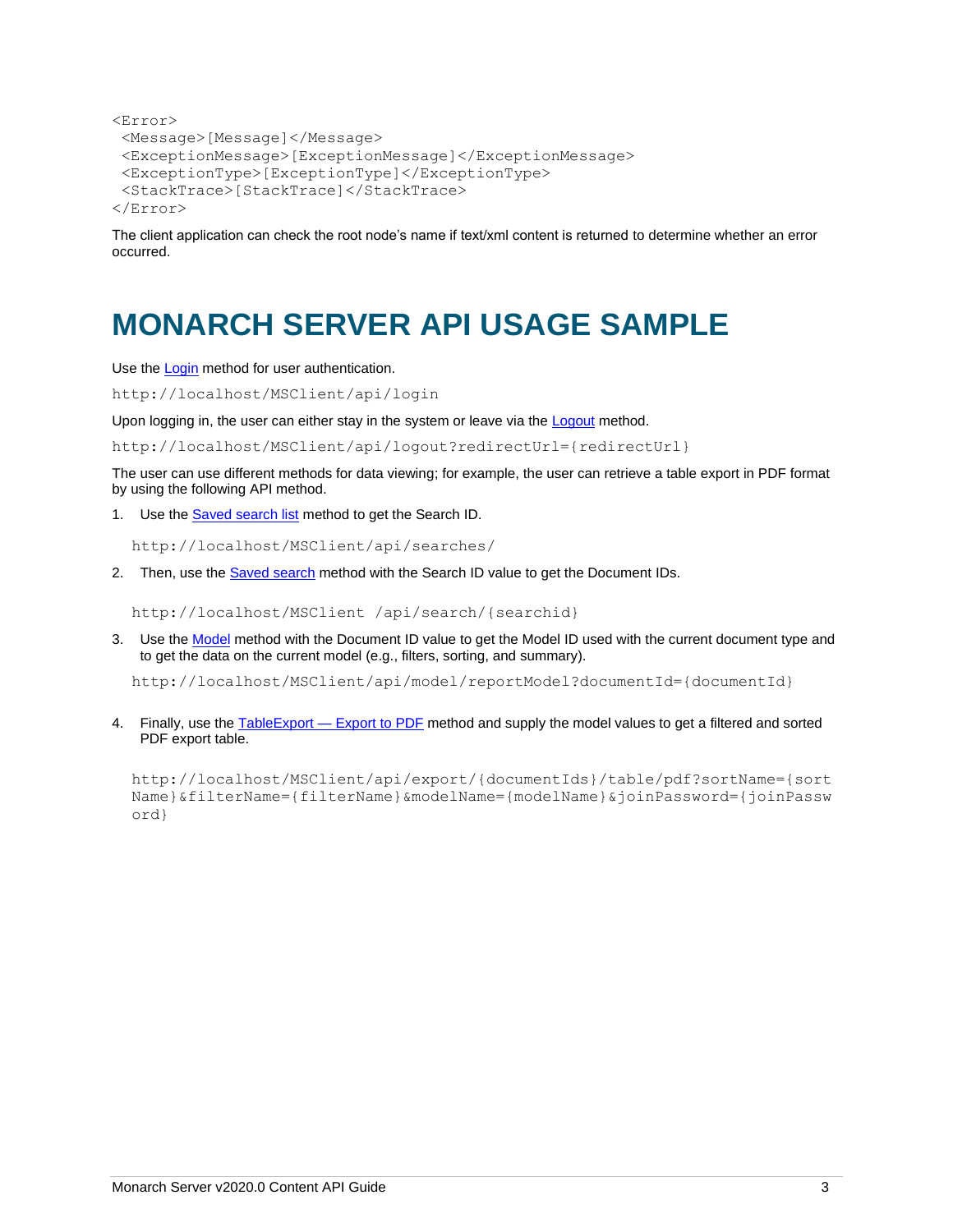# <span id="page-6-0"></span>**API REFERENCE**

<span id="page-6-1"></span>The following is a complete reference of methods supported by the MS API.

## **LOGIN**

<span id="page-6-2"></span>Use the following methods to begin and end a user session to work with MS.

## **Logging in**

Used to establish a "session" — a secure environment for further operation.

## **POST method**

The entry point for this method is

api/login

## **Request Information**

URI Parameters: none.

Body Parameters:

| <b>Name</b> | <b>Description</b> | <b>Type</b> | <b>Additional</b><br>information |
|-------------|--------------------|-------------|----------------------------------|
| Username    | Username           | String      | Required                         |
| Password    | Password           | String      | None                             |
| Domain      | User domain        | String      | None                             |

## **Request format sample (application/xml, text/xml)**

<LoginRequest xmlns:xsd="http://www.w3.org/2001/XMLSchema" xmlns:xsi="http://www.w3.org/2001/XMLSchema-instance">

<Username>admin</Username>

<Password>password</Password>

<span id="page-6-3"></span></LoginRequest>

## **Autologin**

Used to establish a "session" when the Active directory authentication is enabled with the selected SSO option.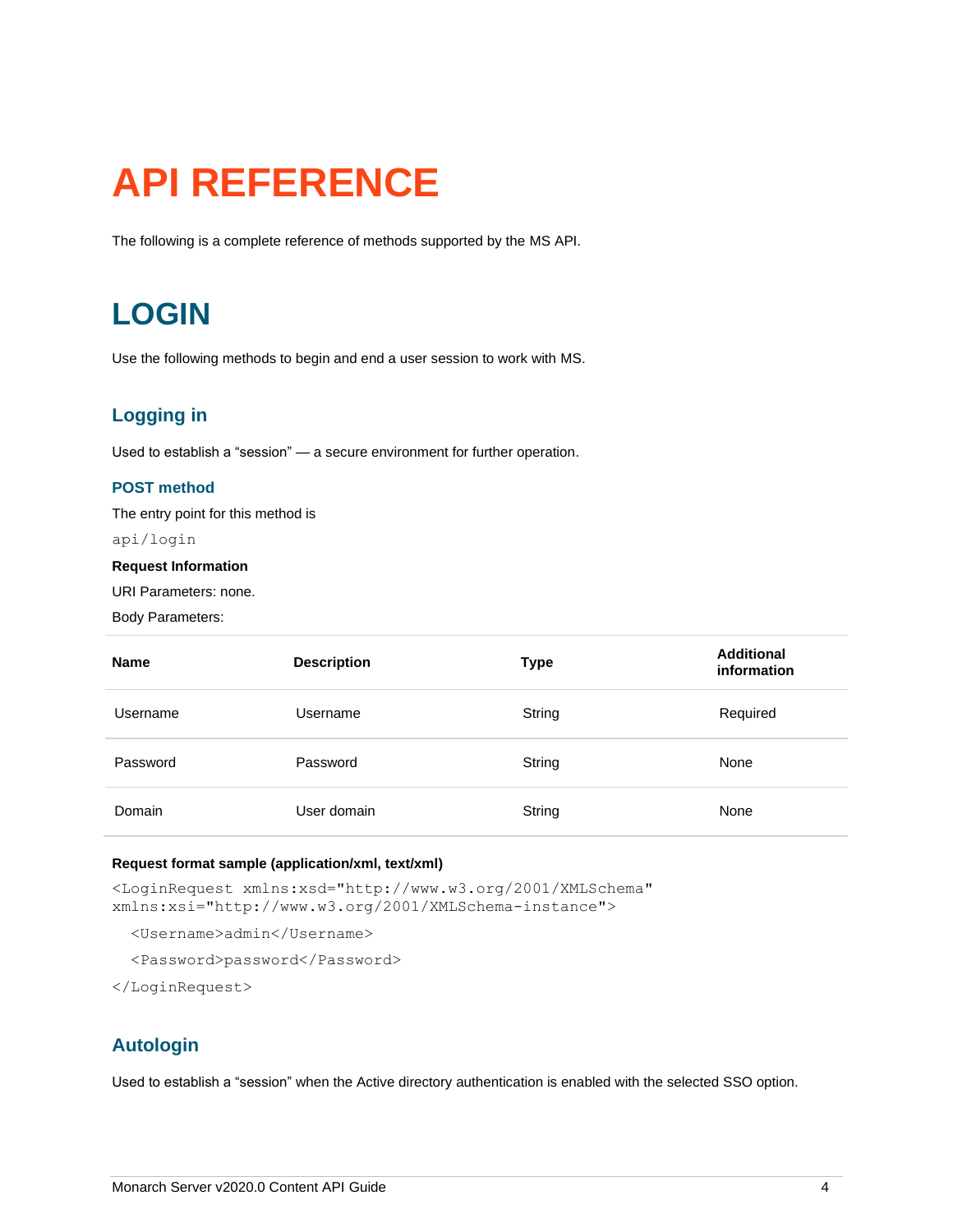## **POST method**

The entry point for this method is

api/autologin

## **Request Information**

URI Parameters: none.

<span id="page-7-0"></span>Body Parameters: none.

## **Logging out**

This operation terminates the current API session. It can be useful when the maximum number of user sessions is limited.

## **GET method**

The entry point for this method is

api/logout?redirectUrl={redirectUrl}

## **Request Information**

URI Parameters:

| <b>Name</b> | <b>Description</b>                                                                                           | Type   | <b>Additional information</b> |
|-------------|--------------------------------------------------------------------------------------------------------------|--------|-------------------------------|
| redirectUrl | URL for the redirect after session<br>termination. If this parameter is absent,<br>then no redirect is sent. | String | None                          |

Body Parameters: none.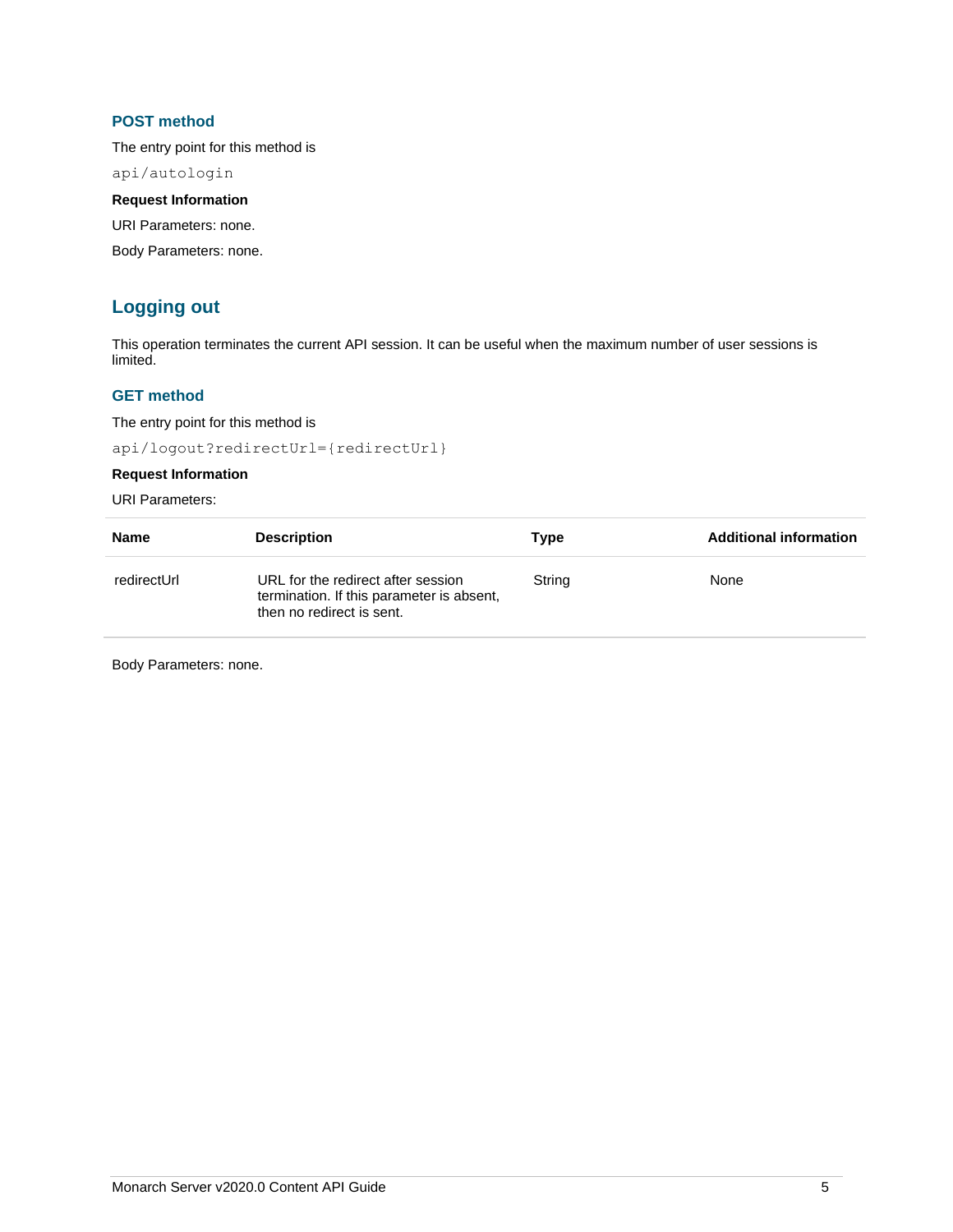## <span id="page-8-0"></span>**SUMMARY EXPORT**

<span id="page-8-1"></span>Summary information can be exported into a variety of formats listed below.

## **Export to PDF**

Adobe Portable Document Format can represent report data, tables, and summaries. You can export summary data using both GET and POST methods.

## **GET method**

The entry point for this method is

api/export/{documentIds}/summary/{summaryName}/pdf?filterName={filterName}&mo delName={modelName}

### **Request Information**

URI Parameters:

| <b>Name</b> | <b>Description</b>                                                                                                                                                                                 | <b>Type</b> | <b>Additional information</b> |
|-------------|----------------------------------------------------------------------------------------------------------------------------------------------------------------------------------------------------|-------------|-------------------------------|
| documentids | Comma-separated list of IDs of the<br>documents to retrieve. All of these<br>documents must be of the same type. If<br>the documents requested are of more<br>than one type, an error is returned. | String      | Required                      |
| summaryName | The name of a summary that is used<br>for summary generation.                                                                                                                                      | String      | Required                      |
| filterName  | Name of the filter used for table or<br>summary generation. The filter<br>specified must exist in a report model<br>set for this document type; otherwise,<br>an error is returned.                | String      | None                          |
| modelName   | Name of the model to be used for<br>export. If this parameter is absent, then<br>the appropriate model is detected out of<br>the document IDs passed (however,<br>this method is slow).            | String      | None                          |

Body Parameters: none.

#### **Response Information**

The response MIME-type is

application/pdf

## **POST method**

The entry point for this method is

api/export/summary/pdf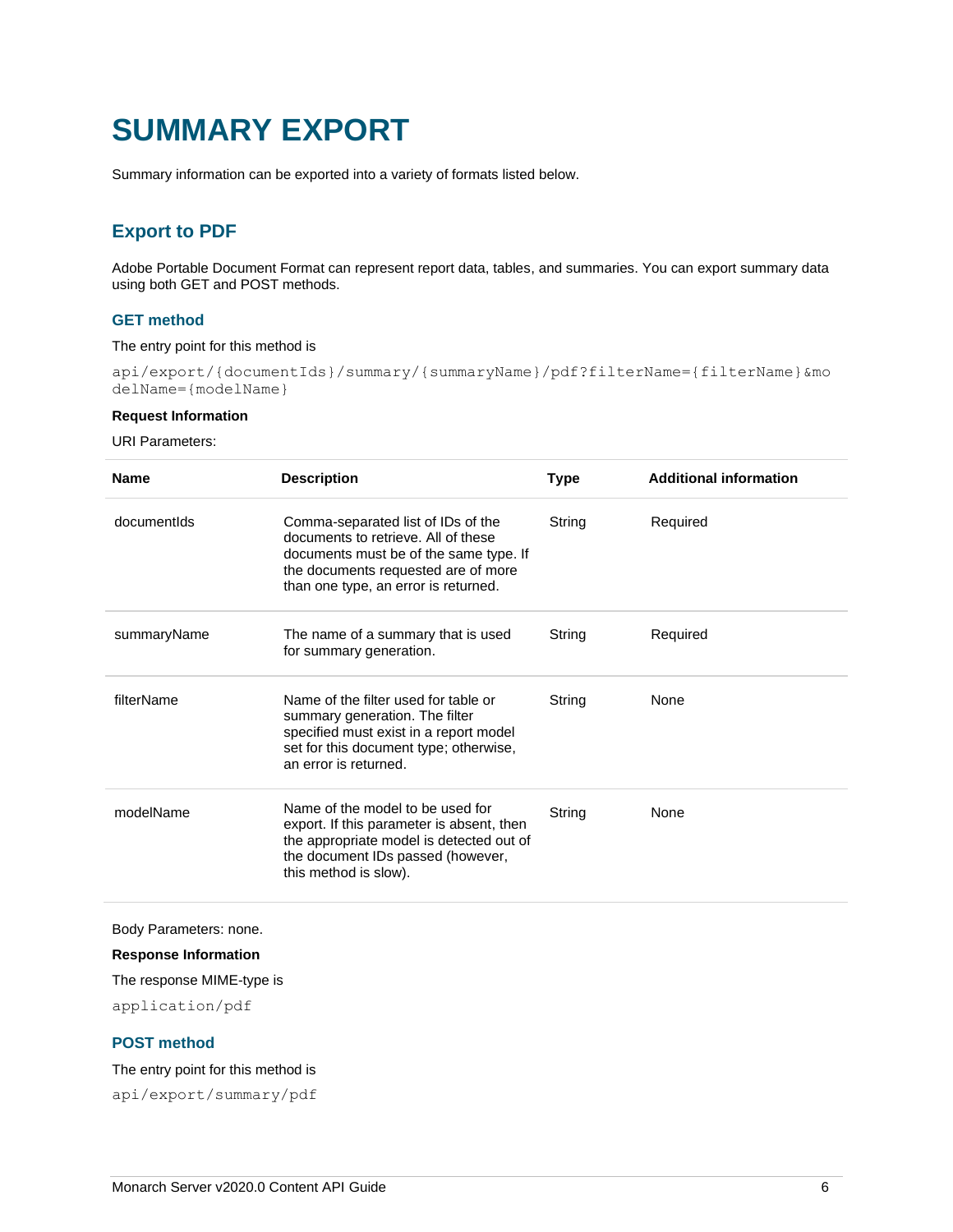## **Request Information**

URI Parameters: none.

Body Parameters:

| <b>Name</b> | <b>Description</b>                                                                                                                                                                       | Type                      | Additional<br>information |
|-------------|------------------------------------------------------------------------------------------------------------------------------------------------------------------------------------------|---------------------------|---------------------------|
| FilterName  | Name of the filter to be used for table or<br>summary generation. The specified filter must<br>exist in the report model set for this document<br>type; otherwise, an error is returned. | String                    | None                      |
| SummaryName | The name of a summary that is used for<br>summary generation.                                                                                                                            | String                    | Required                  |
| ModelName   | Name of the model to be used for export. If this<br>parameter is absent, then the appropriate model<br>is detected out of the document IDs passed<br>(however, this method is slow).     | String                    | <b>None</b>               |
| Documentids | List of IDs of the documents to retrieve. All of<br>these documents must be of the same type. If<br>the documents requested are of more than one<br>type, an error is returned.          | Collection of<br>integers | Required min<br>length: 1 |

#### **Request format sample (application/json, text/json)**

```
{
  "FilterName": "sample string 1",
  "SummaryName": "sample string 2",
  "ModelName": "sample string 3",
  "DocumentIds": [
     1,
     2
  ]
}
```
### **Request format sample (application/xml, text/xml)**

```
<SummaryExportRequest xmlns:xsd="http://www.w3.org/2001/XMLSchema" 
xmlns:xsi="http://www.w3.org/2001/XMLSchema-instance">
   <DocumentIds>
    \langle \text{int}>1 \langle \text{int}\rangle\langle \text{int} \rangle2\langle \text{int} \rangle </DocumentIds>
   <FilterName>sample string 1</FilterName>
   <SummaryName>sample string 2</SummaryName>
   <ModelName>sample string 3</ModelName>
</SummaryExportRequest>
```
### **Response Information**

The response MIME-type is

application/pdf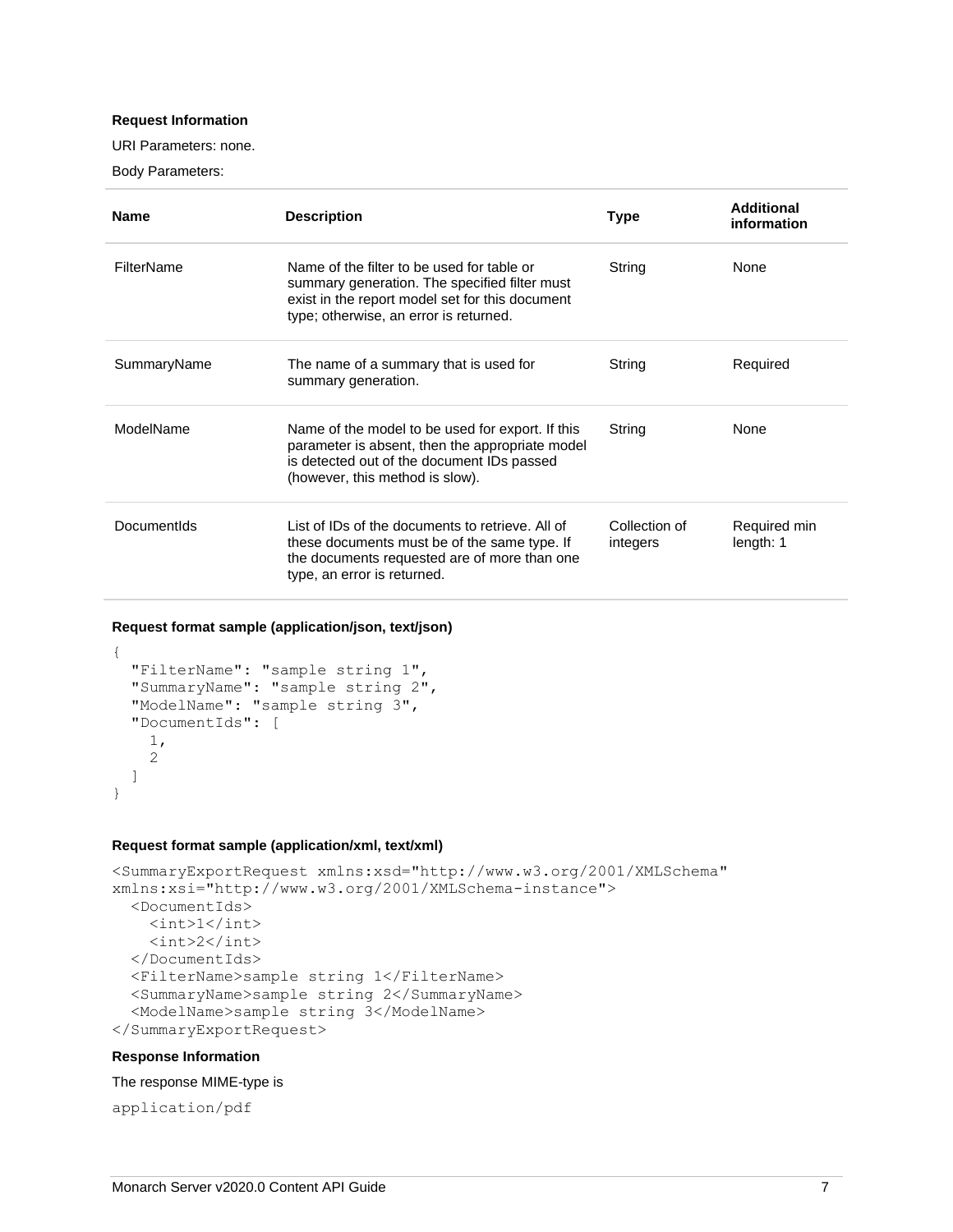## <span id="page-10-0"></span>**Export to XLS**

The Excel format is suitable for displaying tables and summaries.

## **GET method**

## The entry point for this method is

api/export/{documentIds}/summary/{summaryName}/xls?filterName={filterName}&mo delName={modelName}

## **Request Information**

```
URI Parameters:
```

| <b>Name</b> | <b>Description</b>                                                                                                                                                                             | <b>Type</b> | <b>Additional information</b> |
|-------------|------------------------------------------------------------------------------------------------------------------------------------------------------------------------------------------------|-------------|-------------------------------|
| documentids | Comma-separated list of IDs of documents<br>to retrieve. All of these documents must be<br>of the same type. If the documents<br>requested are of more than one type, an<br>error is returned. | String      | Required                      |
| summaryName | The name of the summary that is used for<br>summary generation.                                                                                                                                | String      | Required                      |
| filterName  | Name of the filter used for table or summary<br>generation. The specified filter must exist in<br>the report model set for this document type;<br>otherwise, an error is returned.             | String      | None                          |
| modelName   | Name of the model to be used for export. If<br>this parameter is absent, then the<br>appropriate model is detected out of the<br>document IDs passed (however, this method<br>is slow).        | String      | None                          |

Body Parameters: none.

**Response Information**

The response MIME-type is

application/vnd.ms-excel

## **POST method**

The entry point for this method is

api/export/summary/xls

## **Request Information**

URI Parameters: none. Body Parameters:

Monarch Server v2020.0 Content API Guide 8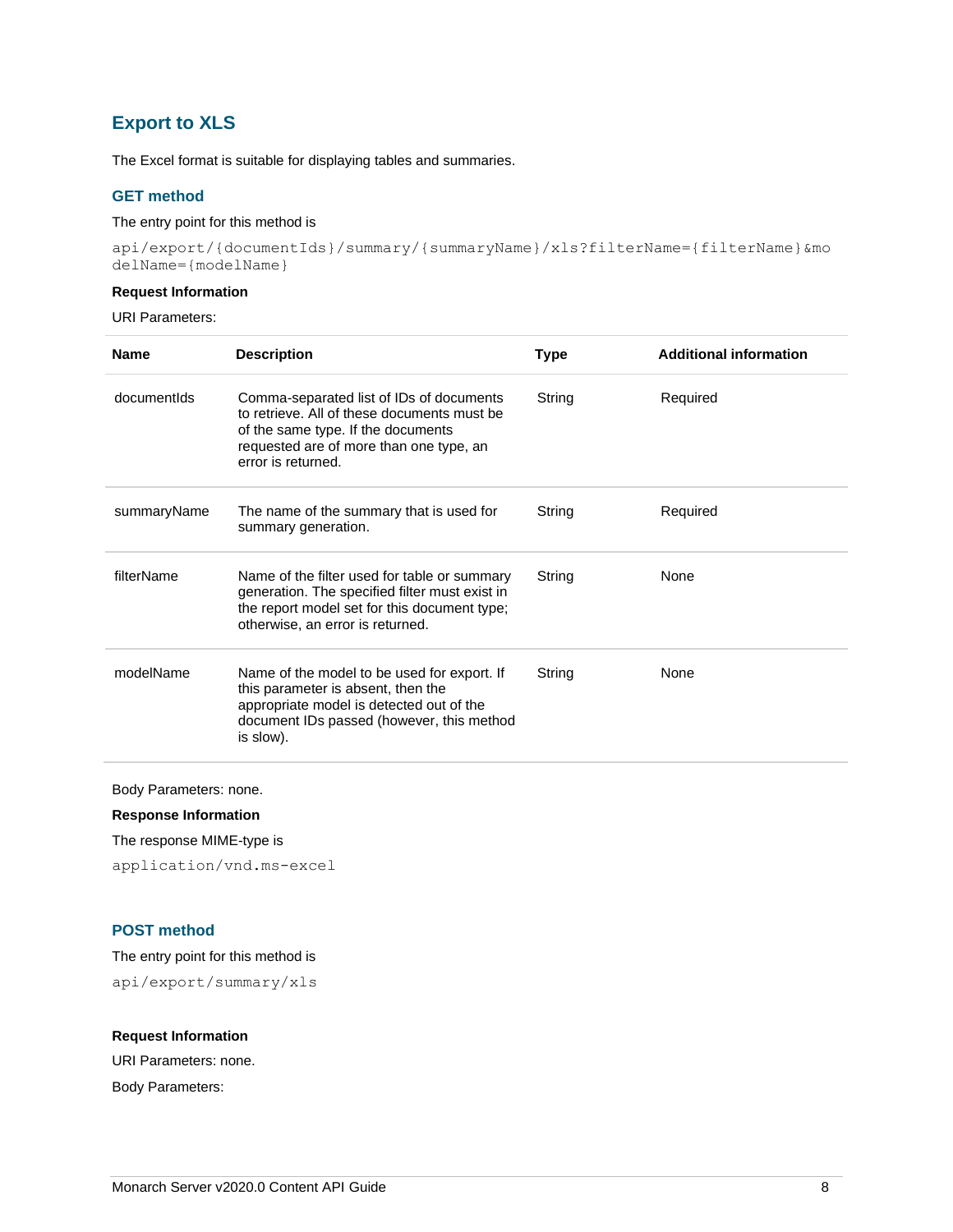| <b>Name</b> | <b>Description</b>                                                                                                                                                                      | Type                      | <b>Additional information</b> |
|-------------|-----------------------------------------------------------------------------------------------------------------------------------------------------------------------------------------|---------------------------|-------------------------------|
| FilterName  | Name of the filter used for table or<br>summary generation. The specified filter<br>must exist in the report model set for this<br>document type; otherwise, an error is<br>returned.   | String                    | None                          |
| SummaryName | The name of the summary that is used for<br>summary generation.                                                                                                                         | String                    | Required                      |
| ModelName   | Name of the model to be used for export. If<br>this parameter is absent, then the<br>appropriate model is detected out of the<br>document IDs passed (however, this<br>method is slow). | String                    | None                          |
| Documentids | List of IDs of the documents to retrieve. All<br>of these documents must be of the same<br>type. If the documents requested are of<br>more than one type, an error is returned.         | Collection of<br>integers | Required min length: 1        |

### **Request format sample (application/json, text/json)**

```
 "FilterName": "sample string 1",
 "SummaryName": "sample string 2",
 "ModelName": "sample string 3",
 "DocumentIds": [
   1,
   2
 ]
```
## **Request format sample (application/xml, text/xml)**

```
<SummaryExportRequest xmlns:xsd="http://www.w3.org/2001/XMLSchema" 
xmlns:xsi="http://www.w3.org/2001/XMLSchema-instance">
   <DocumentIds>
    \langle \text{int}>1 \langle \text{int}\rangle\langle \text{int} \rangle 2 \langle \text{int} \rangle </DocumentIds>
   <FilterName>sample string 1</FilterName>
   <SummaryName>sample string 2</SummaryName>
   <ModelName>sample string 3</ModelName>
</SummaryExportRequest>
```
#### **Response Information**

{

}

## The response MIME-type is

```
application/vnd.ms-excel
```
## **Export raw data (XML)**

This method is used to export raw summary data (in XML format).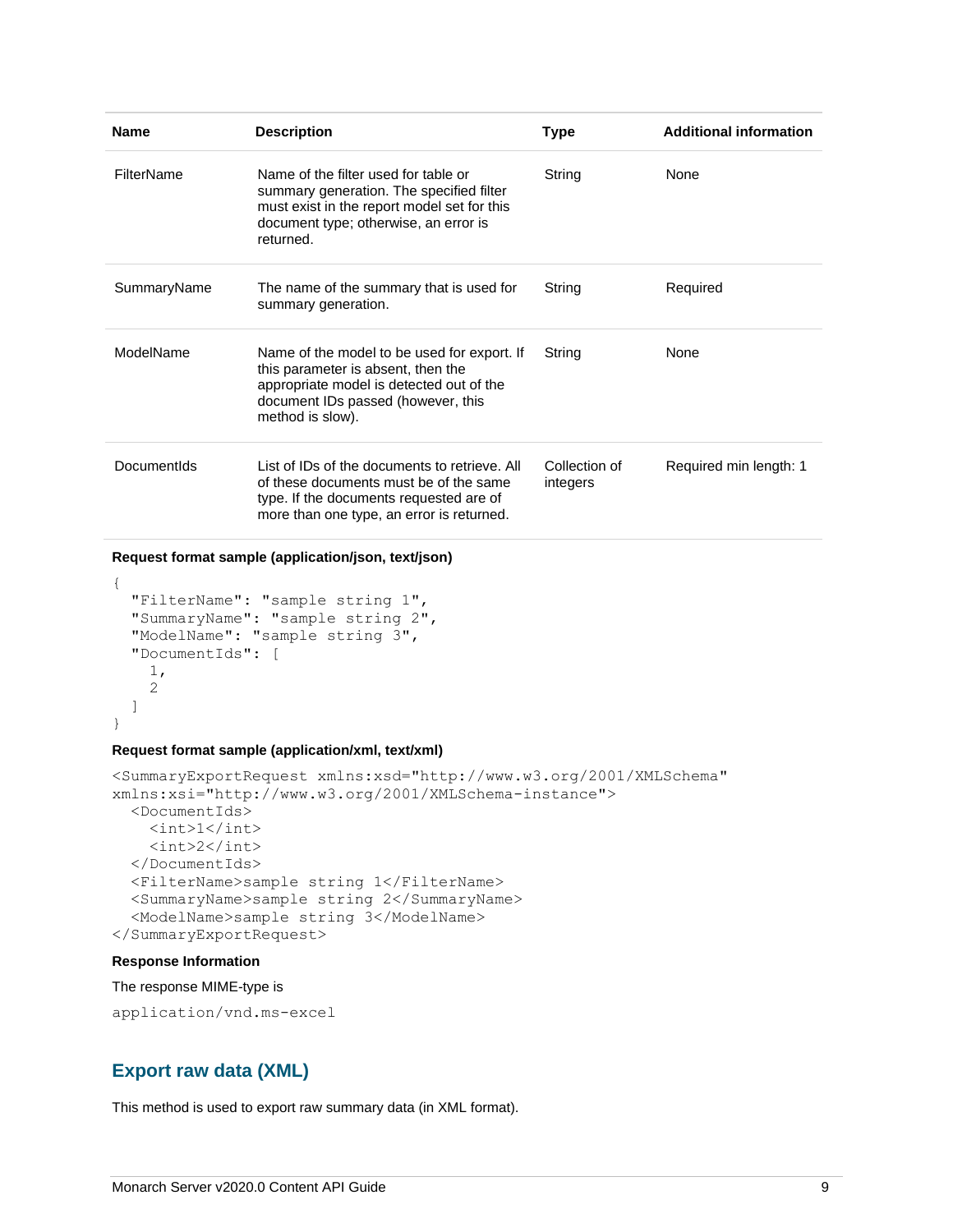## **GET method**

#### The entry point for this method is

api/export/{documentIds}/summary/{summaryName}?filterName={filterName}&modelN ame={modelName}

## **Request Information**

URI Parameters:

| <b>Name</b> | <b>Description</b>                                                                                                                                                                         | <b>Type</b> | <b>Additional</b><br>information |
|-------------|--------------------------------------------------------------------------------------------------------------------------------------------------------------------------------------------|-------------|----------------------------------|
| documentids | List of IDs of the documents to<br>retrieve. All of these documents must<br>be of the same type. If the documents<br>requested are of more than one type,<br>an error is returned.         | String      | Required                         |
| summaryName | The name of the summary that is<br>used for summary generation.                                                                                                                            | String      | Required                         |
| filterName  | Name of the filter used for table or<br>summary generation. The specified<br>filter must exist in the report model<br>set for this document type; otherwise,<br>an error is returned.      | String      | <b>None</b>                      |
| modelName   | Name of the model to be used for<br>export. If this parameter is absent,<br>then the appropriate model is<br>detected out of the document IDs<br>passed (however, this method is<br>slow). | String      | None                             |

Body Parameters: none.

## **Response Information**

Resource Description:

XmlExportResponse

| <b>Name</b> | <b>Description</b>                            | Type                     | <b>Additional information</b> |
|-------------|-----------------------------------------------|--------------------------|-------------------------------|
| Headers     | Includes all column headers<br>in this table. | Collection of Header     | None                          |
| Rows        | Includes all table data.                      | Collection<br>of RowData | None                          |

## **Response formats (application/xml, text/xml)**

<XmlExportResponse xmlns:xsd="http://www.w3.org/2001/XMLSchema" xmlns:xsi="http://www.w3.org/2001/XMLSchema-instance">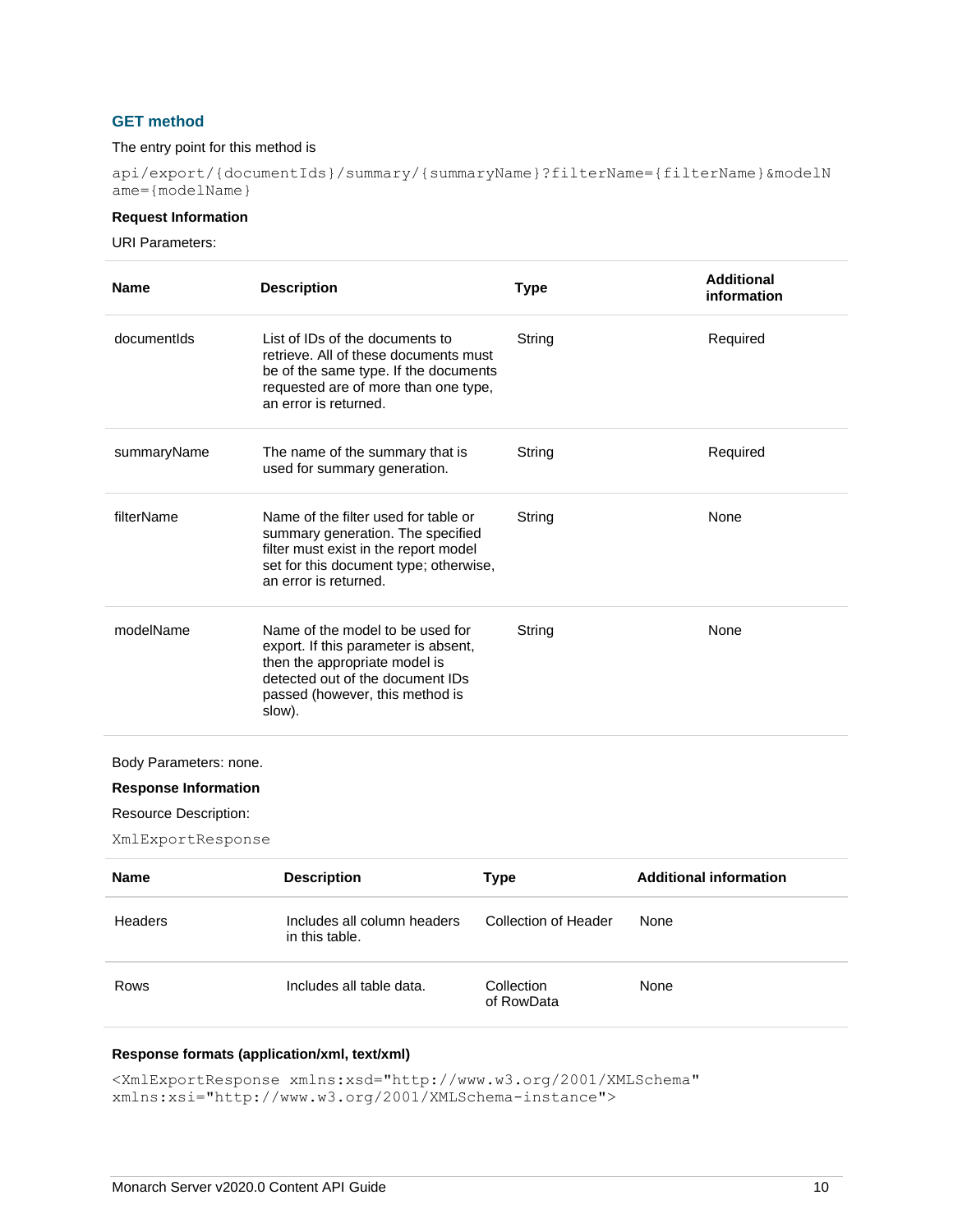```
 <Headers>
   <Header>
     <Name>sample string 1</Name>
     <FieldType>String</FieldType>
   </Header>
   <Header>
     <Name>sample string 1</Name>
     <FieldType>String</FieldType>
   </Header>
 </Headers>
 <Rows>
   <RowData>
     <Values>
       <string>sample string 1</string>
       <string>sample string 2</string>
     </Values>
   </RowData>
   <RowData>
     <Values>
       <string>sample string 1</string>
       <string>sample string 2</string>
     </Values>
   </RowData>
 </Rows>
```
</XmlExportResponse>

## **POST method**

The entry point for this method is

api/export/summary

## **Request Information**

URI Parameters: none.

Body Parameters:

| <b>Name</b>       | <b>Description</b>                                                                                                                                                                   | Type                   | Additional<br>information |
|-------------------|--------------------------------------------------------------------------------------------------------------------------------------------------------------------------------------|------------------------|---------------------------|
| <b>FilterName</b> | Name of the filter used for table or summary<br>generation. The specified filter must exist in the<br>report model set for this document type;<br>otherwise, an error is returned.   | String                 | None                      |
| SummaryName       | The name of the summary that is used for<br>summary generation.                                                                                                                      | String                 | Required                  |
| ModelName         | Name of the model to be used for export. If this<br>parameter is absent, then the appropriate model<br>is detected out of the document IDs passed<br>(however, this method is slow). | String                 | None                      |
| Documentids       | List of IDs of the documents to retrieve. All of<br>these documents must be of the same type. If                                                                                     | Collection of integers | Required min<br>length: 1 |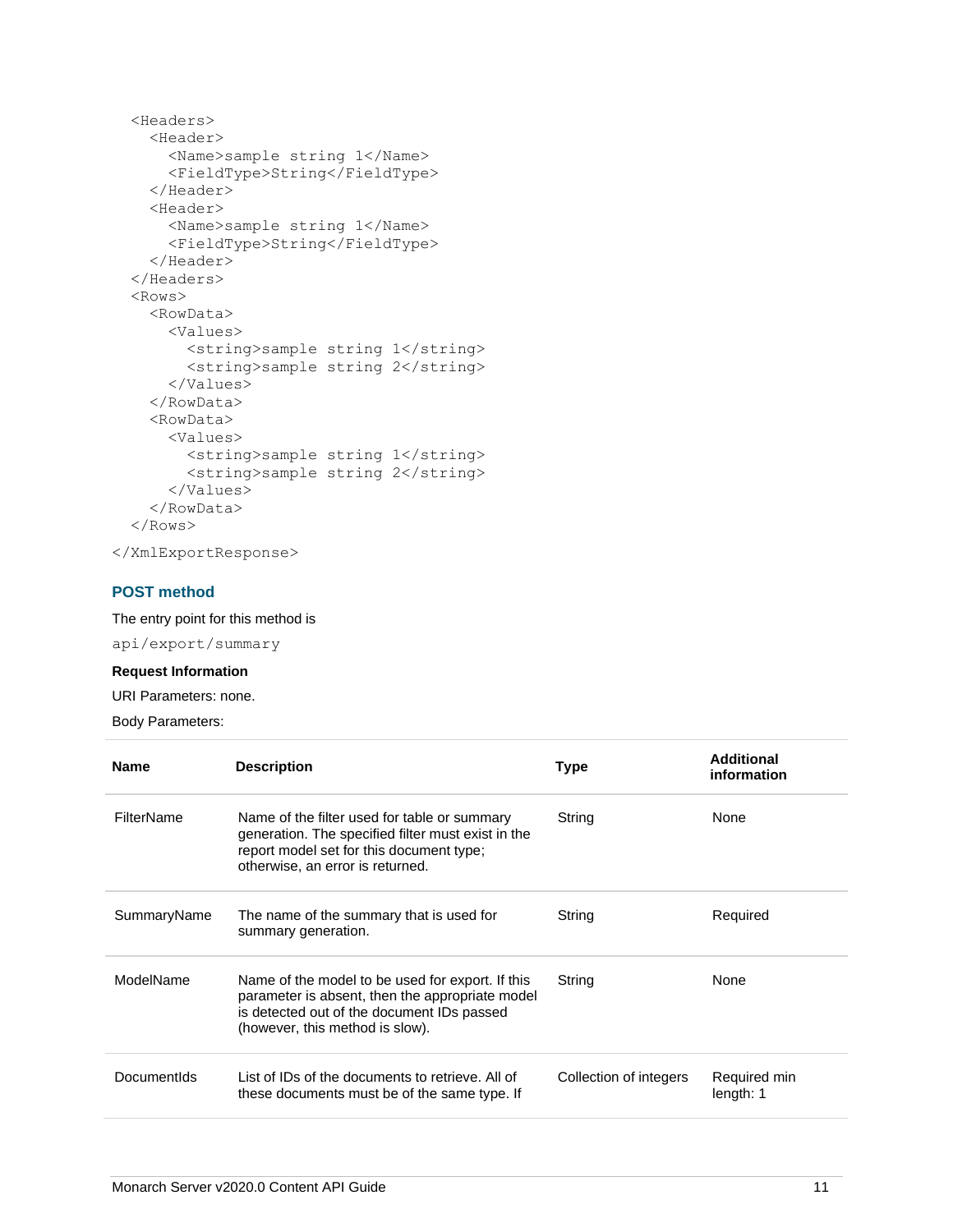| <b>Name</b> | <b>Description</b>                                                          | <b>Type</b> | Additional<br>information |
|-------------|-----------------------------------------------------------------------------|-------------|---------------------------|
|             | the documents requested are of more than one<br>type, an error is returned. |             |                           |

#### **Request format sample (application/json, text/json)**

```
 "FilterName": "sample string 1",
  "SummaryName": "sample string 2",
  "ModelName": "sample string 3",
   "DocumentIds": [
     1,
     2
  ]
}
```
#### **Request format sample (application/xml, text/xml)**

```
<SummaryExportRequest xmlns:xsd="http://www.w3.org/2001/XMLSchema" 
xmlns:xsi="http://www.w3.org/2001/XMLSchema-instance">
   <DocumentIds>
     <int>1</int>
     <int>2</int>
   </DocumentIds>
   <FilterName>sample string 1</FilterName>
   <SummaryName>sample string 2</SummaryName>
   <ModelName>sample string 3</ModelName>
</SummaryExportRequest>
```
#### **Response Information**

{

#### Resource Description:

```
XmlExportResponse
```

| <b>Name</b> | <b>Description</b>                         | <b>Type</b>           | <b>Additional information</b> |
|-------------|--------------------------------------------|-----------------------|-------------------------------|
| Headers     | Includes all column headers in this table. | Collection of Header  | None                          |
| Rows        | Includes all table data.                   | Collection of RowData | None                          |

#### **Response format sample (application/xml, text/xml)**

```
<XmlExportResponse xmlns:xsd="http://www.w3.org/2001/XMLSchema" 
xmlns:xsi="http://www.w3.org/2001/XMLSchema-instance">
   <Headers>
     <Header>
       <Name>sample string 1</Name>
       <FieldType>String</FieldType>
     </Header>
     <Header>
       <Name>sample string 1</Name>
       <FieldType>String</FieldType>
     </Header>
```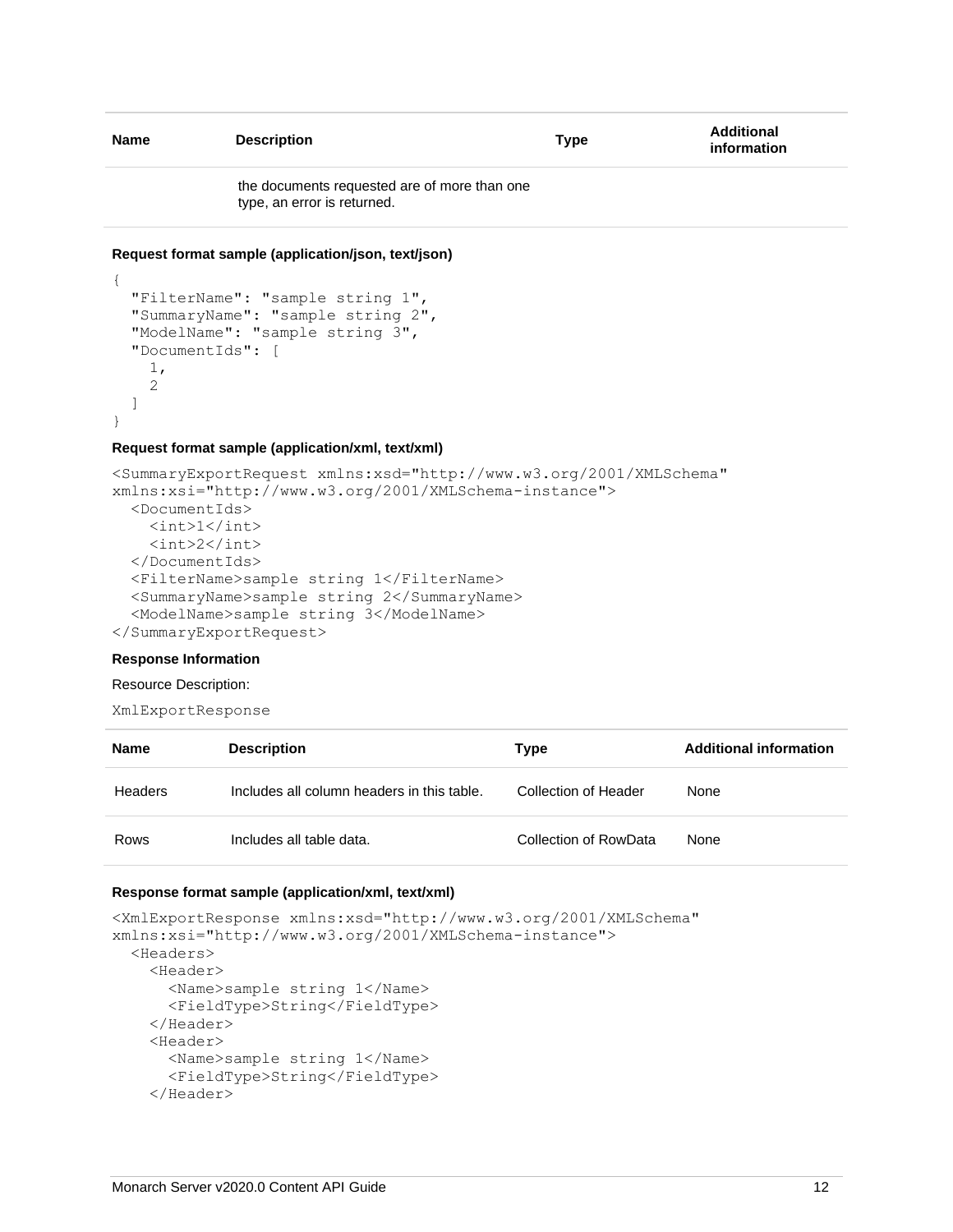```
 </Headers>
   <Rows>
     <RowData>
       <Values>
         <string>sample string 1</string>
         <string>sample string 2</string>
       </Values>
     </RowData>
     <RowData>
       <Values>
         <string>sample string 1</string>
         <string>sample string 2</string>
       </Values>
     </RowData>
   </Rows>
</XmlExportResponse>
```
## <span id="page-15-0"></span>**Export — HTML View**

The HTML format can represent report data, tables, and summaries. You can export summary data using both GET and POST methods.

## **GET method**

The entry point for this method is

```
api/export/{documentIds}/summary/{summaryName}/html/{pageNum}?filterName={fil
terName}&modelName={modelName}
```
### **Request Information**

### URI Parameters:

| <b>Name</b> | <b>Description</b>                                                                                                                                                                    | Type   | <b>Additional information</b> |
|-------------|---------------------------------------------------------------------------------------------------------------------------------------------------------------------------------------|--------|-------------------------------|
| documentids | List of IDs of the documents to<br>retrieve. All of these documents<br>must be of the same type. If the<br>documents requested are of more<br>than one type, an error is returned.    | String | Required                      |
| summaryName | The name of the summary that is<br>used for summary generation.                                                                                                                       | String | Required                      |
| filterName  | Name of the filter used for table or<br>summary generation. The specified<br>filter must exist in the report model<br>set for this document type;<br>otherwise, an error is returned. | String | None                          |
| modelName   | Name of the model to be used for<br>export. If this parameter is absent,<br>then the appropriate model is<br>detected out of the document IDs<br>passed (however, this method is      | String | None                          |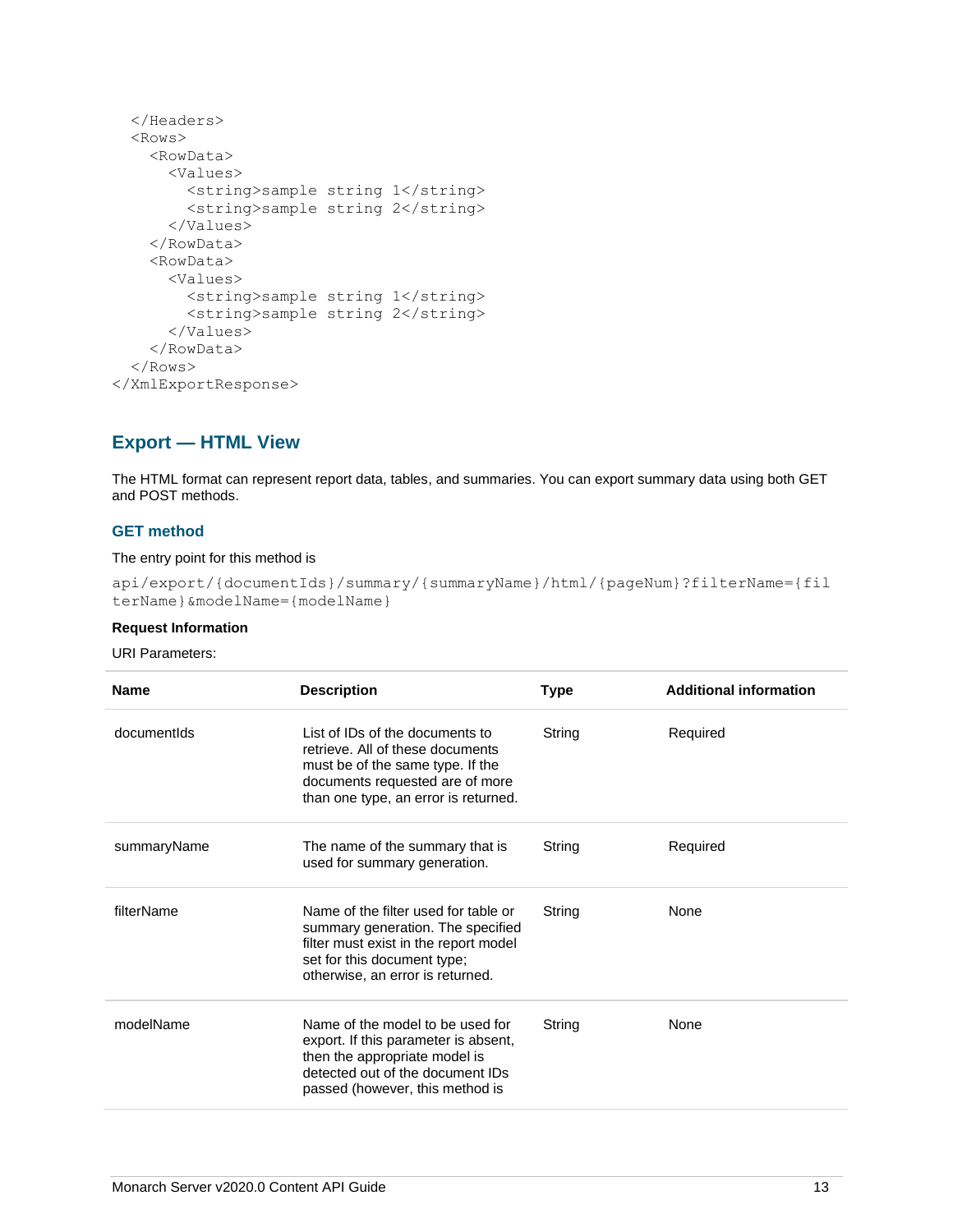| <b>Name</b> | <b>Description</b>                                                             | <b>Type</b> | <b>Additional information</b> |
|-------------|--------------------------------------------------------------------------------|-------------|-------------------------------|
|             | slow).                                                                         |             |                               |
| pageNum     | Number of pages to return. Valid<br>range is from 1 to the number of<br>pages. | Integer     | None                          |
|             |                                                                                |             |                               |

## Body Parameters: none.

## **Response Information**

The response MIME-type is

text/html

## **POST method**

The entry point for this method is

api/export/summary/html

## **Request Information**

URI Parameters: none.

Body Parameters:

| <b>Name</b> | <b>Description</b>                                                                                                                                                                   | <b>Type</b>               | <b>Additional</b><br>information                |
|-------------|--------------------------------------------------------------------------------------------------------------------------------------------------------------------------------------|---------------------------|-------------------------------------------------|
| PageNum     | Number of pages to return. Valid range is from 1<br>to the number of pages.                                                                                                          | Integer                   | Range: inclusive<br>between 1 and<br>2147483647 |
| FilterName  | Name of the filter used for table or summary<br>generation. The specified filter must exist in the<br>report model set for this document type;<br>otherwise, an error is returned.   | String                    | None                                            |
| SummaryName | The name of the summary that is used for<br>summary generation.                                                                                                                      | String                    | Required                                        |
| ModelName   | Name of the model to be used for export. If this<br>parameter is absent, then the appropriate model<br>is detected out of the document IDs passed<br>(however, this method is slow). | String                    | None                                            |
| DocumentIds | List of IDs of the documents to retrieve. All of<br>these documents must be of the same type. If<br>the documents requested are of more than one<br>type, an error is returned.      | Collection of<br>integers | Required min length:<br>1                       |

## **Request format sample (application/json, text/json)**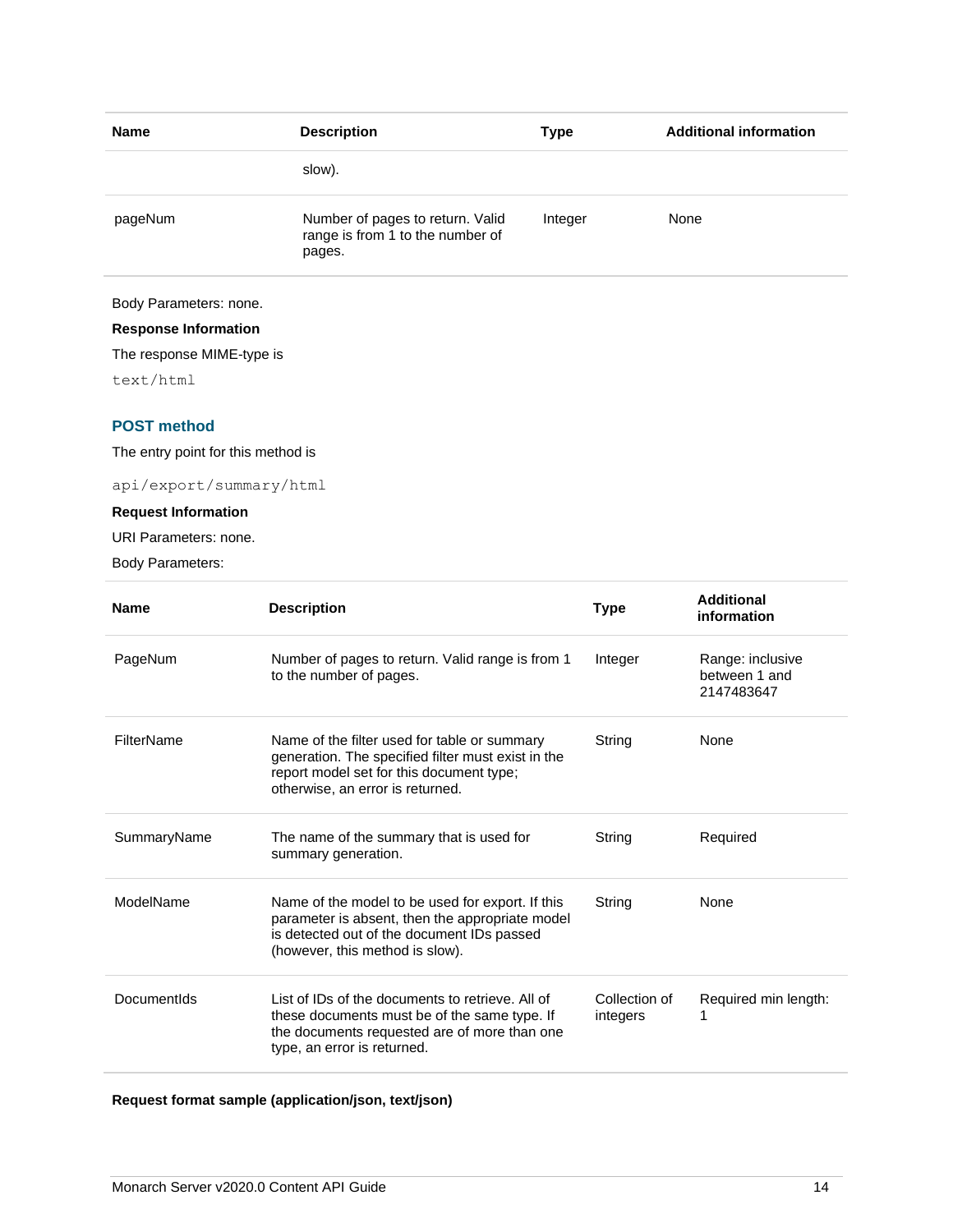```
{
  "PageNum": 1,
 "FilterName": "sample string 1",
 "SummaryName": "sample string 2",
  "ModelName": "sample string 3",
  "DocumentIds": [
    1,
     2
  ]
}
```
## **Request format sample (application/xml, text/xml)**

```
<HtmlSummaryExportRequest xmlns:xsd="http://www.w3.org/2001/XMLSchema" 
xmlns:xsi="http://www.w3.org/2001/XMLSchema-instance">
   <DocumentIds>
    \langle \text{int}>1 \langle \text{int}\rangle <int>2</int>
   </DocumentIds>
   <FilterName>sample string 1</FilterName>
   <SummaryName>sample string 2</SummaryName>
   <ModelName>sample string 3</ModelName>
   <PageNum>1</PageNum>
</HtmlSummaryExportRequest>
```
## **Response Information**

The response MIME-type is

text/html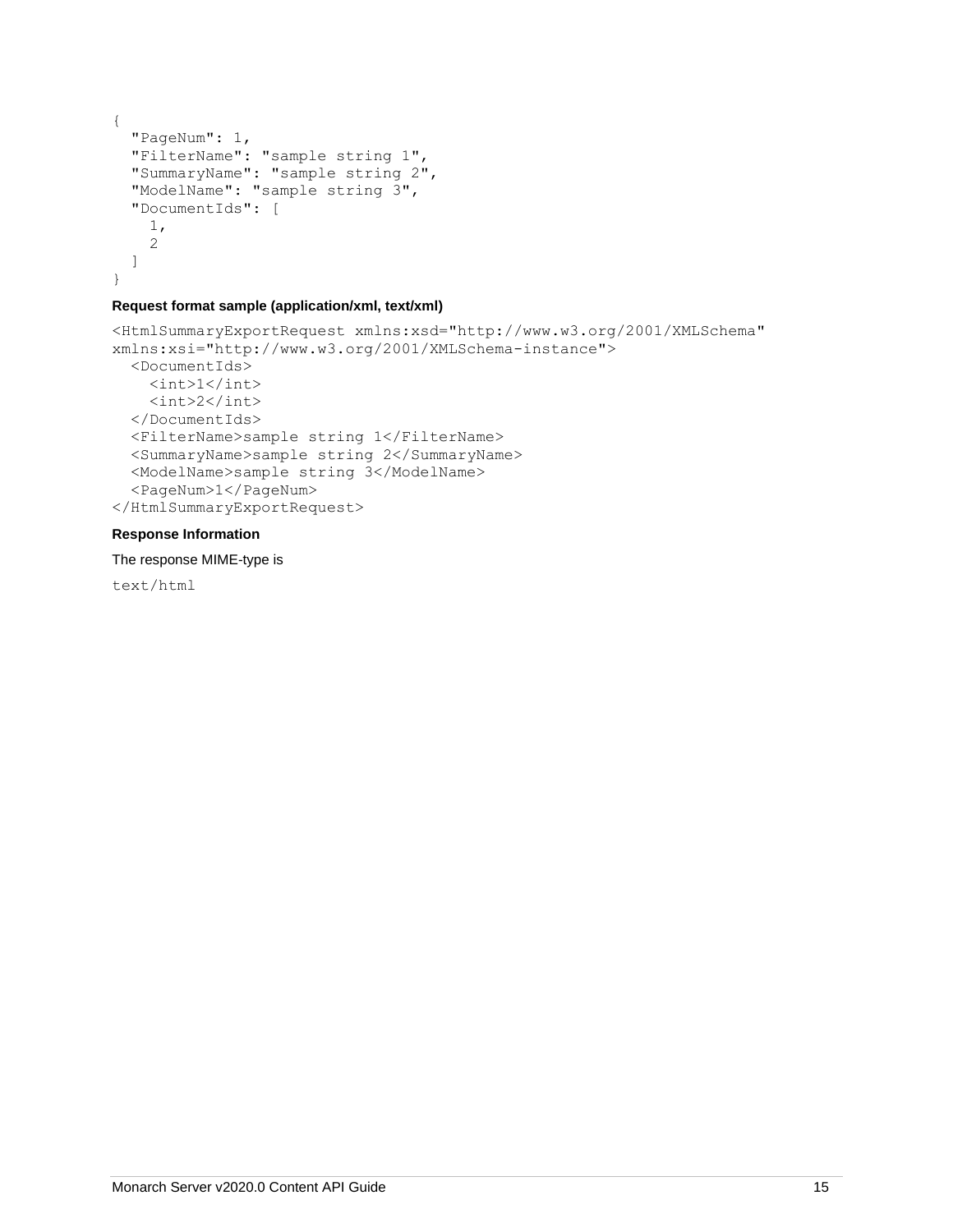## <span id="page-18-0"></span>**REPORT EXPORT**

<span id="page-18-1"></span>Report information can be exported into a variety of formats listed below.

## **Export to PDF**

Adobe Portable Document Format can represent report data, tables, and summaries.

## **GET method**

The entry point for this method is

api/export/{documentIds}/report/pdf

## **Request Information**

URI Parameters:

| <b>Name</b>                 | <b>Description</b>                                                                                                                                                                                 | <b>Type</b> | <b>Additional</b><br>information |
|-----------------------------|----------------------------------------------------------------------------------------------------------------------------------------------------------------------------------------------------|-------------|----------------------------------|
| documentids                 | Comma-separated List of IDs of the<br>documents to retrieve. All of these<br>documents must be of the same type. If<br>the documents requested are of more than<br>one type, an error is returned. | String      | Required                         |
| Body Parameters: none.      |                                                                                                                                                                                                    |             |                                  |
| <b>Response Information</b> |                                                                                                                                                                                                    |             |                                  |
| The response MIME-type is   |                                                                                                                                                                                                    |             |                                  |
| application/pdf             |                                                                                                                                                                                                    |             |                                  |

## **POST method**

The entry point for this method is

api/export/report/pdf

## **Request Information**

URI Parameters: none.

Body Parameters:

| <b>Name</b> | <b>Description</b>                                                                                                                                                                 | <b>Type</b>            | <b>Additional</b><br>information |
|-------------|------------------------------------------------------------------------------------------------------------------------------------------------------------------------------------|------------------------|----------------------------------|
| Documentids | List of IDs of the documents to retrieve.<br>All of these documents must be of the<br>same type. If the documents requested<br>are of more than one type, an error is<br>returned. | Collection of integers | Required min<br>length: 1        |

## **Request format sample (application/json, text/json)**

{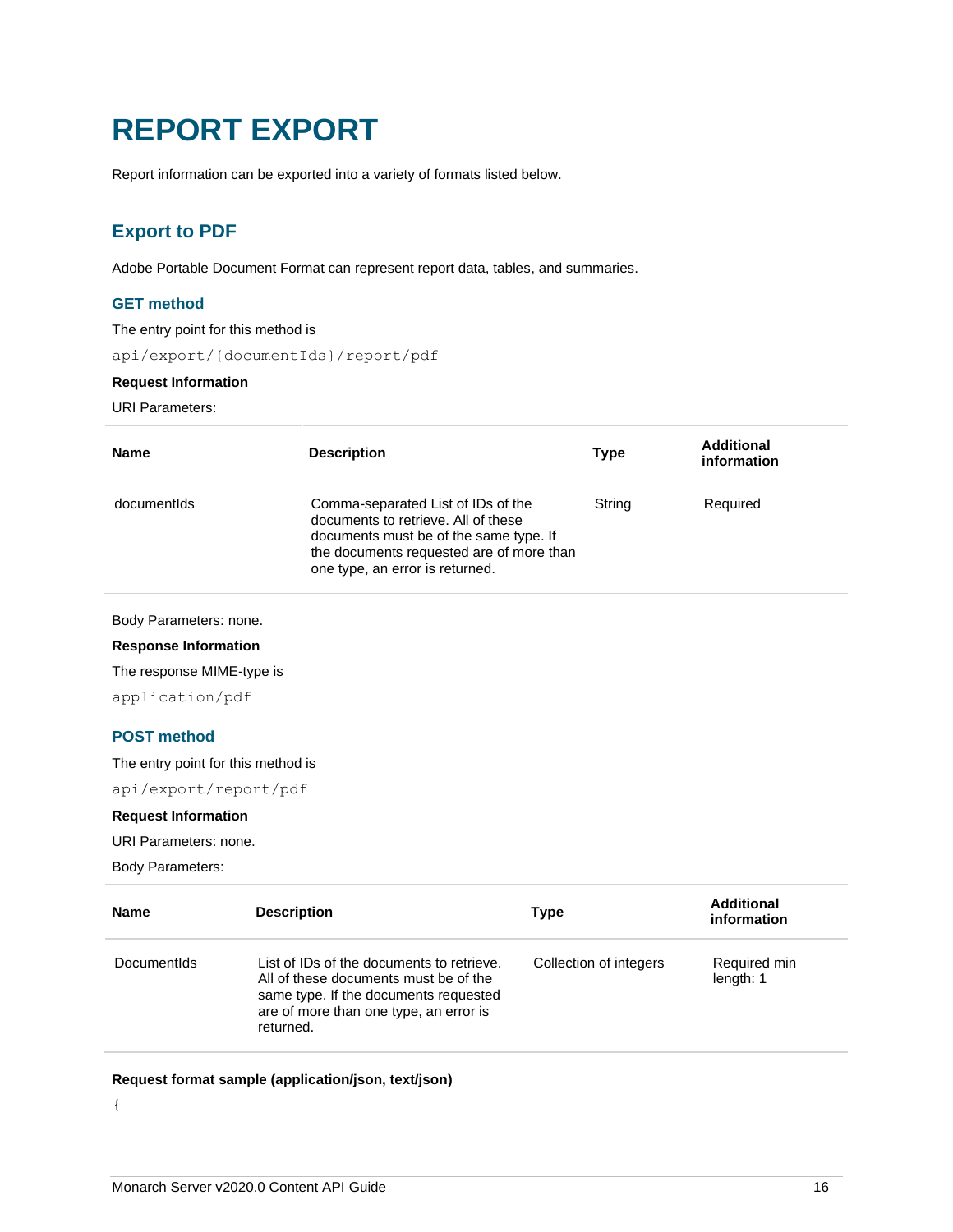```
 "DocumentIds": [
      1,
      2
   ]
}
```
## **Request format sample (application/xml, text/xml)**

```
<ReportExportRequest xmlns:xsd="http://www.w3.org/2001/XMLSchema" 
xmlns:xsi="http://www.w3.org/2001/XMLSchema-instance">
   <DocumentIds>
     <int>1</int>
    \langle \text{int} \rangle2\langle \text{int} \rangle </DocumentIds>
</ReportExportRequest>
```
## **Response Information**

The response MIME-type is

<span id="page-19-0"></span>application/pdf

## **Export raw data (XML)**

This method is used to export raw report data (in the XML format).

## **GET method**

The entry point for this method is api/export/{documentIds}/report

## **Request Information**

## URI Parameters:

| <b>Name</b> | <b>Description</b>                                                                                                                                                                              | Type   | <b>Additional information</b> |
|-------------|-------------------------------------------------------------------------------------------------------------------------------------------------------------------------------------------------|--------|-------------------------------|
| documentids | Comma-separated list of IDs of the documents to<br>retrieve. All of these documents must be of the<br>same type. If the documents requested are of more<br>than one type, an error is returned. | String | Required                      |

Body Parameters: none.

#### **Response Information**

Resource Description:

```
XmlReportExportResponse
```

| <b>Name</b>   | <b>Description</b> | Type                       | Additional<br>information |
|---------------|--------------------|----------------------------|---------------------------|
| PagesResponse | Report pages       | Collection of PageResponse | None                      |

**Response format sample (application/xml, text/xml)**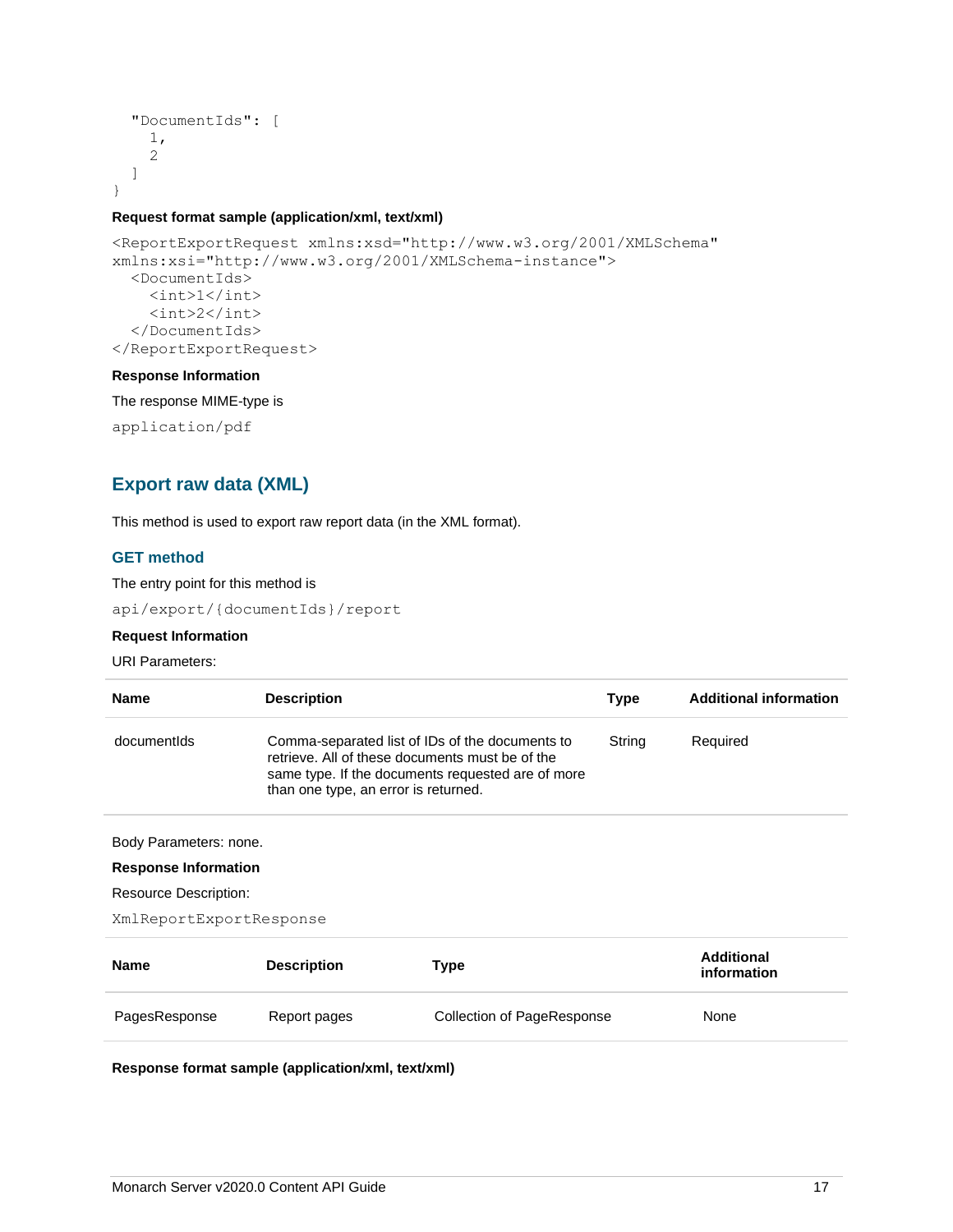```
<XmlReportExportResponse xmlns:xsd="http://www.w3.org/2001/XMLSchema" 
xmlns:xsi="http://www.w3.org/2001/XMLSchema-instance">
   <PagesResponse>
     <PageResponse>
       <Lines>
         <string>sample string 1</string>
         <string>sample string 2</string>
       </Lines>
     </PageResponse>
     <PageResponse>
       <Lines>
         <string>sample string 1</string>
         <string>sample string 2</string>
       </Lines>
     </PageResponse>
   </PagesResponse>
```
</XmlReportExportResponse>

#### **POST method**

The entry point for this method is

api/export/report

## **Request Information**

URI Parameters: none.

Body Parameters:

| <b>Name</b> | <b>Description</b>                                                                                                                                                                 | Type                   | <b>Additional</b><br>information |
|-------------|------------------------------------------------------------------------------------------------------------------------------------------------------------------------------------|------------------------|----------------------------------|
| Documentids | List of IDs of the documents to retrieve.<br>All of these documents must be of the<br>same type. If the documents requested<br>are of more than one type, an error is<br>returned. | Collection of integers | Required min length:             |

## **Request format sample (application/json, text/json)**

```
{
   "DocumentIds": [
      1,
      2
   ]
}
```
## **Request format sample (application/xml, text/xml)**

```
<ReportExportRequest xmlns:xsd="http://www.w3.org/2001/XMLSchema" 
xmlns:xsi="http://www.w3.org/2001/XMLSchema-instance">
   <DocumentIds>
    \langle \text{int}>1 \langle \text{int}\rangle <int>2</int>
   </DocumentIds>
</ReportExportRequest>
```
#### **Response Information**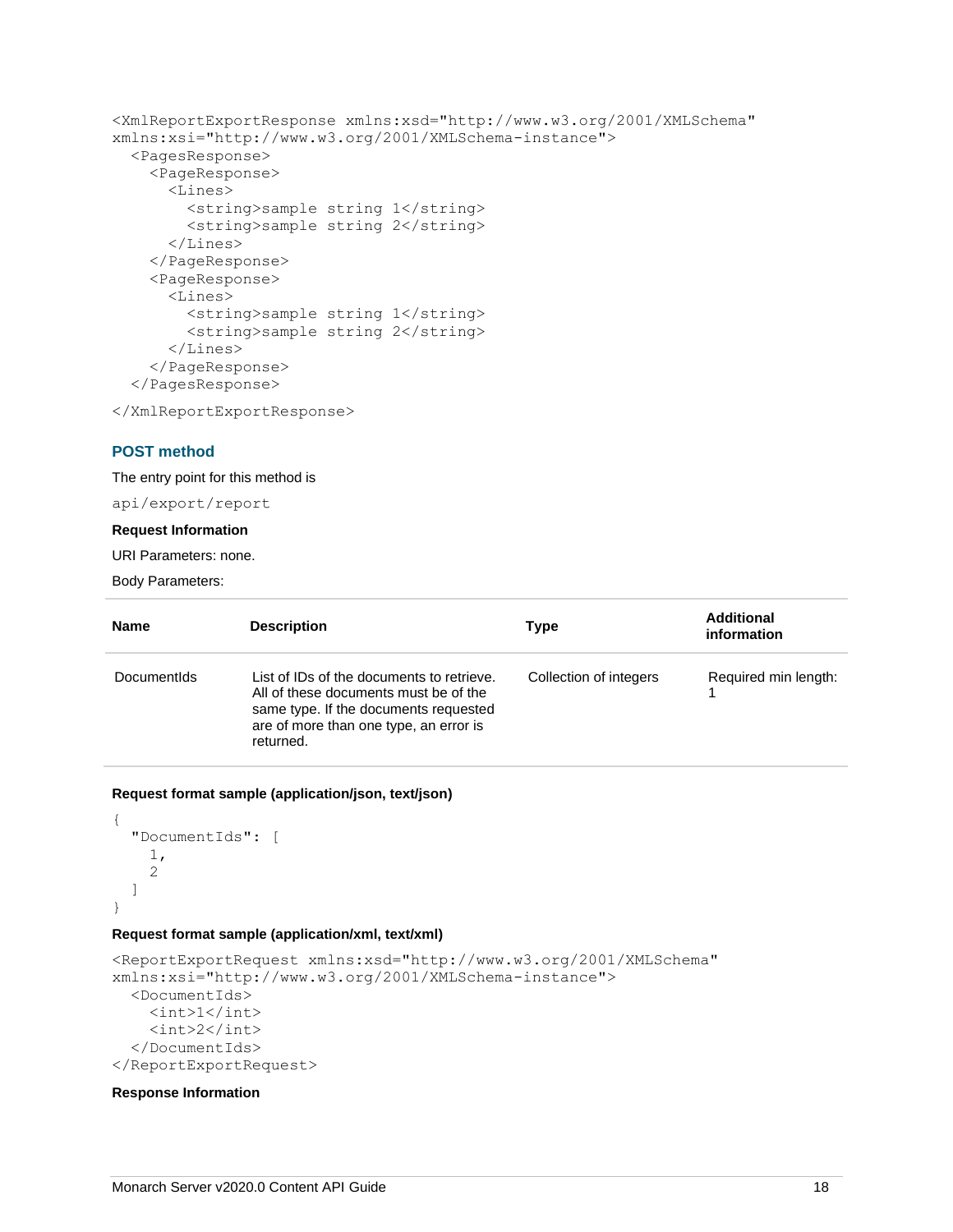### Resource Description:

XmlReportExportResponse

| <b>Name</b>   | <b>Description</b> | Type                          | <b>Additional information</b> |
|---------------|--------------------|-------------------------------|-------------------------------|
| PagesResponse | Report's pages     | Collection<br>of PageResponse | None                          |

#### **Response format sample (application/xml, text/xml)**

```
<XmlReportExportResponse xmlns:xsd="http://www.w3.org/2001/XMLSchema" 
xmlns:xsi="http://www.w3.org/2001/XMLSchema-instance">
   <PagesResponse>
     <PageResponse>
       <Lines>
         <string>sample string 1</string>
         <string>sample string 2</string>
       </Lines>
     </PageResponse>
     <PageResponse>
       <Lines>
         <string>sample string 1</string>
         <string>sample string 2</string>
       </Lines>
     </PageResponse>
   </PagesResponse>
</XmlReportExportResponse>
```
## <span id="page-21-0"></span>**Export to PRF**

A portable report format can present report data in conjunction with data model/navigational information.

## **GET method**

The entry point for this method is

api/export/{documentIds}/report/prf/modelName?modelName={modelName}

## **Request Information**

URI Parameters:

| <b>Name</b> | <b>Description</b>                                                                                                                                                                                 | <b>Type</b> | Additional<br>information |
|-------------|----------------------------------------------------------------------------------------------------------------------------------------------------------------------------------------------------|-------------|---------------------------|
| documentids | Comma-separated list of IDs of the<br>documents to retrieve. All of these documents<br>must be of the same type. If the documents<br>requested are of more than one type, an error<br>is returned. | String      | Required                  |
| modelName   | Name of the model to be used for export. If<br>this parameter is absent, then the appropriate<br>model is detected out of the document IDs                                                         | String      | None                      |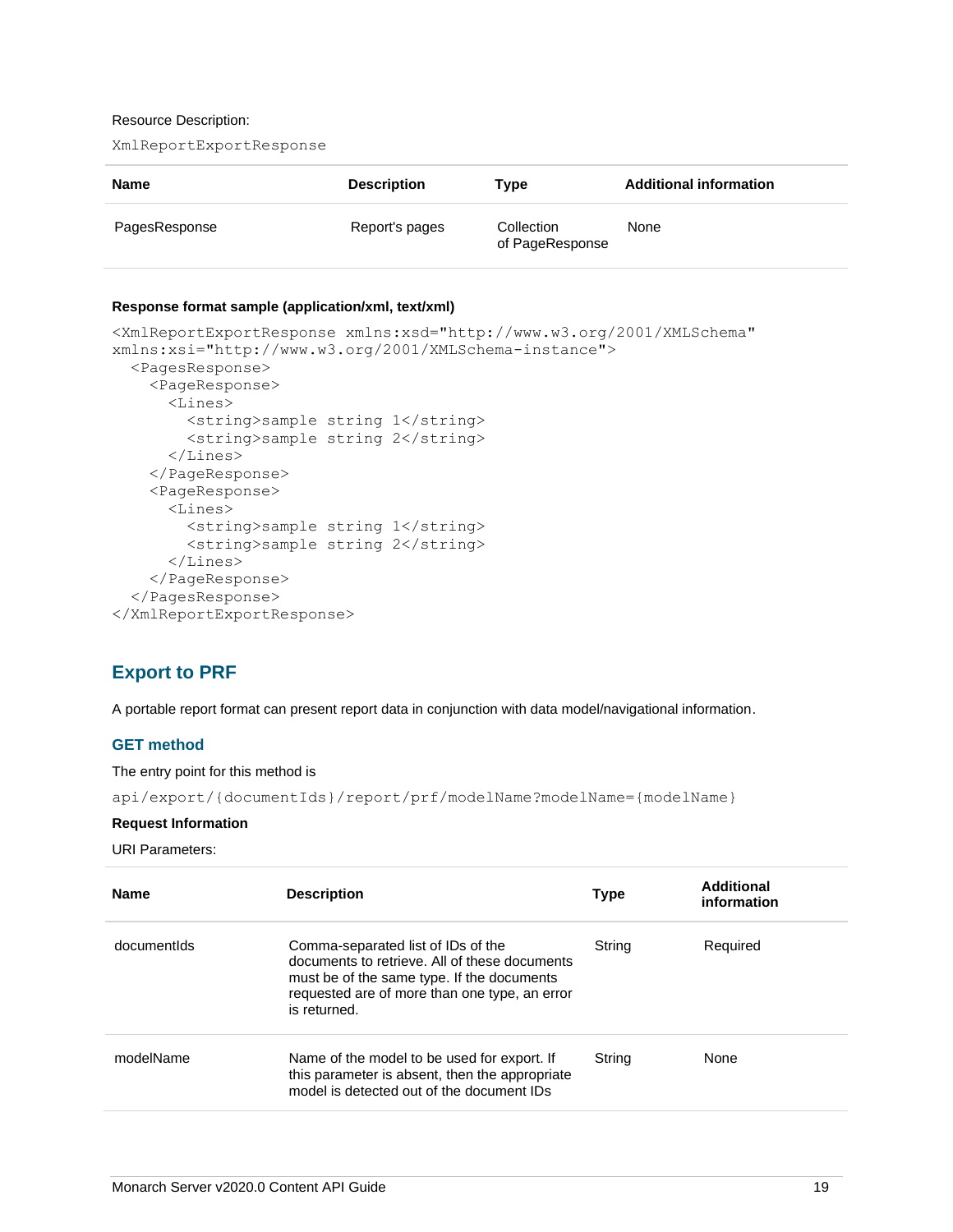| <b>Name</b>                        | <b>Description</b>                     | <b>Type</b> | <b>Additional</b><br>information |
|------------------------------------|----------------------------------------|-------------|----------------------------------|
|                                    | passed (however, this method is slow). |             |                                  |
| Body Parameters: none.             |                                        |             |                                  |
| <b>Response Information</b>        |                                        |             |                                  |
| The response MIME-type is          |                                        |             |                                  |
| application/prf                    |                                        |             |                                  |
| <b>POST method</b>                 |                                        |             |                                  |
| The entry point for this method is |                                        |             |                                  |
| api/export/report/prf              |                                        |             |                                  |
| <b>Request Information</b>         |                                        |             |                                  |
|                                    |                                        |             |                                  |

URI Parameters: none.

Body Parameters:

| <b>Name</b> | <b>Description</b>                                                                                                                                                                   | Type                   | Additional<br>information |
|-------------|--------------------------------------------------------------------------------------------------------------------------------------------------------------------------------------|------------------------|---------------------------|
| ModelName   | Name of the model to be used for export. If<br>this parameter is absent, then the appropriate<br>model is detected out of the document IDs<br>passed (however, this method is slow). | String                 | None                      |
| Documentids | List of IDs of the documents to retrieve. All of<br>these documents must be of the same type. If<br>the documents requested are of more than<br>one type, an error is returned.      | Collection of integers | Required min length:      |

**Request format sample (application/json, text/json)**

```
{
   "ModelName": "sample string 1",
   "DocumentIds": [
    1,
     2
   ]
}
```
## **Request format sample (application/xml, text/xml)**

```
<PrfExportRequest xmlns:xsd="http://www.w3.org/2001/XMLSchema" 
xmlns:xsi="http://www.w3.org/2001/XMLSchema-instance">
   <DocumentIds>
     \langleint>1\langleint>
     \langle \text{int} \rangle 2 \langle \text{int} \rangle </DocumentIds>
   <ModelName>sample string 1</ModelName>
</PrfExportRequest>
```
## **Response Information**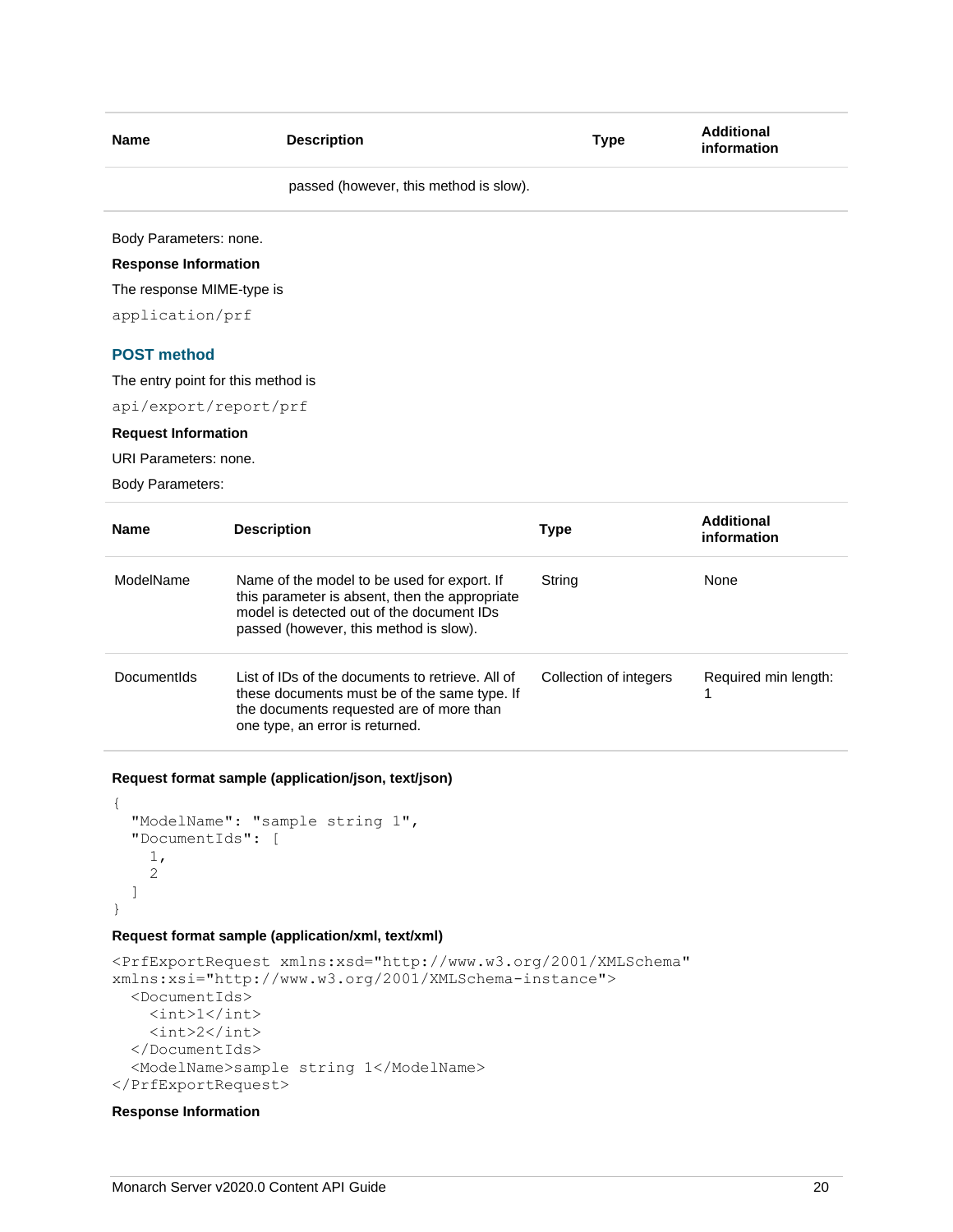The response MIME-type is:

<span id="page-23-0"></span>application/prf

## **Export — HTML View**

The HTML format can represent report data, tables, and summaries. You can export report data using both GET and POST methods.

## **GET method**

The entry point for this method is

api/export/{documentIds}/report/html/{pageNum}

### **Request Information**

URI Parameters:

| Name        | <b>Description</b>                                                                                                                                                                              | <b>Type</b> | Additional<br>information |
|-------------|-------------------------------------------------------------------------------------------------------------------------------------------------------------------------------------------------|-------------|---------------------------|
| documentids | Comma-separated list of IDs of the documents to<br>retrieve. All of these documents must be of the<br>same type. If the documents requested are of<br>more than one type, an error is returned. | String      | Required                  |
| pageNum     | Number of pages to return. Valid range is from 1<br>to the number of pages.                                                                                                                     | Integer     | None                      |

Body Parameters: none.

**Response Information**

The response MIME-type is

text/html

## **POST method**

The entry point for this method is

api/export/report/html

## **Request Information**

URI Parameters: none.

Body Parameters:

| Name               | <b>Description</b>                                                                                                                 | Type                   | <b>Additional information</b>                |
|--------------------|------------------------------------------------------------------------------------------------------------------------------------|------------------------|----------------------------------------------|
| PageNum            | Number of pages to return. Valid range is<br>from 1 to the number of pages.                                                        | Integer                | Range: inclusive between<br>1 and 2147483647 |
| <b>Documentids</b> | List of IDs of the documents to retrieve. All<br>of these documents must be of the same<br>type. If the documents requested are of | Collection of integers | Required min length: 1                       |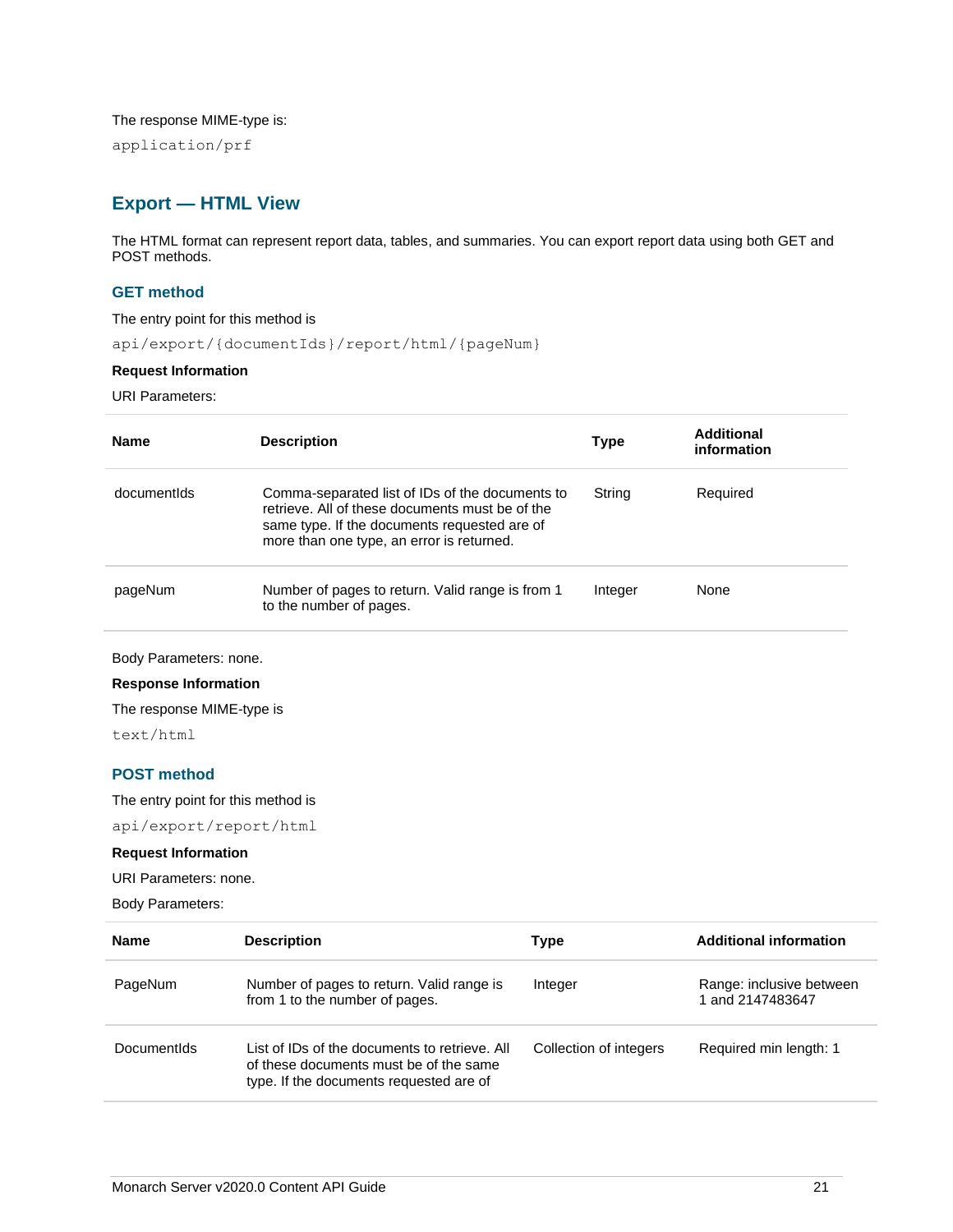| <b>Name</b> | <b>Description</b> | Type | <b>Additional information</b> |
|-------------|--------------------|------|-------------------------------|
|             |                    |      |                               |

more than one type, an error is returned.

## **Request format sample (application/json, text/json)**

```
{
   "PageNum": 1,
   "DocumentIds": [
     1,
     2
   ]
}
```
#### **Request format sample (application/xml, text/xml)**

```
<HtmlReportExportRequest xmlns:xsd="http://www.w3.org/2001/XMLSchema" 
xmlns:xsi="http://www.w3.org/2001/XMLSchema-instance">
   <DocumentIds>
    \langleint>1\langleint>
     <int>2</int>
   </DocumentIds>
   <PageNum>1</PageNum>
</HtmlReportExportRequest>
```
## **Response Information**

The response MIME-type is

<span id="page-24-0"></span>text/html

## **Export to ES Style**

The ES Style view is based on the XML output from a table/report. It is combined with pre-designed XSL files for form-based viewing.

## **GET method**

The entry point for this method is

```
api/export/{documentIds}/report/esstyle/{templateName}
```
#### **Request Information**

URI Parameters:

| <b>Name</b>  | <b>Description</b>                                                                                                                                                                              | Type   | Additional<br>information |
|--------------|-------------------------------------------------------------------------------------------------------------------------------------------------------------------------------------------------|--------|---------------------------|
| documentids  | Comma-separated list of IDs of the documents to retrieve.<br>All of these documents must be of the same type. If the<br>documents requested are of more than one type, an error<br>is returned. | String | Required                  |
| templateName | Name of the template to be used for the export.                                                                                                                                                 | String | Required                  |

Body Parameters: none.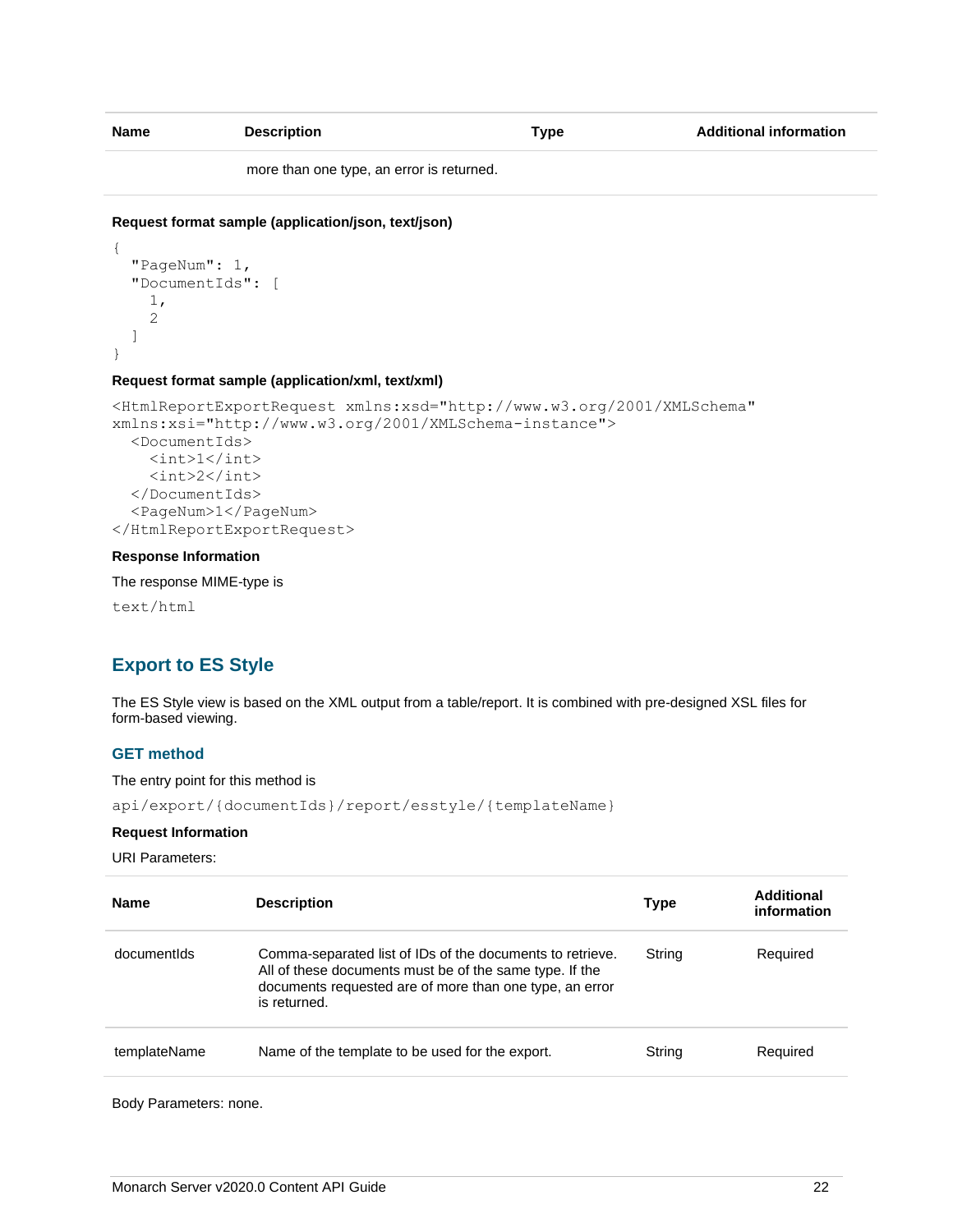## **Response Information**

The response MIME-type is

text/xml

## **POST method**

The entry point for this method is

api/export/report/esstyle

## **Request Information**

URI Parameters: none.

Body Parameters:

| Name         | <b>Description</b>                                                                                                                                                              | Type                      | Additional<br>information |
|--------------|---------------------------------------------------------------------------------------------------------------------------------------------------------------------------------|---------------------------|---------------------------|
| TemplateName | Name of the template to be used for the export.                                                                                                                                 | String                    | Required                  |
| Documentids  | List of IDs of the documents to retrieve. All of<br>these documents must be of the same type. If<br>the documents requested are of more than one<br>type, an error is returned. | Collection of<br>integers | Required min length:      |

## **Request format sample (application/json, text/json)**

```
{
   "TemplateName": "sample string 1",
   "DocumentIds": [
     1,
     2
   ]
}
```
#### **Request format sample (application/xml, text/xml)**

```
<EsStyleReportExportRequest xmlns:xsd="http://www.w3.org/2001/XMLSchema" 
xmlns:xsi="http://www.w3.org/2001/XMLSchema-instance">
   <DocumentIds>
    \langleint>1\langleint>
    \langleint>2\langleint>
   </DocumentIds>
   <TemplateName>sample string 1</TemplateName>
</EsStyleReportExportRequest>
Response Information
```
## The response MIME-type is

text/xml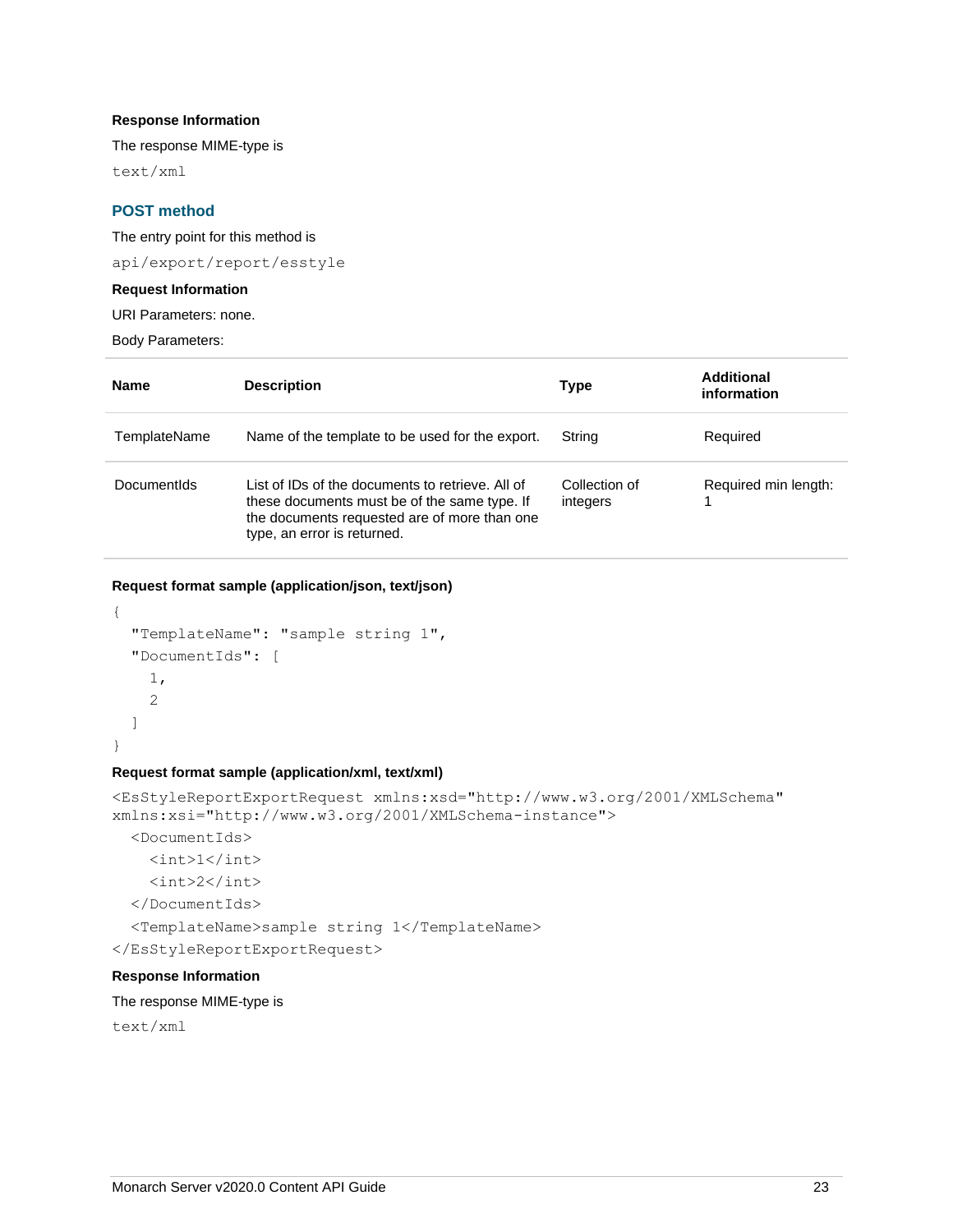## <span id="page-26-0"></span>**MODEL**

<span id="page-26-1"></span>This operation returns information about the given model.

## **GET method**

## The entry point for this method is

api/model/reportModel?documentId={documentId}&modelName={modelName}

## **Request Information**

URI Parameters:

| <b>Name</b>                                                                           | <b>Description</b>                                                                                          |         | Type    | <b>Additional</b><br>information |
|---------------------------------------------------------------------------------------|-------------------------------------------------------------------------------------------------------------|---------|---------|----------------------------------|
| documentId                                                                            | ID of a document. Information about the<br>model associated with this document is<br>returned.              |         | Integer | None                             |
| modelName                                                                             | Model name. If the docld parameter is<br>absent, information about the model with this<br>name is returned. |         | String  | None                             |
| Body Parameters: none.<br><b>Response Information</b><br><b>Resource Description:</b> |                                                                                                             |         |         |                                  |
| <b>Name</b>                                                                           | <b>Description</b>                                                                                          | Type    |         | <b>Additional information</b>    |
| ld                                                                                    | Database ID of the model.                                                                                   | Integer | None    |                                  |

Summaries **All summaries in this model.** Collection of strings None

Sorts **All sorts in this model.** Collection of strings None

Filters **All filters in this model.** Collection of strings None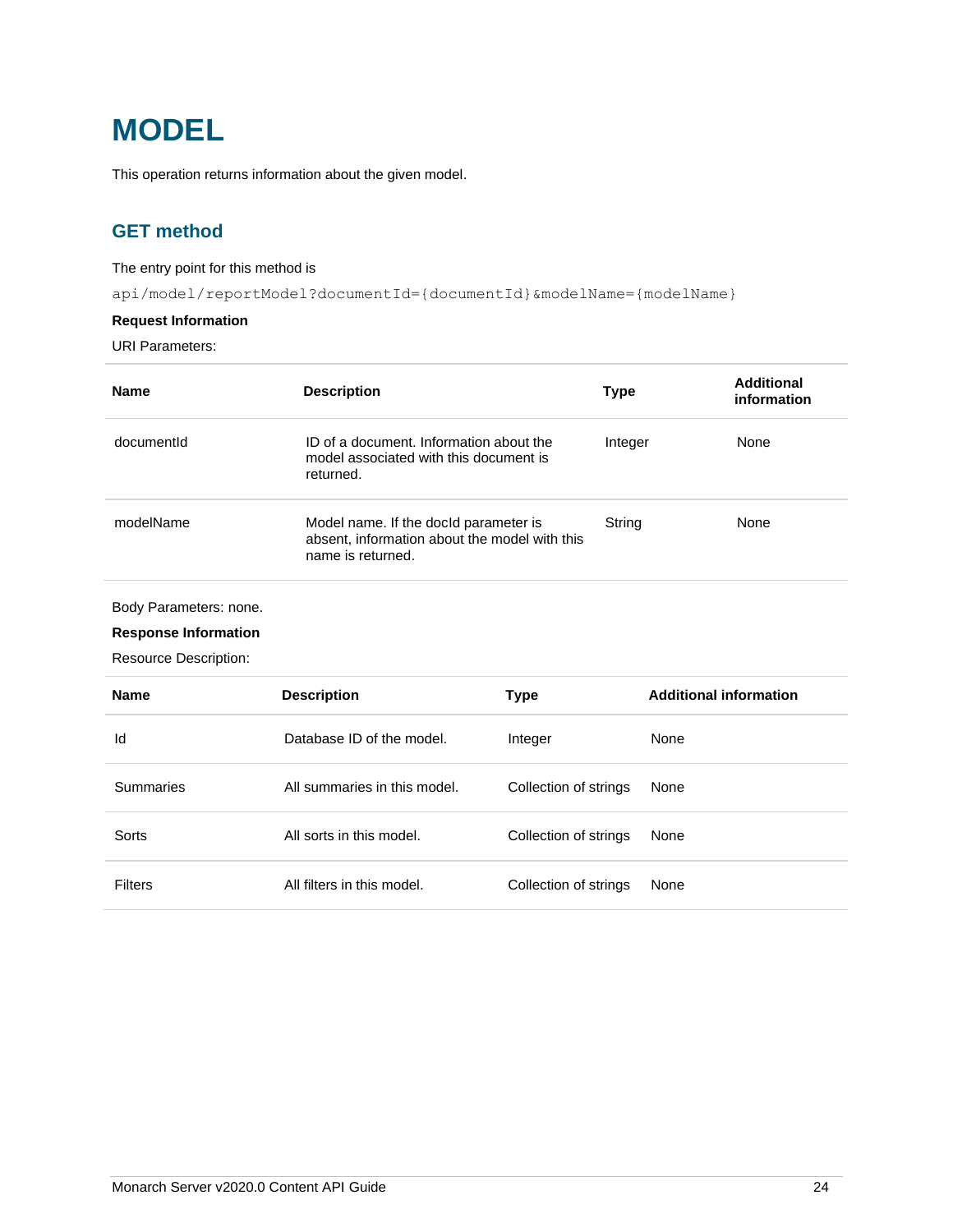**Response format sample (application/json, text/json)**

```
{
   "Id": 1,
   "Summaries": [
     "sample string 1",
     "sample string 2"
  \frac{1}{2} "Sorts": [
      "sample string 1",
      "sample string 2"
  \frac{1}{2},
   "Filters": [
     "sample string 1",
     "sample string 2"
   ]
}
```
## **Response format sample (application/xml, text/xml)**

```
<ModelInfoResponse xmlns:xsd="http://www.w3.org/2001/XMLSchema" 
xmlns:xsi="http://www.w3.org/2001/XMLSchema-instance">
  <Id>1</Id>
   <Summaries>
     <string>sample string 1</string>
     <string>sample string 2</string>
   </Summaries>
   <Sorts>
    <string>sample string 1</string>
     <string>sample string 2</string>
   </Sorts>
   <Filters>
     <string>sample string 1</string>
     <string>sample string 2</string>
   </Filters>
</ModelInfoResponse>
```
## <span id="page-27-0"></span>**REPORT**

<span id="page-27-1"></span>This operation returns report information — document boundary information and annotations.

## **GET method**

The entry point for this method is api/report/{documentIds}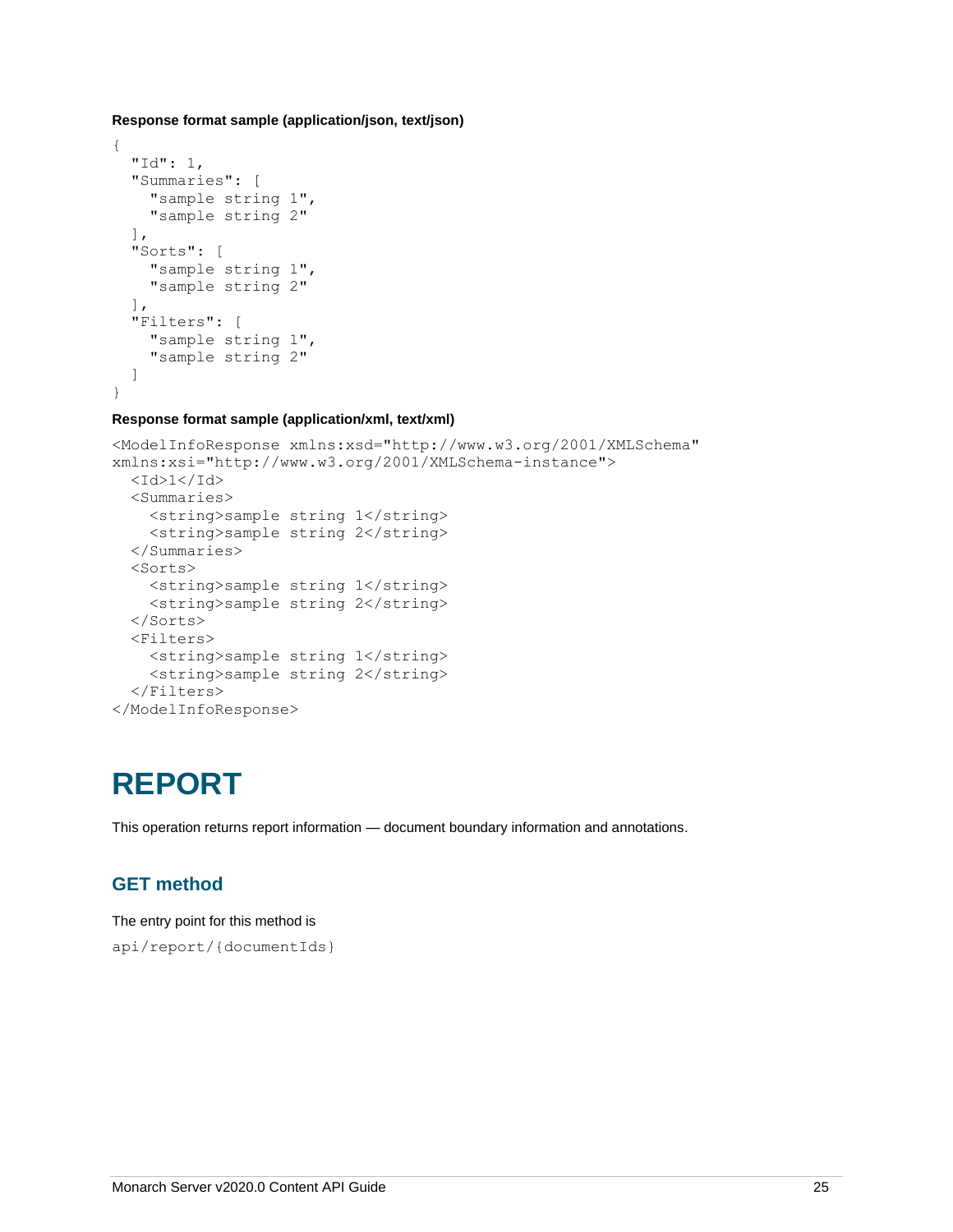## **Request Information**

URI Parameters:

| <b>Name</b> | <b>Description</b>                                                                                                                                                                              | <b>Type</b> | Additional<br>information |
|-------------|-------------------------------------------------------------------------------------------------------------------------------------------------------------------------------------------------|-------------|---------------------------|
| documentids | Comma-separated list of IDs of the documents to retrieve. All<br>of these documents must be of the same type. If the<br>documents requested are of more than one type, an error is<br>returned. | Strina      | Required                  |

## Body Parameters: none.

## **Response Information**

Resource Description:

Collection of ReportDataResponse.

| <b>Name</b> | <b>Description</b>                           | Type                                                   | Additional<br>information |
|-------------|----------------------------------------------|--------------------------------------------------------|---------------------------|
| Fileld      | Database ID of the file.                     | Integer                                                | None                      |
| Documents   | Includes all documents in this report.       | Collection<br>of ReportDocumentResponse (see<br>below) | None                      |
| Annotations | Includes all annotations for this<br>report. | Collection of AnnotationResponse<br>(see below)        | None                      |

## **ReportDocumentResponse**

| <b>Name</b> | <b>Description</b>                       | <b>Type</b> | <b>Additional information</b> |
|-------------|------------------------------------------|-------------|-------------------------------|
| ld          | Database ID of the document              | Integer     | None                          |
| StartPage   | Number of start pages of the<br>document | Integer     | None                          |
| StartLine   | Number of start lines of the<br>document | Integer     | None                          |
| EndPage     | Number of end pages of the<br>document   | Integer     | None                          |
| EndLine     | Number of end lines of the<br>document   | Integer     | None                          |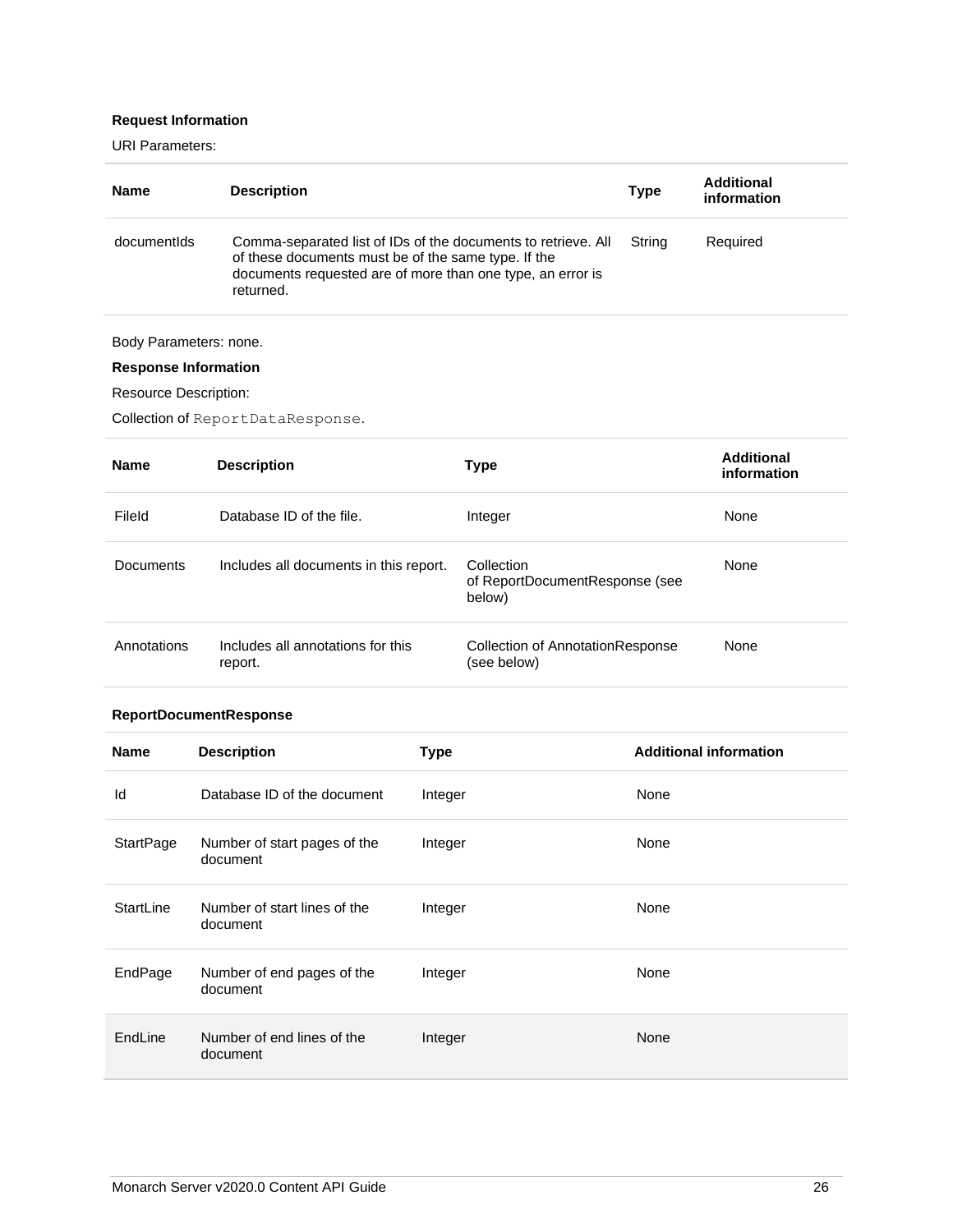| <b>Name</b>        | <b>Description</b>            | <b>Type</b>                                |             | <b>Additional information</b>    |
|--------------------|-------------------------------|--------------------------------------------|-------------|----------------------------------|
| Title              | Document name                 | String                                     |             | None                             |
| AnnotationResponse |                               |                                            |             |                                  |
| <b>Name</b>        | <b>Description</b>            |                                            | <b>Type</b> | <b>Additional</b><br>information |
| Id                 | Database ID of the annotation |                                            | Integer     | None                             |
| Page               | Number of annotated pages     |                                            | Integer     | None                             |
| BeginLine          |                               | Number of first lines of annotation        | Integer     | None                             |
| EndLine            |                               | Number of last lines of annotation         | Integer     | None                             |
| BeginColumn        |                               | Number of first columns of annotation      | Integer     | None                             |
| EndColumn          |                               | Number of last columns of annotation       | Integer     | None                             |
| Authorld           |                               | Database ID of annotation author (user)    | Integer     | None                             |
| LastModified       |                               | Date when the user modified the annotation | Date        | None                             |
| AuthorName         |                               | Database ID of annotation author (user)    | String      | None                             |
| Text               | Annotation text               |                                            | String      | None                             |

**Response format sample (application/json, text/json)**

 $\lceil$ 

```
 {
  "FileId": 1,
   "Documents": [
     {
       "Id": 1,
       "StartPage": 2,
       "StartLine": 3,
       "EndPage": 4,
       "EndLine": 5,
       "Title": "sample string 6"
     },
     {
       "Id": 1,
       "StartPage": 2,
       "StartLine": 3,
```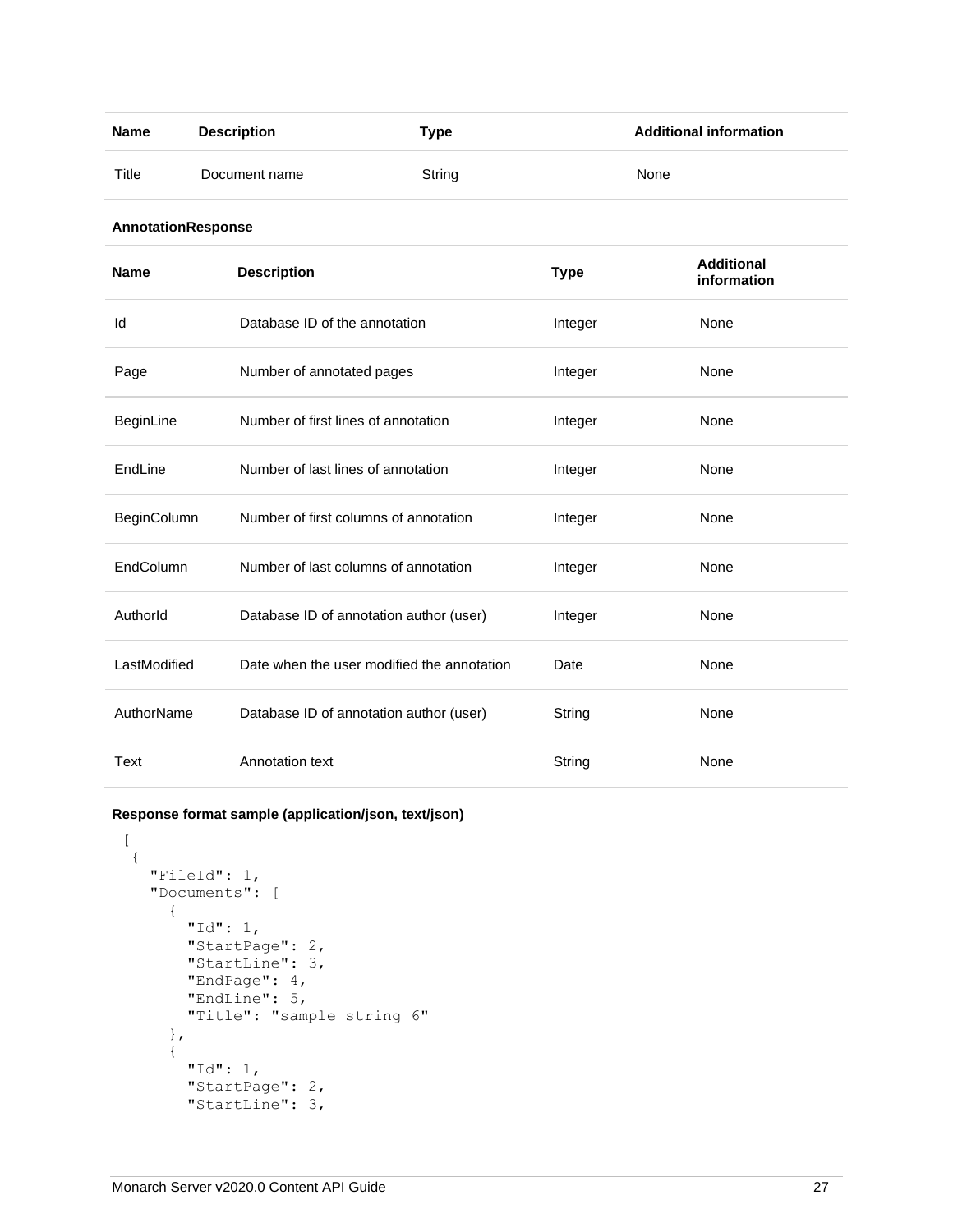```
 "EndPage": 4,
       "EndLine": 5,
       "Title": "sample string 6"
     }
  \vert,
   "Annotations": [
     {
       "Id": 1,
       "Page": 2,
       "BeginLine": 3,
       "EndLine": 4,
       "BeginColumn": 5,
       "EndColumn": 6,
       "AuthorId": 7,
       "LastModified": "2014-07-09T16:59:05.4642865Z",
       "AuthorName": "sample string 9",
       "Text": "sample string 10"
     },
     {
       "Id": 1,
       "Page": 2,
       "BeginLine": 3,
       "EndLine": 4,
       "BeginColumn": 5,
       "EndColumn": 6,
       "AuthorId": 7,
       "LastModified": "2014-07-09T16:59:05.4642865Z",
       "AuthorName": "sample string 9",
       "Text": "sample string 10"
     }
   ]
 },
 {
   "FileId": 1,
   "Documents": [
     {
       "Id": 1,
       "StartPage": 2,
       "StartLine": 3,
       "EndPage": 4,
       "EndLine": 5,
       "Title": "sample string 6"
     },
     {
       "Id": 1,
       "StartPage": 2,
       "StartLine": 3,
       "EndPage": 4,
       "EndLine": 5,
       "Title": "sample string 6"
     }
   ],
   "Annotations": [
     {
       "Id": 1,
       "Page": 2,
       "BeginLine": 3,
```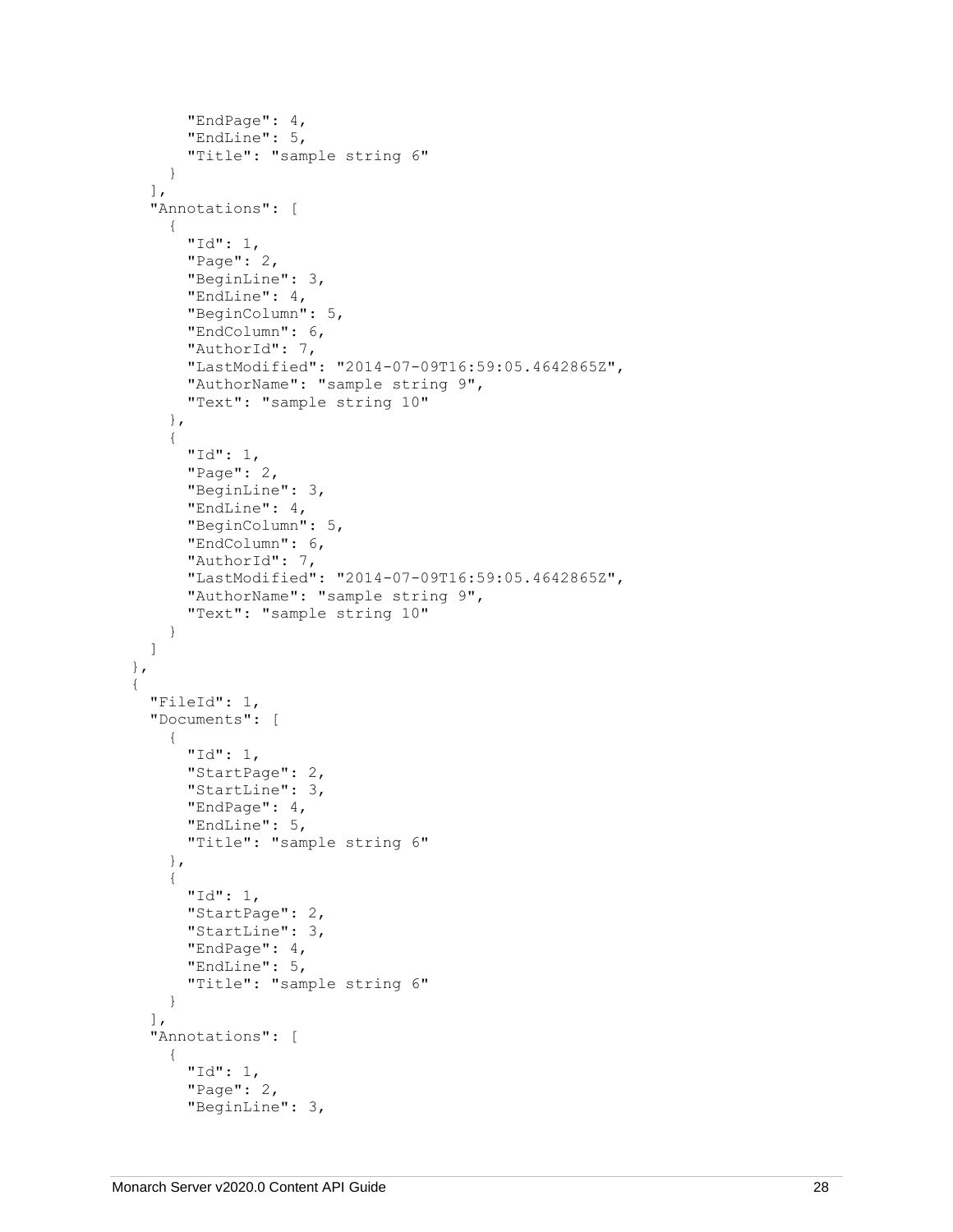```
 "EndLine": 4,
         "BeginColumn": 5,
         "EndColumn": 6,
         "AuthorId": 7,
         "LastModified": "2014-07-09T16:59:05.4642865Z",
         "AuthorName": "sample string 9",
         "Text": "sample string 10"
       },
       {
         "Id": 1,
         "Page": 2,
         "BeginLine": 3,
         "EndLine": 4,
         "BeginColumn": 5,
         "EndColumn": 6,
         "AuthorId": 7,
         "LastModified": "2014-07-09T16:59:05.4642865Z",
         "AuthorName": "sample string 9",
         "Text": "sample string 10"
       }
     ]
   }
]
```
### **Response format sample (application/xml, text/xml)**

```
<ArrayOfReportDataResponse xmlns:xsd="http://www.w3.org/2001/XMLSchema" 
xmlns:xsi="http://www.w3.org/2001/XMLSchema-instance">
   <ReportDataResponse>
     <FileId>1</FileId>
     <Documents>
       <ReportDocumentResponse>
        <Id>1</Id>
         <StartPage>2</StartPage>
         <StartLine>3</StartLine>
         <EndPage>4</EndPage>
         <EndLine>5</EndLine>
         <Title>sample string 6</Title>
       </ReportDocumentResponse>
       <ReportDocumentResponse>
        <Id>1</Id>
         <StartPage>2</StartPage>
         <StartLine>3</StartLine>
         <EndPage>4</EndPage>
         <EndLine>5</EndLine>
         <Title>sample string 6</Title>
       </ReportDocumentResponse>
     </Documents>
     <Annotations>
       <AnnotationResponse>
        <Id>1</Id>
         <Page>2</Page>
         <BeginLine>3</BeginLine>
         <EndLine>4</EndLine>
         <BeginColumn>5</BeginColumn>
         <EndColumn>6</EndColumn>
         <AuthorId>7</AuthorId>
         <LastModified>2014-07-09T19:59:05.4642865+03:00</LastModified>
```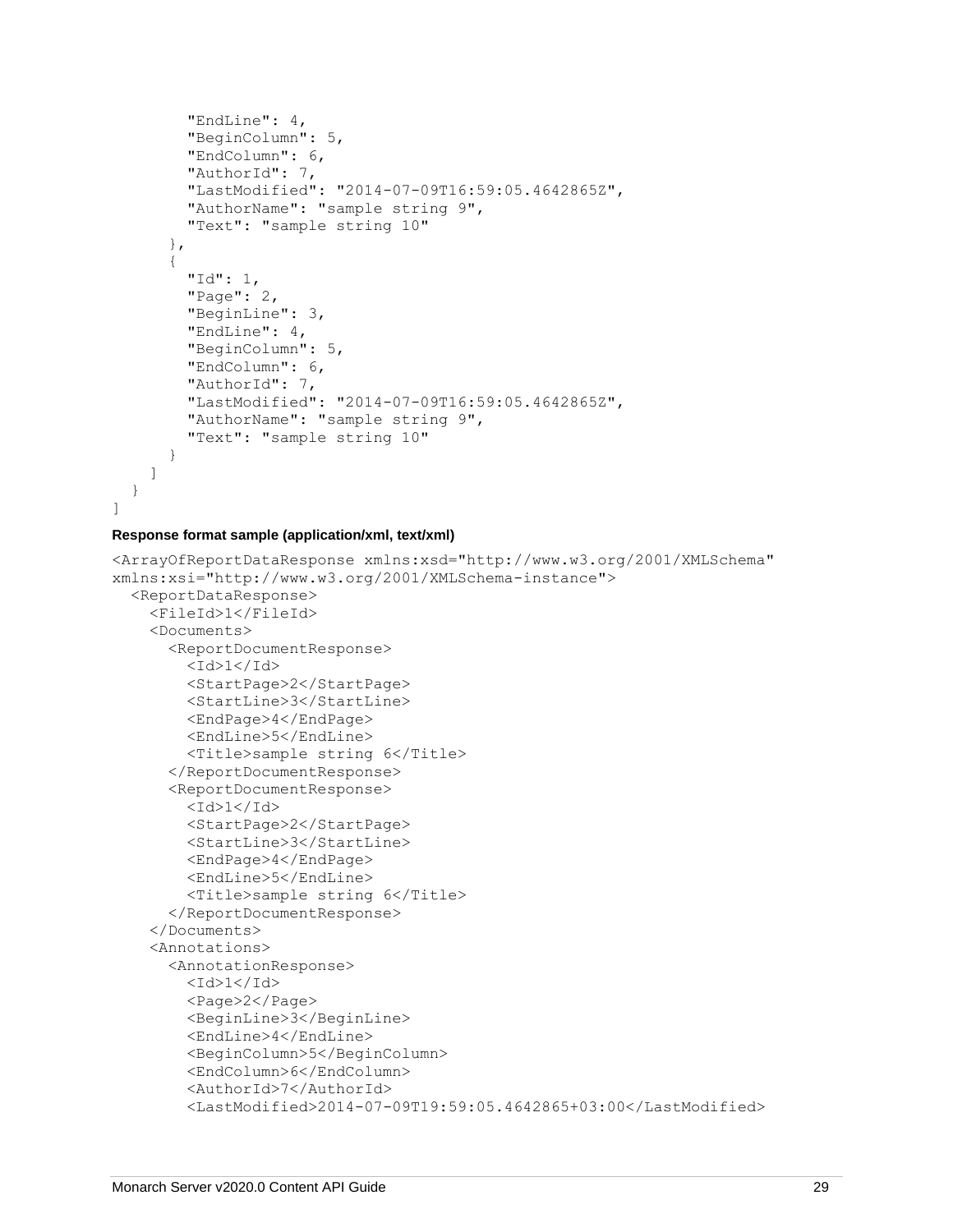```
 <AuthorName>sample string 9</AuthorName>
       <Text>sample string 10</Text>
     </AnnotationResponse>
     <AnnotationResponse>
      <Id>1</Id>
       <Page>2</Page>
       <BeginLine>3</BeginLine>
       <EndLine>4</EndLine>
       <BeginColumn>5</BeginColumn>
       <EndColumn>6</EndColumn>
       <AuthorId>7</AuthorId>
       <LastModified>2014-07-09T19:59:05.4642865+03:00</LastModified>
       <AuthorName>sample string 9</AuthorName>
       <Text>sample string 10</Text>
     </AnnotationResponse>
   </Annotations>
 </ReportDataResponse>
 <ReportDataResponse>
   <FileId>1</FileId>
   <Documents>
     <ReportDocumentResponse>
      <Id>1</Id>
       <StartPage>2</StartPage>
       <StartLine>3</StartLine>
       <EndPage>4</EndPage>
       <EndLine>5</EndLine>
       <Title>sample string 6</Title>
     </ReportDocumentResponse>
     <ReportDocumentResponse>
      <Id>1</Id>
       <StartPage>2</StartPage>
       <StartLine>3</StartLine>
       <EndPage>4</EndPage>
       <EndLine>5</EndLine>
       <Title>sample string 6</Title>
     </ReportDocumentResponse>
   </Documents>
   <Annotations>
     <AnnotationResponse>
      <Id>1</Id>
       <Page>2</Page>
       <BeginLine>3</BeginLine>
       <EndLine>4</EndLine>
       <BeginColumn>5</BeginColumn>
       <EndColumn>6</EndColumn>
       <AuthorId>7</AuthorId>
       <LastModified>2014-07-09T19:59:05.4642865+03:00</LastModified>
       <AuthorName>sample string 9</AuthorName>
       <Text>sample string 10</Text>
     </AnnotationResponse>
     <AnnotationResponse>
      <Id>1</Id>
       <Page>2</Page>
       <BeginLine>3</BeginLine>
       <EndLine>4</EndLine>
       <BeginColumn>5</BeginColumn>
       <EndColumn>6</EndColumn>
```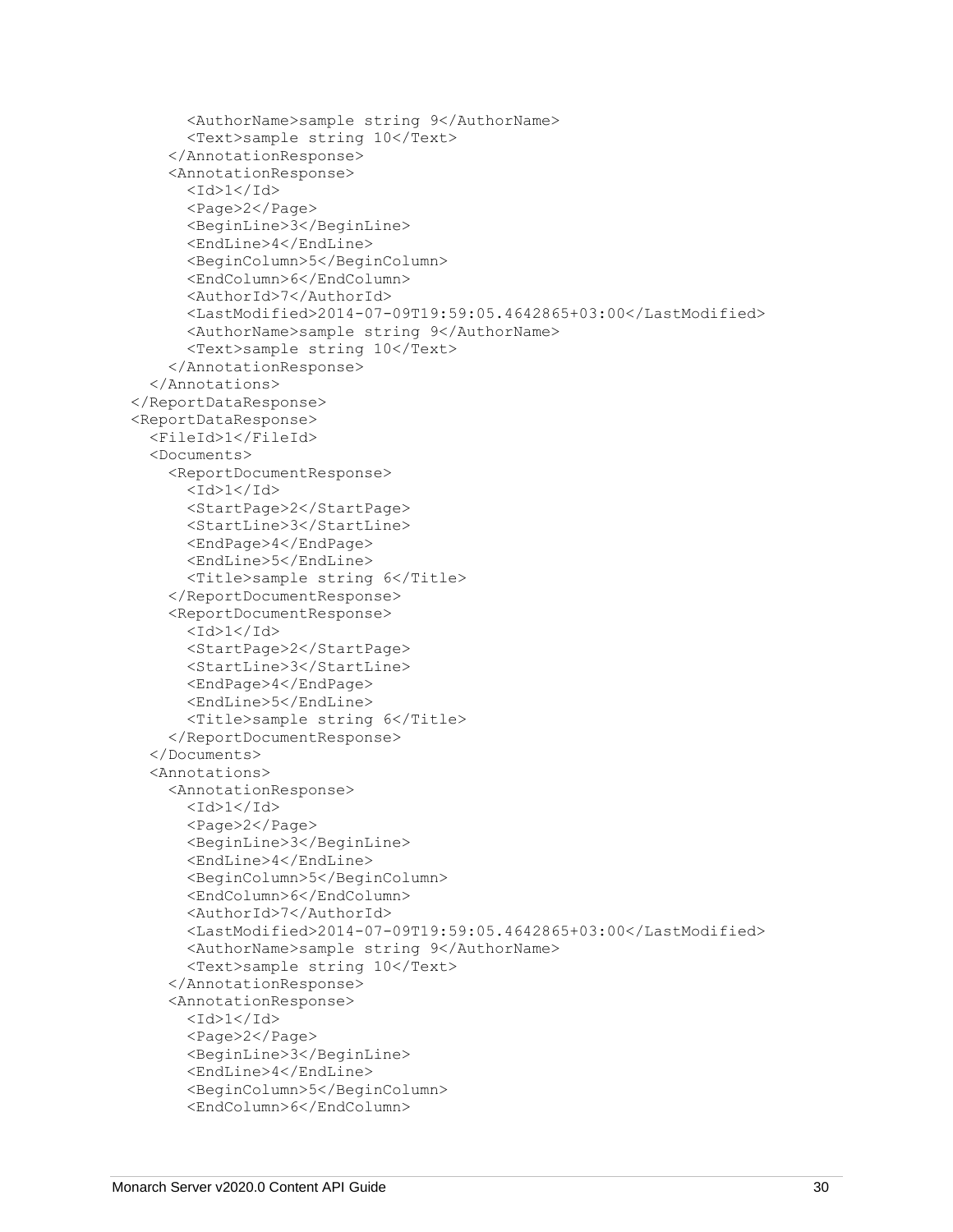```
 <AuthorId>7</AuthorId>
         <LastModified>2014-07-09T19:59:05.4642865+03:00</LastModified>
         <AuthorName>sample string 9</AuthorName>
         <Text>sample string 10</Text>
       </AnnotationResponse>
     </Annotations>
   </ReportDataResponse>
</ArrayOfReportDataResponse>
```
## <span id="page-33-0"></span>**POST method**

The entry point for this method is

api/report

#### **Request Information**

URI Parameters: none.

Body Parameters:

| <b>Name</b>        | <b>Description</b>                                                                                                                                                              | Type                   | <b>Additional</b><br>information |
|--------------------|---------------------------------------------------------------------------------------------------------------------------------------------------------------------------------|------------------------|----------------------------------|
| <b>Documentids</b> | List of IDs of the documents to retrieve. All of<br>these documents must be of the same type. If<br>the documents requested are of more than one<br>type, an error is returned. | Collection of integers | Required min<br>length: 1        |

## **Request format sample (application/json, text/json)**

```
{
   "DocumentIds": [
     1,
      2
   ]
}
```
## **Request format sample (application/xml, text/xml)**

```
<ReportDataRequest xmlns:xsd="http://www.w3.org/2001/XMLSchema" 
xmlns:xsi="http://www.w3.org/2001/XMLSchema-instance">
   <DocumentIds>
    \langle \text{int}>1 \langle \text{int}\rangle <int>2</int>
   </DocumentIds>
</ReportDataRequest>
```
#### **Response Information**

Resource Description:

Collection of ReportDataResponse

| <b>Name</b> | <b>Description</b>       | Type    | <b>Additional</b><br>information |
|-------------|--------------------------|---------|----------------------------------|
| Fileld      | Database ID of the file. | Integer | None                             |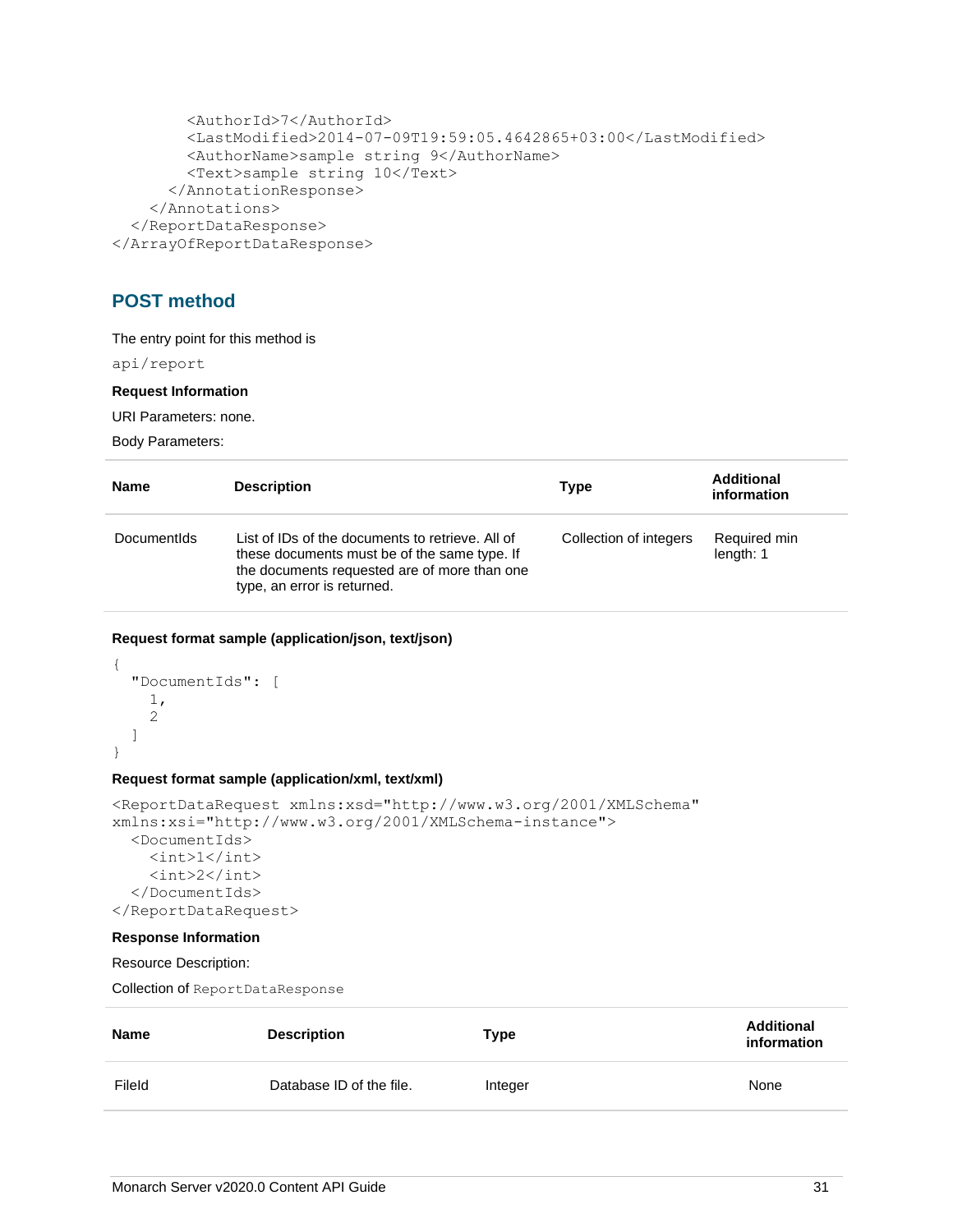| <b>Name</b> | <b>Description</b>                           | Type                                                   | <b>Additional</b><br>information |
|-------------|----------------------------------------------|--------------------------------------------------------|----------------------------------|
| Documents   | Includes all documents in this<br>report.    | Collection<br>of ReportDocumentResponse (see<br>below) | None                             |
| Annotations | Includes all annotations for this<br>report. | Collection of AnnotationResponse (see<br>below)        | None                             |

## **ReportDocumentResponse**

| <b>Name</b> | <b>Description</b>                       | <b>Type</b> | <b>Additional information</b> |
|-------------|------------------------------------------|-------------|-------------------------------|
| Id          | Database ID of the document              | Integer     | None                          |
| StartPage   | Number of start pages of the<br>document | Integer     | None                          |
| StartLine   | Number of start lines of the<br>document | Integer     | None                          |
| EndPage     | Number of end pages of the<br>document   | Integer     | None                          |
| EndLine     | Number of end lines of the<br>document   | Integer     | <b>None</b>                   |
| Title       | Document name                            | String      | None                          |

## **AnnotationResponse**

| <b>Name</b>        | <b>Description</b>                    | <b>Type</b> | <b>Additional</b><br>information |
|--------------------|---------------------------------------|-------------|----------------------------------|
| ld                 | Database ID of the annotation         | Integer     | None                             |
| Page               | Number of annotated pages             | Integer     | None                             |
| BeginLine          | Number of first lines of annotation   | Integer     | None                             |
| EndLine            | Number of last lines of annotation    | Integer     | None                             |
| <b>BeginColumn</b> | Number of first columns of annotation | Integer     | None                             |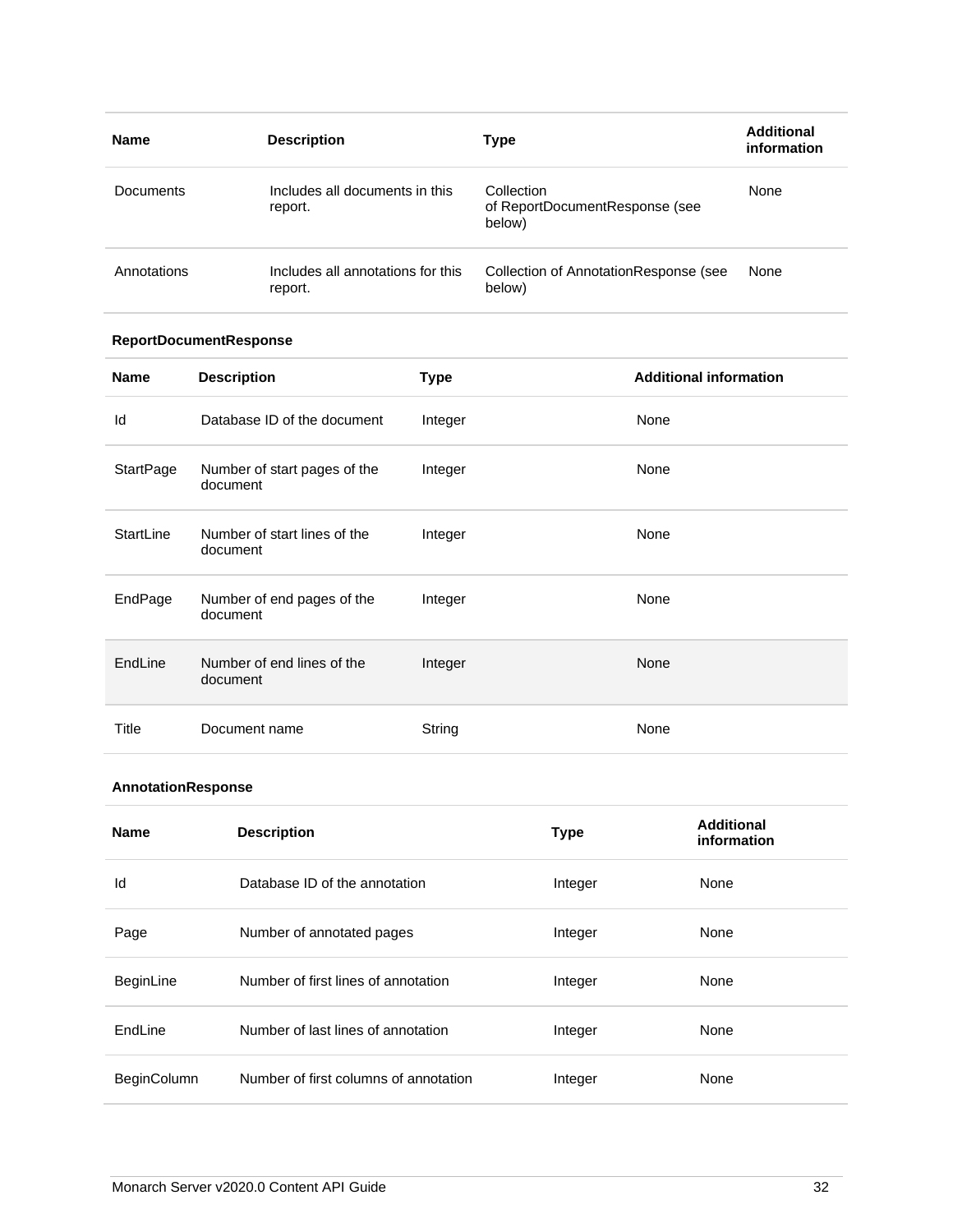| <b>Name</b>  | <b>Description</b>                         | <b>Type</b> | Additional<br>information |
|--------------|--------------------------------------------|-------------|---------------------------|
| EndColumn    | Number of last columns of annotation       | Integer     | None                      |
| Authorld     | Database ID of annotation author (user)    | Integer     | None                      |
| LastModified | Date when the user modified the annotation | Date        | None                      |
| AuthorName   | Database ID of annotation author (user)    | String      | None                      |
| Text         | Annotation text                            | String      | None                      |

**Response format sample (application/json, text/json)**

```
\lceil {
    "FileId": 1,
    "Documents": [
      {
        "Id": 1,
        "StartPage": 2,
        "StartLine": 3,
        "EndPage": 4,
         "EndLine": 5,
        "Title": "sample string 6"
      },
      {
        "Id": 1,
        "StartPage": 2,
         "StartLine": 3,
         "EndPage": 4,
         "EndLine": 5,
         "Title": "sample string 6"
      }
   \vert,
    "Annotations": [
      {
        "Id": 1,
        "Page": 2,
        "BeginLine": 3,
        "EndLine": 4,
         "BeginColumn": 5,
         "EndColumn": 6,
        "AuthorId": 7,
         "LastModified": "2014-07-09T17:03:43.1248092Z",
         "AuthorName": "sample string 9",
         "Text": "sample string 10"
      },
      {
         "Id": 1,
         "Page": 2,
```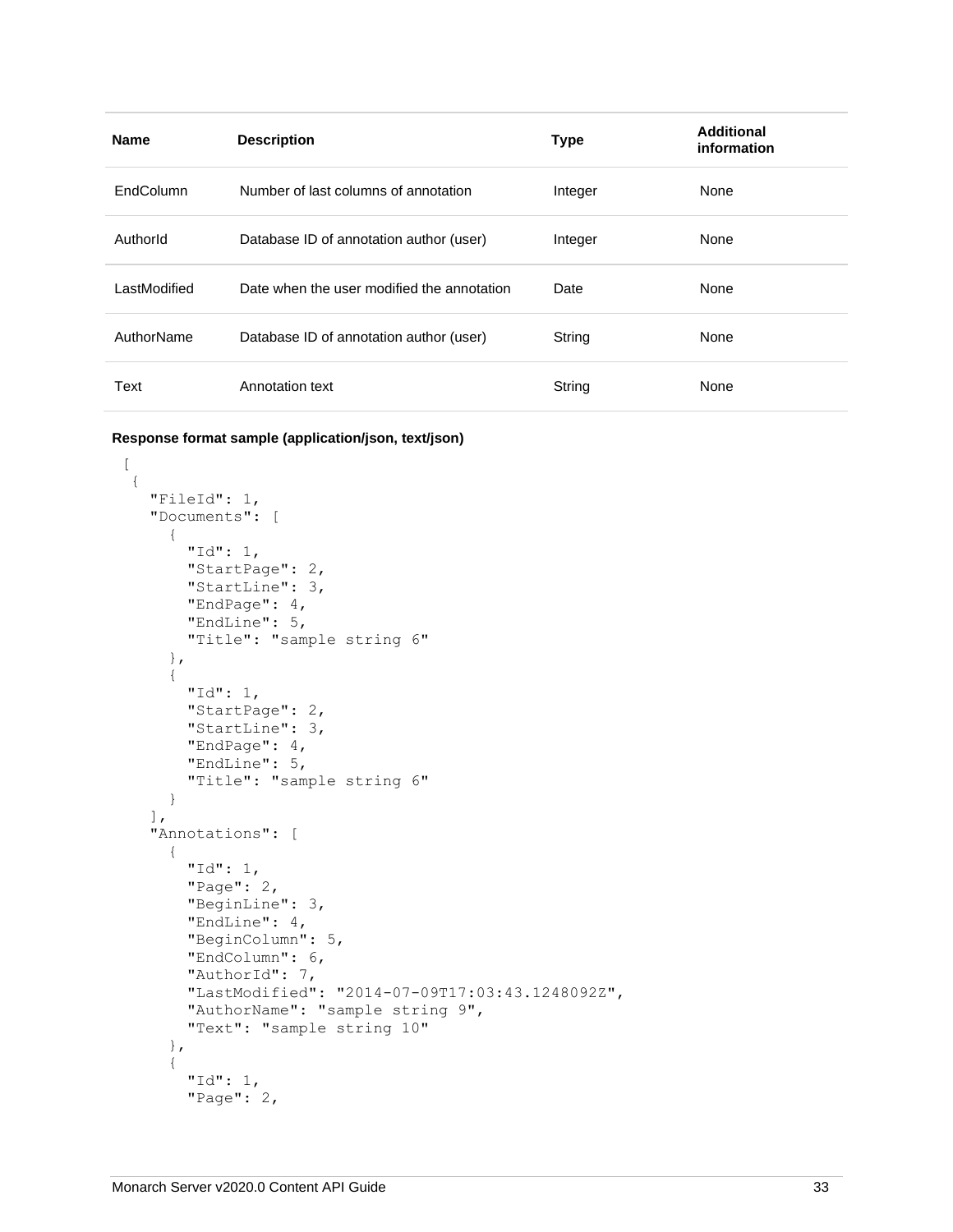```
 "BeginLine": 3,
       "EndLine": 4,
       "BeginColumn": 5,
       "EndColumn": 6,
       "AuthorId": 7,
       "LastModified": "2014-07-09T17:03:43.1248092Z",
       "AuthorName": "sample string 9",
       "Text": "sample string 10"
     }
   ]
 },
 {
   "FileId": 1,
   "Documents": [
     {
       "Id": 1,
       "StartPage": 2,
       "StartLine": 3,
       "EndPage": 4,
       "EndLine": 5,
       "Title": "sample string 6"
     },
     {
       "Id": 1,
       "StartPage": 2,
       "StartLine": 3,
       "EndPage": 4,
       "EndLine": 5,
       "Title": "sample string 6"
     }
   ],
   "Annotations": [
     {
       "Id": 1,
       "Page": 2,
       "BeginLine": 3,
       "EndLine": 4,
       "BeginColumn": 5,
       "EndColumn": 6,
       "AuthorId": 7,
       "LastModified": "2014-07-09T17:03:43.1248092Z",
       "AuthorName": "sample string 9",
       "Text": "sample string 10"
     },
     {
       "Id": 1,
       "Page": 2,
       "BeginLine": 3,
       "EndLine": 4,
       "BeginColumn": 5,
       "EndColumn": 6,
      "AuthorId": 7,
       "LastModified": "2014-07-09T17:03:43.1248092Z",
       "AuthorName": "sample string 9",
       "Text": "sample string 10"
     }
   ]
```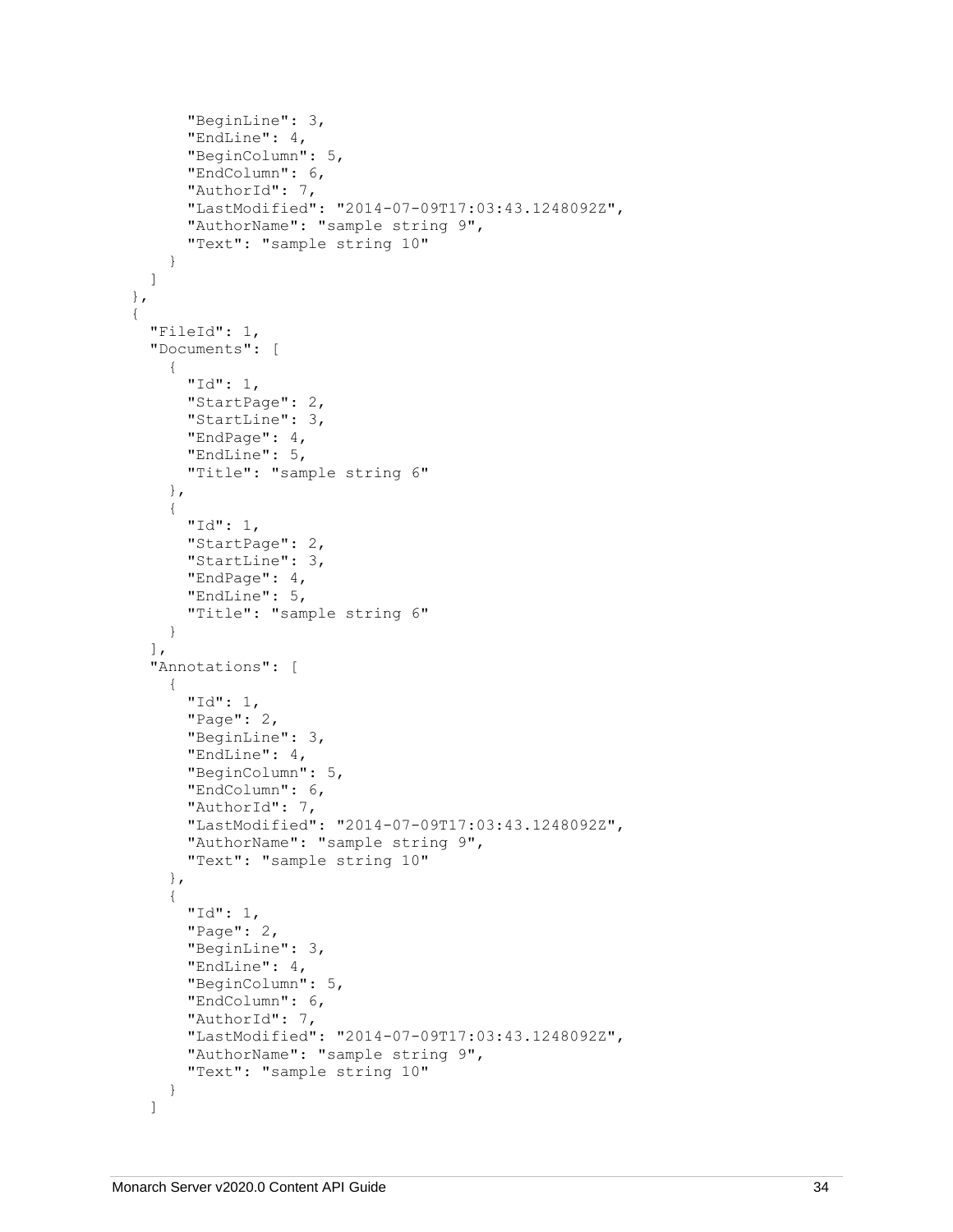]

}

#### **Response format sample (application/xml, text/xml)**

```
<ArrayOfReportDataResponse xmlns:xsd="http://www.w3.org/2001/XMLSchema" 
xmlns:xsi="http://www.w3.org/2001/XMLSchema-instance">
   <ReportDataResponse>
     <FileId>1</FileId>
     <Documents>
       <ReportDocumentResponse>
         <Id>1</Id>
         <StartPage>2</StartPage>
         <StartLine>3</StartLine>
         <EndPage>4</EndPage>
         <EndLine>5</EndLine>
         <Title>sample string 6</Title>
       </ReportDocumentResponse>
       <ReportDocumentResponse>
        <Id>1</Id>
         <StartPage>2</StartPage>
         <StartLine>3</StartLine>
         <EndPage>4</EndPage>
         <EndLine>5</EndLine>
         <Title>sample string 6</Title>
       </ReportDocumentResponse>
     </Documents>
     <Annotations>
       <AnnotationResponse>
        <Id>1</Id>
         <Page>2</Page>
         <BeginLine>3</BeginLine>
         <EndLine>4</EndLine>
         <BeginColumn>5</BeginColumn>
         <EndColumn>6</EndColumn>
         <AuthorId>7</AuthorId>
         <LastModified>2014-07-09T20:03:43.1248092+03:00</LastModified>
         <AuthorName>sample string 9</AuthorName>
         <Text>sample string 10</Text>
       </AnnotationResponse>
       <AnnotationResponse>
        <Id>1</Id>
         <Page>2</Page>
         <BeginLine>3</BeginLine>
         <EndLine>4</EndLine>
         <BeginColumn>5</BeginColumn>
         <EndColumn>6</EndColumn>
         <AuthorId>7</AuthorId>
         <LastModified>2014-07-09T20:03:43.1248092+03:00</LastModified>
         <AuthorName>sample string 9</AuthorName>
         <Text>sample string 10</Text>
       </AnnotationResponse>
     </Annotations>
   </ReportDataResponse>
   <ReportDataResponse>
     <FileId>1</FileId>
     <Documents>
       <ReportDocumentResponse>
```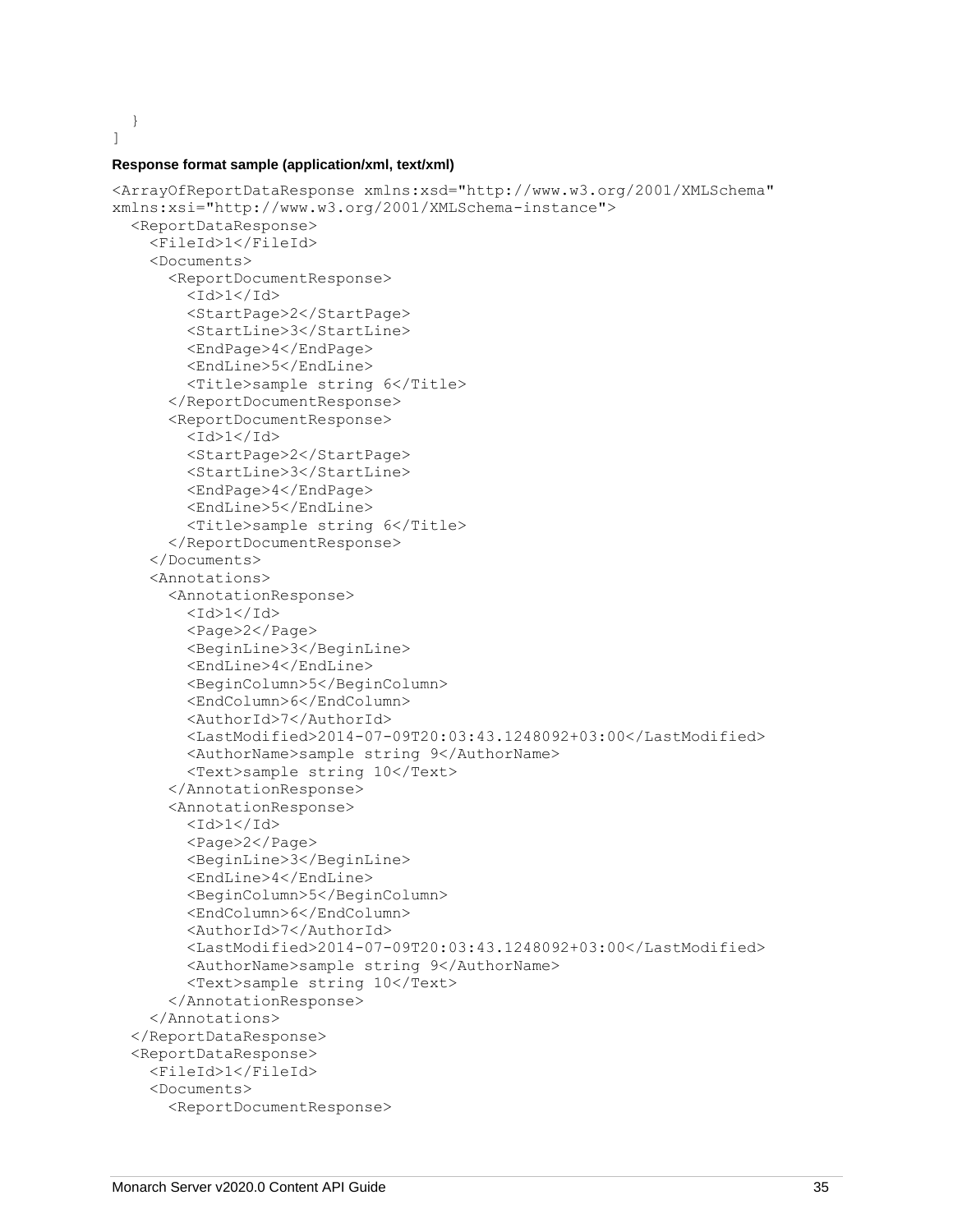```
<Id>1</Id>
         <StartPage>2</StartPage>
         <StartLine>3</StartLine>
         <EndPage>4</EndPage>
         <EndLine>5</EndLine>
         <Title>sample string 6</Title>
       </ReportDocumentResponse>
       <ReportDocumentResponse>
        <Id>1</Id>
         <StartPage>2</StartPage>
         <StartLine>3</StartLine>
         <EndPage>4</EndPage>
         <EndLine>5</EndLine>
         <Title>sample string 6</Title>
       </ReportDocumentResponse>
     </Documents>
     <Annotations>
       <AnnotationResponse>
        <Id>1</Id>
         <Page>2</Page>
         <BeginLine>3</BeginLine>
         <EndLine>4</EndLine>
         <BeginColumn>5</BeginColumn>
         <EndColumn>6</EndColumn>
         <AuthorId>7</AuthorId>
         <LastModified>2014-07-09T20:03:43.1248092+03:00</LastModified>
         <AuthorName>sample string 9</AuthorName>
         <Text>sample string 10</Text>
       </AnnotationResponse>
       <AnnotationResponse>
        <Id>1</Id>
         <Page>2</Page>
         <BeginLine>3</BeginLine>
         <EndLine>4</EndLine>
         <BeginColumn>5</BeginColumn>
         <EndColumn>6</EndColumn>
         <AuthorId>7</AuthorId>
         <LastModified>2014-07-09T20:03:43.1248092+03:00</LastModified>
         <AuthorName>sample string 9</AuthorName>
         <Text>sample string 10</Text>
       </AnnotationResponse>
     </Annotations>
  </ReportDataResponse>
</ArrayOfReportDataResponse>
```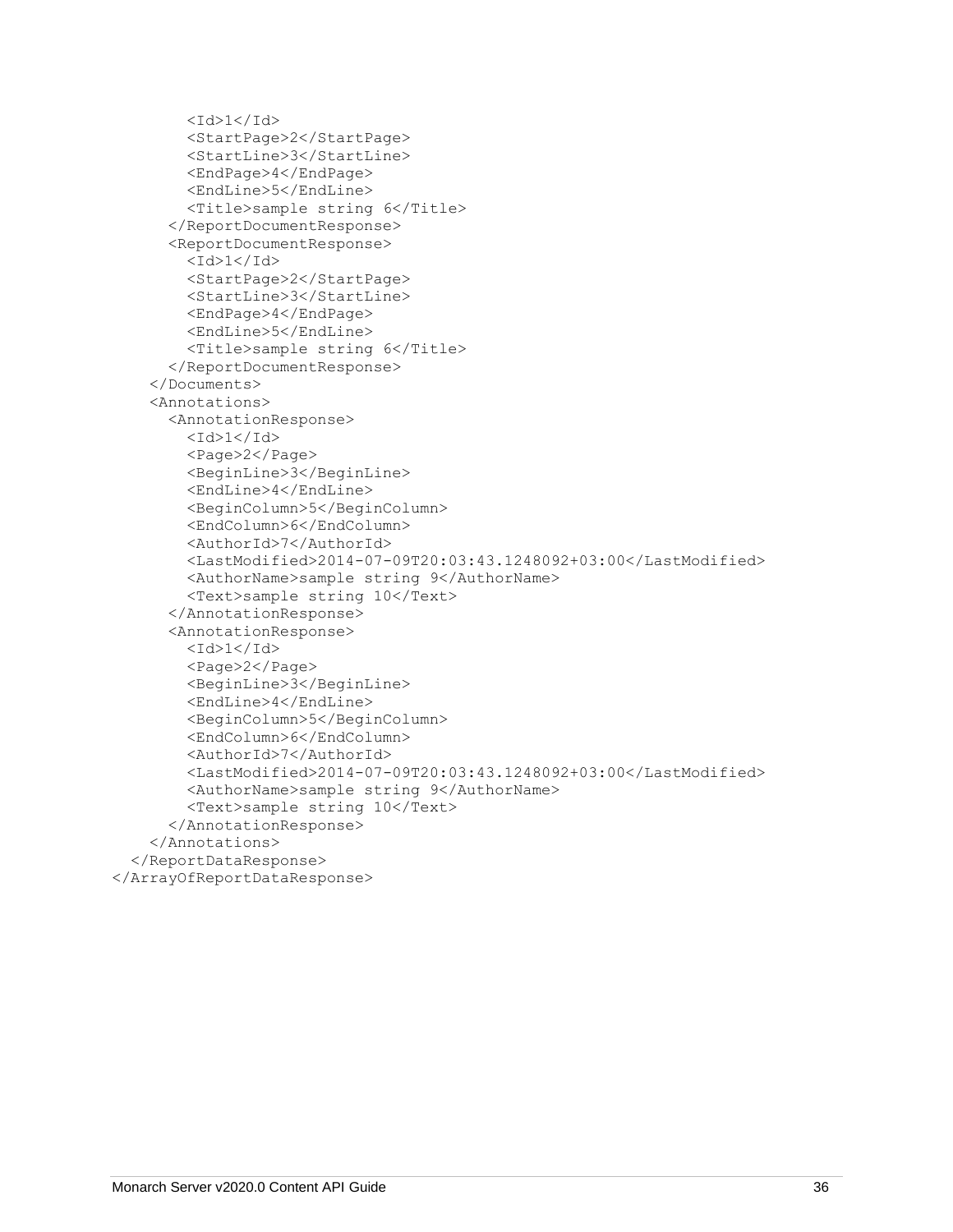# **SEARCH**

MS API supports several search options.

# **Search by criteria**

This operation executes a search with explicitly defined criteria. The search returns a list of found documents.

## **POST method**

The entry point for this method is

api/search

#### **Request Information**

URI Parameters: none.

Body Parameters:

| <b>Name</b>     | <b>Description</b>                                                                                                                                                                                                                                                                                                                                                                                                                                                                                                                                                                                                                                                                           | <b>Type</b>                             | <b>Additional</b><br>information |
|-----------------|----------------------------------------------------------------------------------------------------------------------------------------------------------------------------------------------------------------------------------------------------------------------------------------------------------------------------------------------------------------------------------------------------------------------------------------------------------------------------------------------------------------------------------------------------------------------------------------------------------------------------------------------------------------------------------------------|-----------------------------------------|----------------------------------|
| DocumentTypes   | Contains the list of IDs of all document types for<br>a search.                                                                                                                                                                                                                                                                                                                                                                                                                                                                                                                                                                                                                              | Collection of integers                  | Required<br>min length:<br>1     |
| <b>DateFrom</b> | Finds documents after this date<br>Date format: m/d/yyyy<br>You can use next patterns: <today>,<br/><yesterday>, &lt;[N] DAYS AGO&gt;, <last<br>WEEKDAY&gt;, <start last="" month="" of="">,<br/><end last="" month="" of="">, <start of="" this<br="">MONTH&gt;, <end month="" of="" this="">, <start<br>OF LAST WEEK&gt;, <end last="" of="" week="">,<br/><start of="" this="" week="">, <end of="" this<br="">WEEK&gt;, <start of="" quarter="" this="">, <end<br>OF THIS QUARTER&gt;, <start last<br="" of="">QUARTER&gt;, <end last="" of="" quarter="">.</end></start></end<br></start></end></start></end></start<br></end></start></end></start></last<br></yesterday></today>      | String                                  | None                             |
| DateTo          | Finds all documents before this date<br>Date format: m/d/yyyy<br>You can use next patterns: <today>,<br/><yesterday>, &lt;[N] DAYS AGO&gt;, <last<br>WEEKDAY&gt;, <start last="" month="" of="">,<br/><end last="" month="" of="">, <start of="" this<br="">MONTH&gt;, <end month="" of="" this="">, <start<br>OF LAST WEEK&gt;, <end last="" of="" week="">,<br/><start of="" this="" week="">, <end of="" this<br="">WEEK&gt;, <start of="" quarter="" this="">, <end<br>OF THIS QUARTER&gt;, <start last<br="" of="">QUARTER&gt;, <end last="" of="" quarter="">.</end></start></end<br></start></end></start></end></start<br></end></start></end></start></last<br></yesterday></today> | String                                  | None                             |
| SearchCriteria  | Finds all documents with specified keyword                                                                                                                                                                                                                                                                                                                                                                                                                                                                                                                                                                                                                                                   | Collection<br>of SearchCriterionRequest | None                             |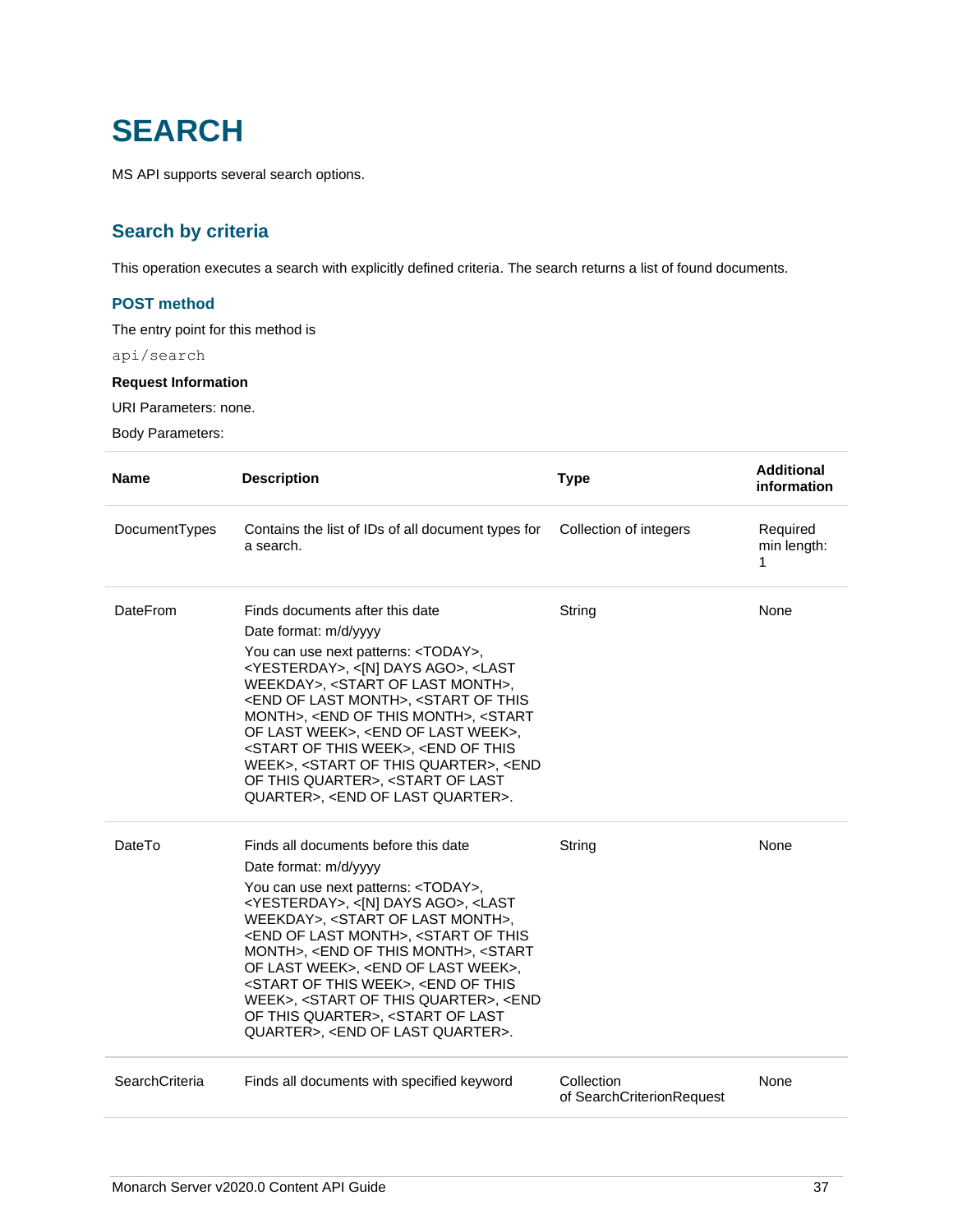| Name | <b>Description</b>        | Type        | <b>Additional</b><br>information |
|------|---------------------------|-------------|----------------------------------|
|      | types and keyword values. | (see below) |                                  |

#### **SearchCriterionRequest**

| <b>Name</b>  | <b>Description</b>                                                                                          | <b>Type</b> | Additional<br>information                                                                                |
|--------------|-------------------------------------------------------------------------------------------------------------|-------------|----------------------------------------------------------------------------------------------------------|
| IndexFieldId | Database ID of an index that must match<br>these criteria                                                   | Integer     | Required range:<br>inclusive between 100<br>and 2147483647                                               |
| Value        | The correct value in a search expression                                                                    | String      | Required                                                                                                 |
| CompareType  | One of the relational operators: $> 0, < 0, < 1, < 1$<br>$\Leftrightarrow$ , $=$                            | String      | Required matching of<br>regular expression<br>patterns:<br>$(\geq  \leq   \geq =  \leq =  \leq   \leq )$ |
| JoinType     | One of the following operations: AND, OR. It<br>sets the relation of the criteria with the<br>previous one. | String      | Required matching of<br>regular expression<br>patterns: (ANDIOR)                                         |

## **Request format sample (application/json, text/json)**

```
{
   "DocumentTypes": [
     1,
     2
  \frac{1}{\sqrt{2}} "DateFrom": "sample string 1",
   "DateTo": "sample string 2",
   "SearchCriteria": [
     {
       "IndexFieldId": 1,
       "Value": "sample string 2",
       "CompareType": "sample string 3",
       "JoinType": "sample string 4"
     },
     {
       "IndexFieldId": 1,
       "Value": "sample string 2",
       "CompareType": "sample string 3",
       "JoinType": "sample string 4"
     }
  \, \, \,}
```
**Request format sample (application/xml, text/xml)**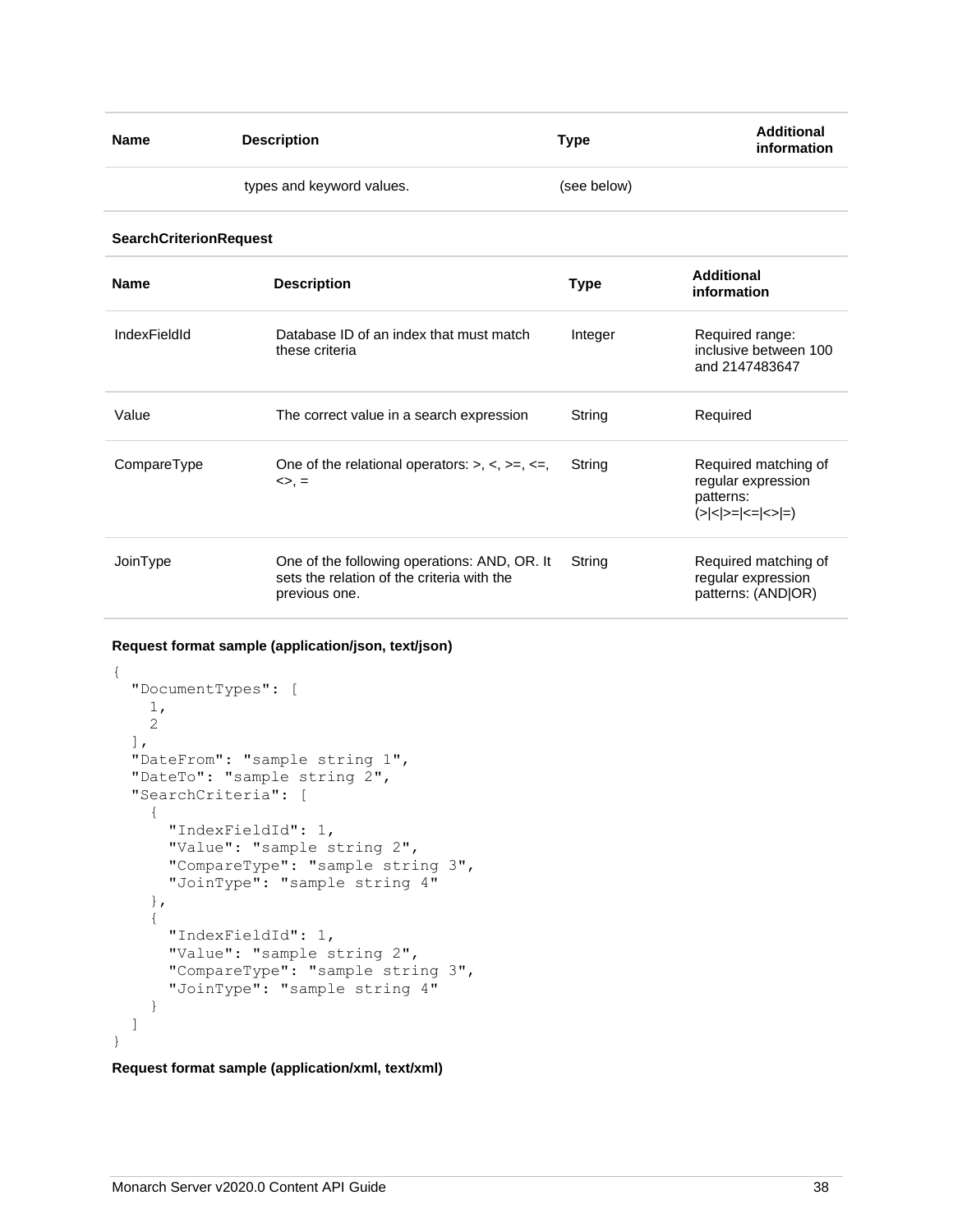```
<DocumentSearchRequest xmlns:xsd="http://www.w3.org/2001/XMLSchema" 
xmlns:xsi="http://www.w3.org/2001/XMLSchema-instance">
   <DocumentTypes>
    \langle \text{int}\rangle1\langle \text{int}\rangle\langle \text{int} \rangle 2 \langle \text{int} \rangle </DocumentTypes>
   <DateFrom>sample string 1</DateFrom>
   <DateTo>sample string 2</DateTo>
   <SearchCriteria>
     <SearchCriterionRequest>
       <IndexFieldId>1</IndexFieldId>
       <Value>sample string 2</Value>
       <CompareType>sample string 3</CompareType>
       <JoinType>sample string 4</JoinType>
     </SearchCriterionRequest>
     <SearchCriterionRequest>
       <IndexFieldId>1</IndexFieldId>
       <Value>sample string 2</Value>
       <CompareType>sample string 3</CompareType>
       <JoinType>sample string 4</JoinType>
     </SearchCriterionRequest>
   </SearchCriteria>
</DocumentSearchRequest>
```
## **Response Information**

#### Resource Description:

Collection of SearchDocumentTypeGroupResponse

| <b>Name</b>            | <b>Description</b>            | <b>Type</b>                                                | <b>Additional</b><br>information |
|------------------------|-------------------------------|------------------------------------------------------------|----------------------------------|
| ld                     | Database ID.                  | Integer                                                    | None                             |
| Name                   | Document group<br>name        | String                                                     | None                             |
| Description            | Document group<br>description | String                                                     | None                             |
| DocumentTypeResponses  |                               | Collection<br>of SearchDocumentTypeResponse (see<br>below) | None                             |
| SearchDocumentResponse |                               |                                                            |                                  |

| <b>Name</b> | <b>Description</b> | Type   | <b>Additional</b><br>information |
|-------------|--------------------|--------|----------------------------------|
| Name        | Document name      | String | None                             |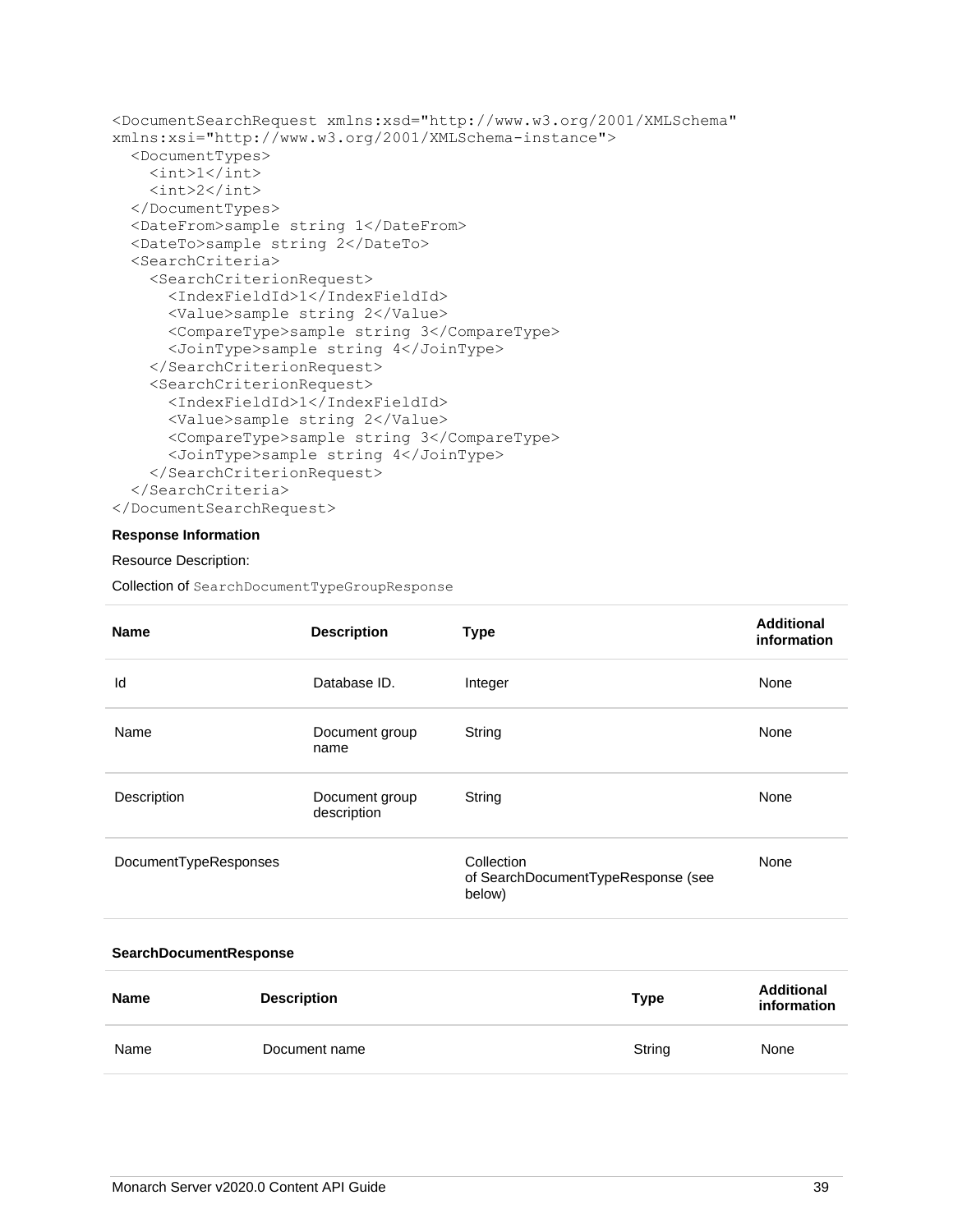| <b>Name</b>         | <b>Description</b>                               | <b>Type</b>    | Additional<br>information |
|---------------------|--------------------------------------------------|----------------|---------------------------|
| Id                  | Database ID of the document                      | Integer        | None                      |
| Fileld              | Database file ID                                 | Integer        | None                      |
| <b>DocumentDate</b> | Document date                                    | Date           | None                      |
| <b>IsBinary</b>     | True if document is binary, False if not binary  | <b>Boolean</b> | None                      |
| AnnotationCount     | Quantity of annotations for the current document | Integer        | None                      |

**Response format sample (application/json, text/json)**

```
\lceil\{ "Id": 1,
     "Name": "sample string 2",
     "Description": "sample string 3",
     "DocumentTypeResponses": [
       {
         "Id": 1,
         "Name": "sample string 2",
         "Description": "sample string 3",
         "Documents": [
           {
             "Name": "sample string 1",
             "Id": 2,
             "FileId": 3,
             "DocumentDate": "2014-07-09T17:09:41.1644355Z",
             "IsBinary": true,
             "AnnotationCount": 6
           },
\{ "Name": "sample string 1",
             "Id": 2,
             "FileId": 3,
             "DocumentDate": "2014-07-09T17:09:41.1644355Z",
             "IsBinary": true,
             "AnnotationCount": 6
           }
         ]
       },
       {
         "Id": 1,
         "Name": "sample string 2",
         "Description": "sample string 3",
         "Documents": [
           {
             "Name": "sample string 1",
             "Id": 2,
```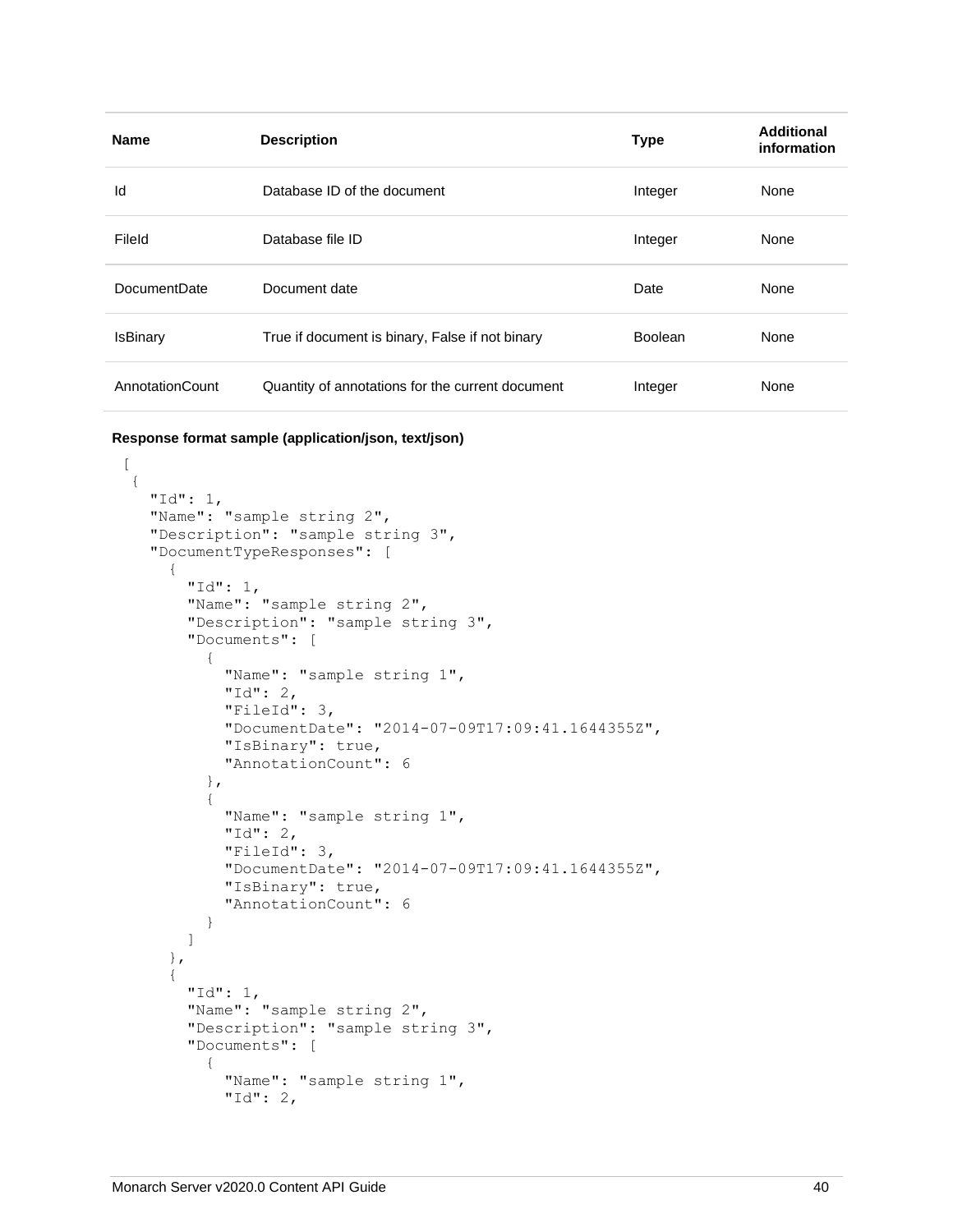```
 "FileId": 3,
             "DocumentDate": "2014-07-09T17:09:41.1644355Z",
             "IsBinary": true,
             "AnnotationCount": 6
           },
\{ "Name": "sample string 1",
             "Id": 2,
             "FileId": 3,
             "DocumentDate": "2014-07-09T17:09:41.1644355Z",
             "IsBinary": true,
             "AnnotationCount": 6
 }
         ]
       }
    ]
  },
  {
    "Id": 1,
     "Name": "sample string 2",
     "Description": "sample string 3",
     "DocumentTypeResponses": [
       {
         "Id": 1,
         "Name": "sample string 2",
         "Description": "sample string 3",
         "Documents": [
           {
             "Name": "sample string 1",
             "Id": 2,
             "FileId": 3,
             "DocumentDate": "2014-07-09T17:09:41.1644355Z",
             "IsBinary": true,
             "AnnotationCount": 6
           },
\{ "Name": "sample string 1",
             "Id": 2,
             "FileId": 3,
             "DocumentDate": "2014-07-09T17:09:41.1644355Z",
             "IsBinary": true,
             "AnnotationCount": 6
 }
         ]
       },
       {
         "Id": 1,
         "Name": "sample string 2",
         "Description": "sample string 3",
         "Documents": [
           {
             "Name": "sample string 1",
             "Id": 2,
             "FileId": 3,
             "DocumentDate": "2014-07-09T17:09:41.1644355Z",
             "IsBinary": true,
             "AnnotationCount": 6
```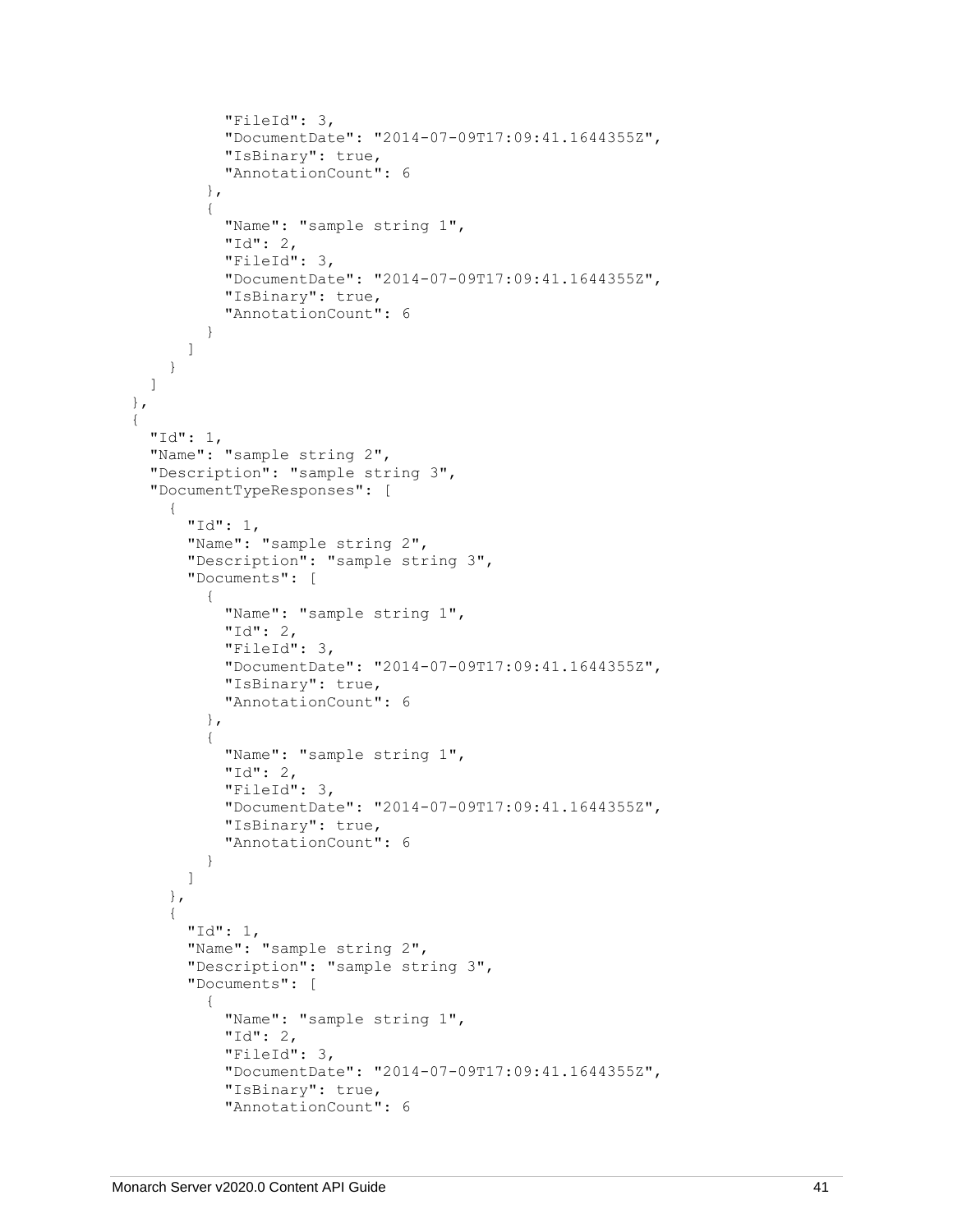```
 },
\{ "Name": "sample string 1",
             "Id": 2,
             "FileId": 3,
             "DocumentDate": "2014-07-09T17:09:41.1644355Z",
             "IsBinary": true,
             "AnnotationCount": 6
 }
         ]
       }
    ]
   }
]
```
#### **Response format sample (application/xml, text/xml)**

```
<ArrayOfSearchDocumentTypeGroupResponse 
xmlns:xsd="http://www.w3.org/2001/XMLSchema" 
xmlns:xsi="http://www.w3.org/2001/XMLSchema-instance">
   <SearchDocumentTypeGroupResponse>
    <Id>1</Id>
     <Name>sample string 2</Name>
     <Description>sample string 3</Description>
     <DocumentTypeResponses>
       <SearchDocumentTypeResponse>
        <Id>1</Id>
         <Name>sample string 2</Name>
         <Description>sample string 3</Description>
         <Documents>
           <SearchDocumentResponse>
             <Name>sample string 1</Name>
            <Id>2</Id>
             <FileId>3</FileId>
             <DocumentDate>2014-07-09T20:09:41.1644355+03:00</DocumentDate>
             <IsBinary>true</IsBinary>
             <AnnotationCount>6</AnnotationCount>
           </SearchDocumentResponse>
           <SearchDocumentResponse>
             <Name>sample string 1</Name>
            <Id>2</Id>
             <FileId>3</FileId>
            <DocumentDate>2014-07-09T20:09:41.1644355+03:00<DocumentDate> <IsBinary>true</IsBinary>
             <AnnotationCount>6</AnnotationCount>
           </SearchDocumentResponse>
         </Documents>
       </SearchDocumentTypeResponse>
       <SearchDocumentTypeResponse>
        <Id>1</Id>
         <Name>sample string 2</Name>
         <Description>sample string 3</Description>
         <Documents>
           <SearchDocumentResponse>
             <Name>sample string 1</Name>
            <Id>2</Id>
             <FileId>3</FileId>
             <DocumentDate>2014-07-09T20:09:41.1644355+03:00</DocumentDate>
```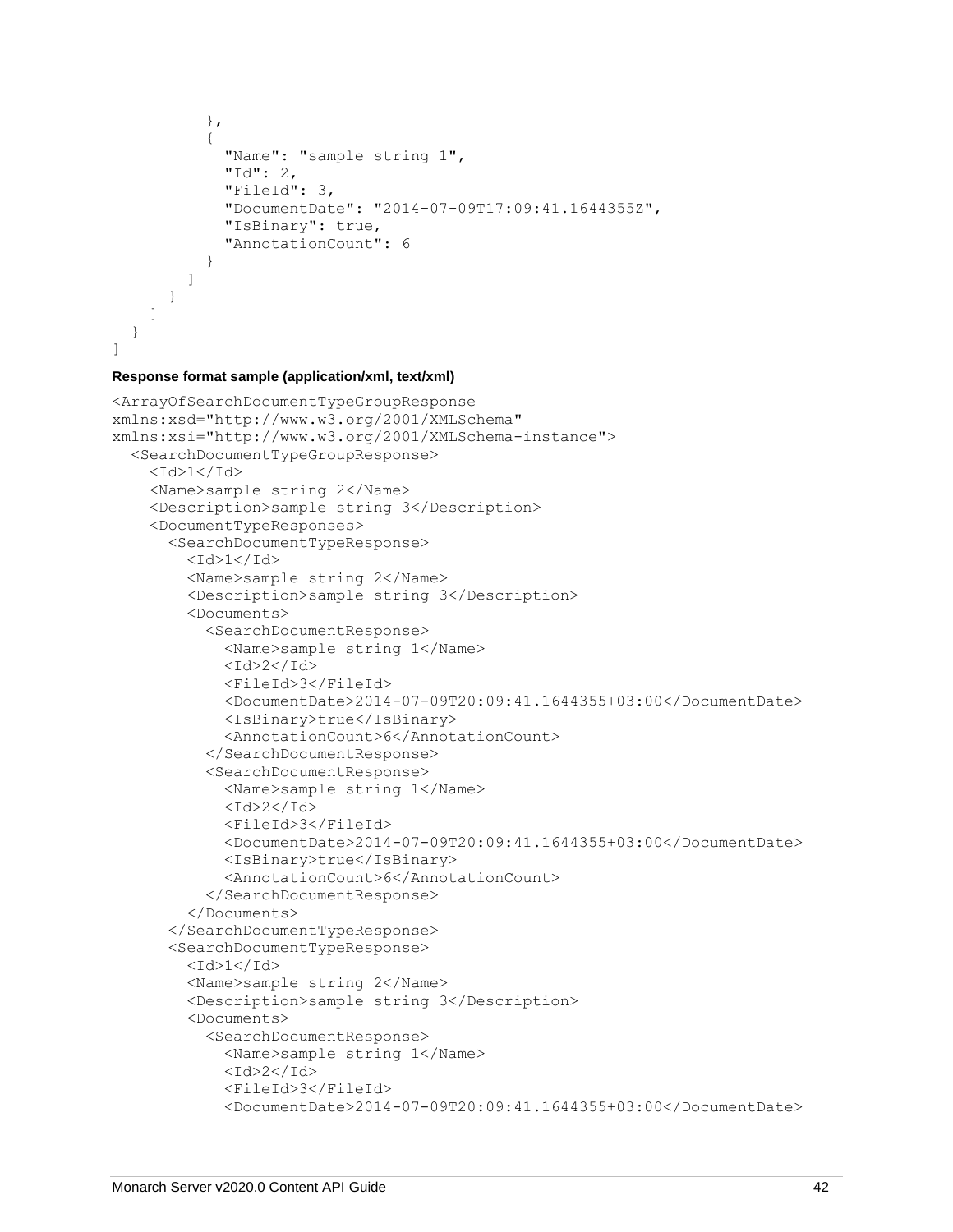```
 <IsBinary>true</IsBinary>
           <AnnotationCount>6</AnnotationCount>
         </SearchDocumentResponse>
         <SearchDocumentResponse>
           <Name>sample string 1</Name>
          <Id>2</Id>
           <FileId>3</FileId>
          <DocumentDate>2014-07-09T20:09:41.1644355+03:00</DocumentDate> <IsBinary>true</IsBinary>
           <AnnotationCount>6</AnnotationCount>
         </SearchDocumentResponse>
       </Documents>
     </SearchDocumentTypeResponse>
   </DocumentTypeResponses>
 </SearchDocumentTypeGroupResponse>
 <SearchDocumentTypeGroupResponse>
  <Id>1</Id>
   <Name>sample string 2</Name>
   <Description>sample string 3</Description>
   <DocumentTypeResponses>
     <SearchDocumentTypeResponse>
      <Id>1</Id>
       <Name>sample string 2</Name>
       <Description>sample string 3</Description>
       <Documents>
         <SearchDocumentResponse>
           <Name>sample string 1</Name>
          <Id>2</Id>
           <FileId>3</FileId>
           <DocumentDate>2014-07-09T20:09:41.1644355+03:00</DocumentDate>
           <IsBinary>true</IsBinary>
           <AnnotationCount>6</AnnotationCount>
         </SearchDocumentResponse>
         <SearchDocumentResponse>
           <Name>sample string 1</Name>
          <Id>2</Id>
           <FileId>3</FileId>
           <DocumentDate>2014-07-09T20:09:41.1644355+03:00</DocumentDate>
           <IsBinary>true</IsBinary>
           <AnnotationCount>6</AnnotationCount>
         </SearchDocumentResponse>
       </Documents>
     </SearchDocumentTypeResponse>
     <SearchDocumentTypeResponse>
      <Id>1</Id>
       <Name>sample string 2</Name>
       <Description>sample string 3</Description>
       <Documents>
         <SearchDocumentResponse>
           <Name>sample string 1</Name>
          <Id>2</Id>
           <FileId>3</FileId>
           <DocumentDate>2014-07-09T20:09:41.1644355+03:00</DocumentDate>
           <IsBinary>true</IsBinary>
           <AnnotationCount>6</AnnotationCount>
         </SearchDocumentResponse>
         <SearchDocumentResponse>
```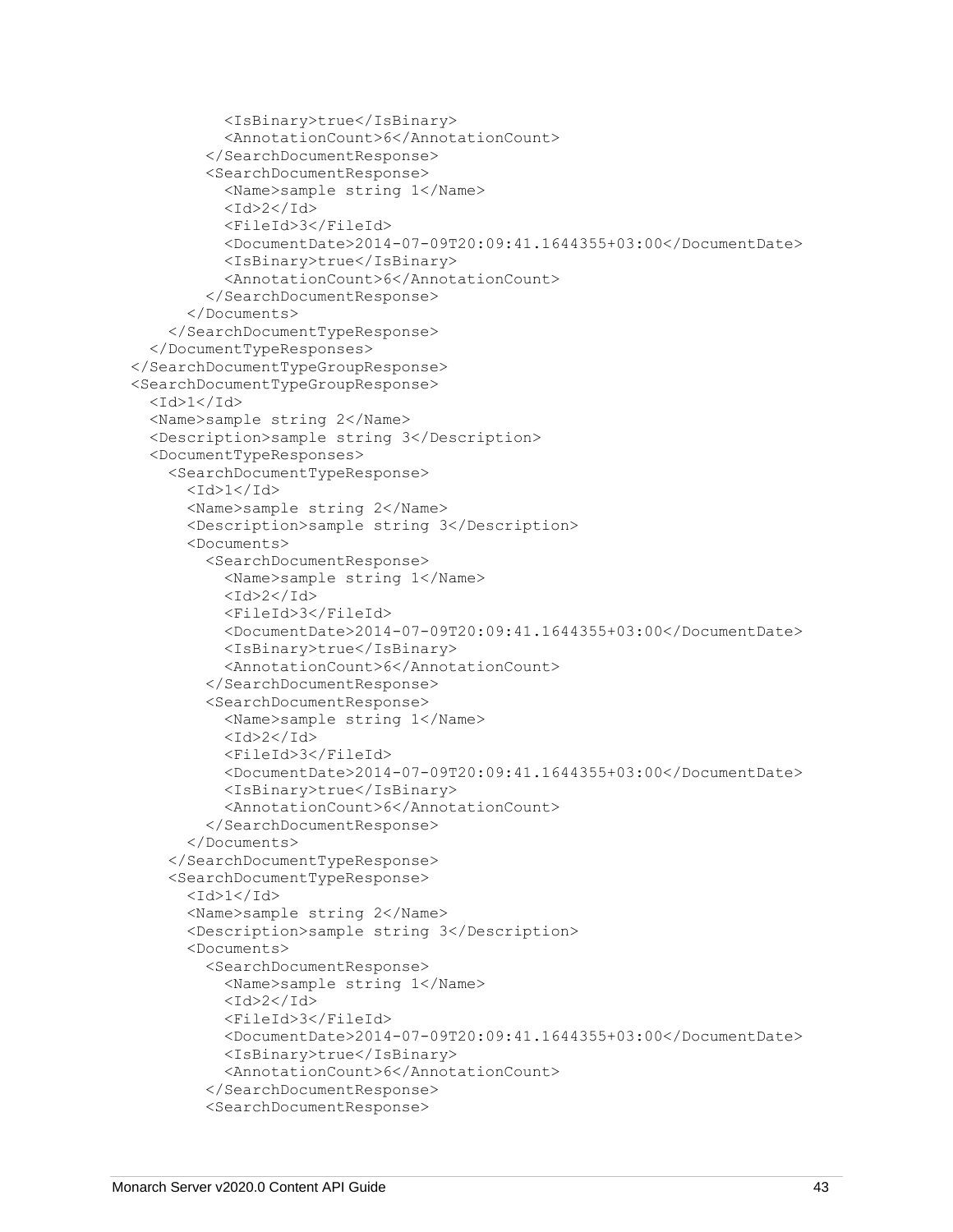```
 <Name>sample string 1</Name>
            <Id>2</Id>
             <FileId>3</FileId>
             <DocumentDate>2014-07-09T20:09:41.1644355+03:00</DocumentDate>
             <IsBinary>true</IsBinary>
             <AnnotationCount>6</AnnotationCount>
           </SearchDocumentResponse>
         </Documents>
       </SearchDocumentTypeResponse>
     </DocumentTypeResponses>
   </SearchDocumentTypeGroupResponse>
</ArrayOfSearchDocumentTypeGroupResponse>
```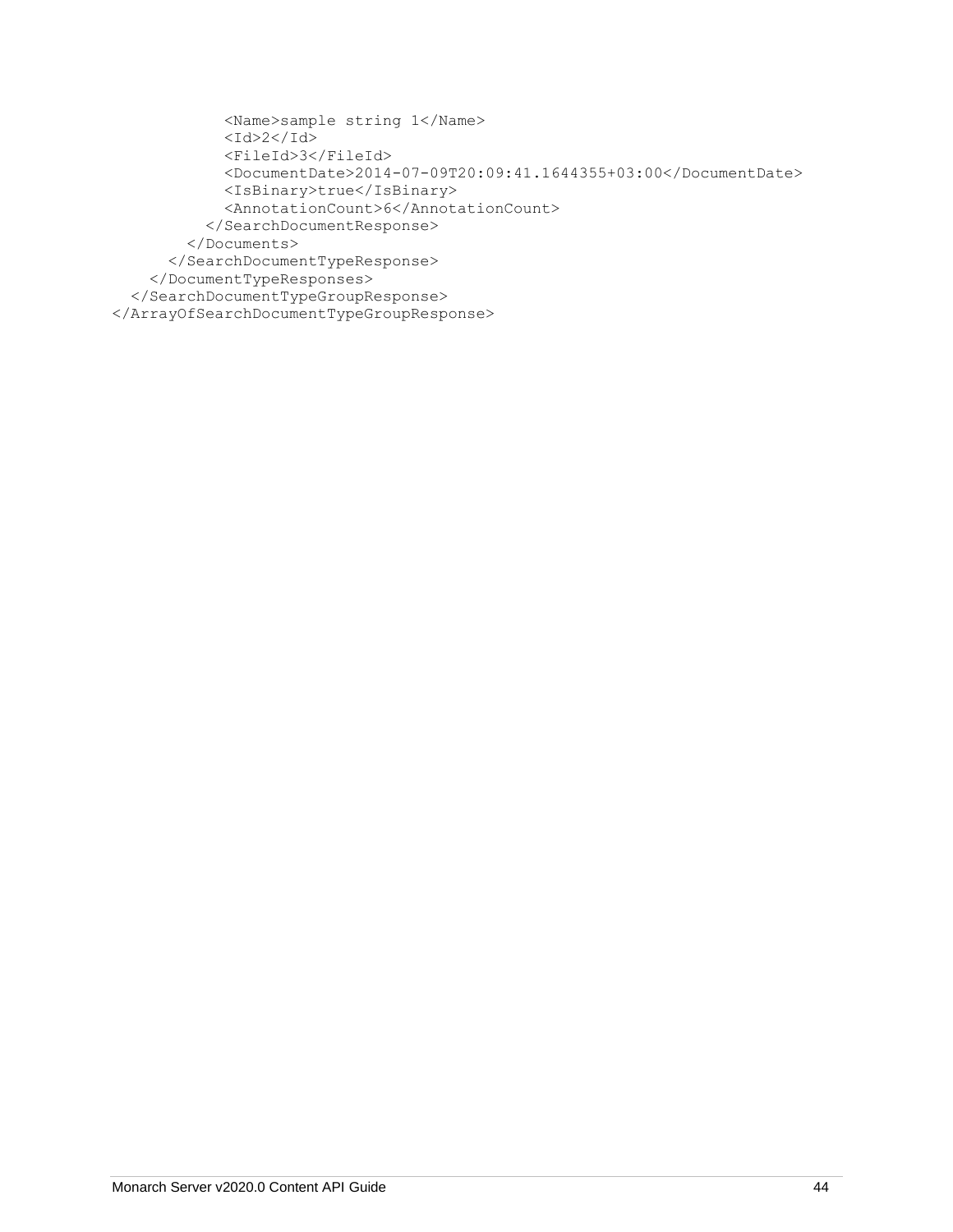# **Saved search**

This operation executes a saved search and returns a list of documents.

## **GET method**

The entry point for this method is

api/search/{searchid}

## **Request Information**

URI Parameters:

| <b>Name</b> | <b>Description</b>                                                                    | Tvpe    | <b>Additional information</b> |
|-------------|---------------------------------------------------------------------------------------|---------|-------------------------------|
| searchid    | ID of the saved search. Search ID can be obtained<br>using the Search List operation. | Integer | Required                      |

Body Parameters: none.

## **Response Information**

Resource Description:

Collection of SearchDocumentTypeGroupResponse

| <b>Name</b>           | <b>Description</b>            | <b>Type</b>                                                | <b>Additional</b><br>information |
|-----------------------|-------------------------------|------------------------------------------------------------|----------------------------------|
| Id                    | Database ID                   | Integer                                                    | None                             |
| Name                  | Document group<br>name        | String                                                     | None                             |
| Description           | Document group<br>description | String                                                     | None                             |
| DocumentTypeResponses |                               | Collection<br>of SearchDocumentTypeResponse (see<br>below) | None                             |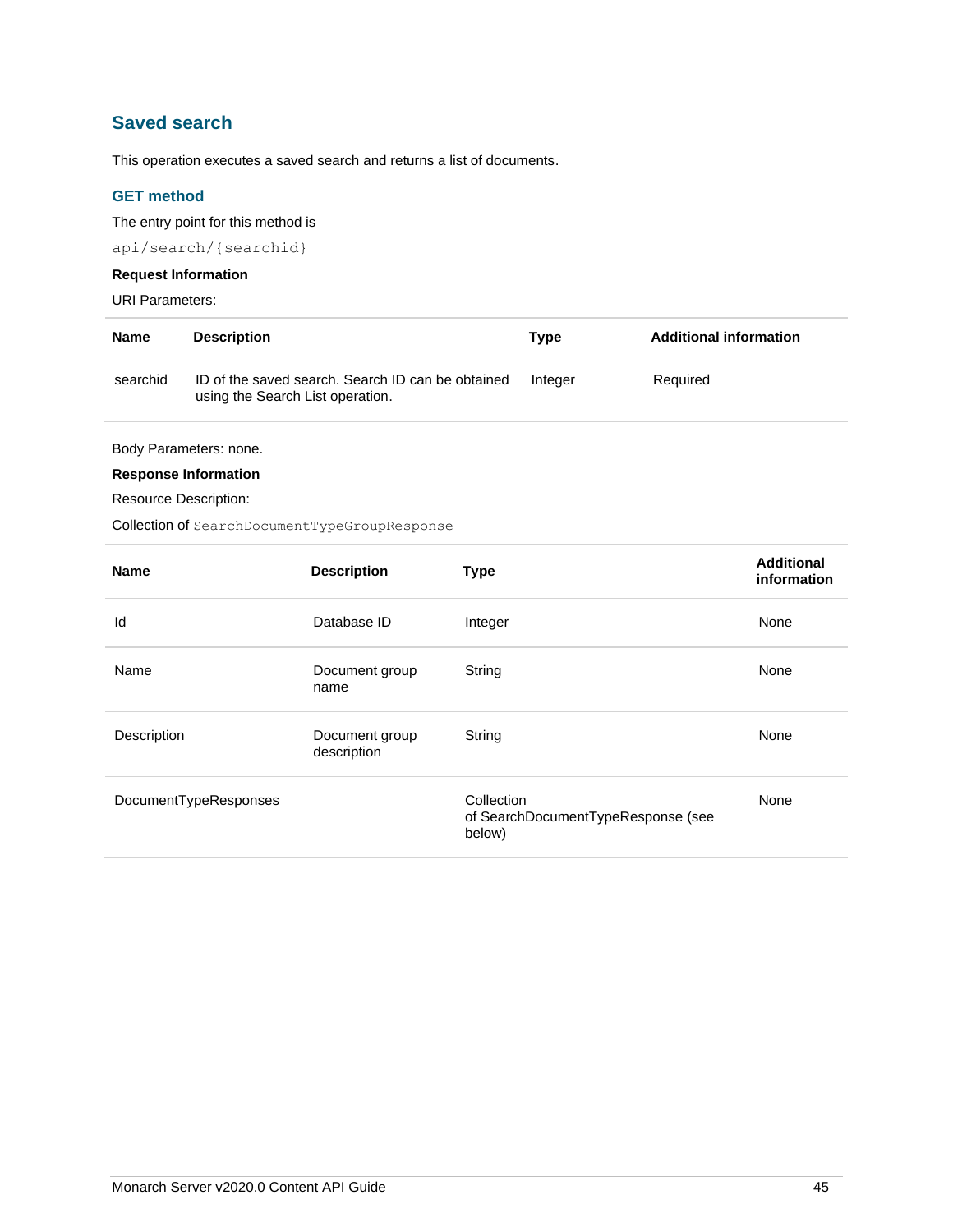## **SearchDocumentTypeResponse**

| <b>Name</b>            | <b>Description</b>                                  | <b>Type</b>                                            | <b>Additional</b><br>information |
|------------------------|-----------------------------------------------------|--------------------------------------------------------|----------------------------------|
| Id                     | Database ID                                         | Integer                                                | None                             |
| Name                   | Document type name                                  | String                                                 | None                             |
| Description            | Document type description                           | String                                                 | None                             |
| <b>Documents</b>       |                                                     | Collection<br>of SearchDocumentResponse (see<br>below) | None                             |
| SearchDocumentResponse |                                                     |                                                        |                                  |
| <b>Name</b>            | <b>Description</b>                                  | <b>Type</b>                                            | <b>Additional</b><br>information |
| Name                   | Document name                                       | String                                                 | None                             |
| Id                     | Database ID of the document                         | Integer                                                | None                             |
| Fileld                 | Database file ID                                    | Integer                                                | None                             |
| DocumentDate           | Document date                                       | Date                                                   | None                             |
| <b>IsBinary</b>        | True if document is binary, False if<br>not binary  | Boolean                                                | None                             |
| AnnotationCount        | Quantity of annotations for the<br>current document | Integer                                                | None                             |

## **Response format sample (application/json, text/json)**

 $\lceil$ 

```
 {
    "Id": 1,
    "Name": "sample string 2",
 "Description": "sample string 3",
 "DocumentTypeResponses": [
      {
        "Id": 1,
 "Name": "sample string 2",
 "Description": "sample string 3",
        "Documents": [
          {
            "Name": "sample string 1",
```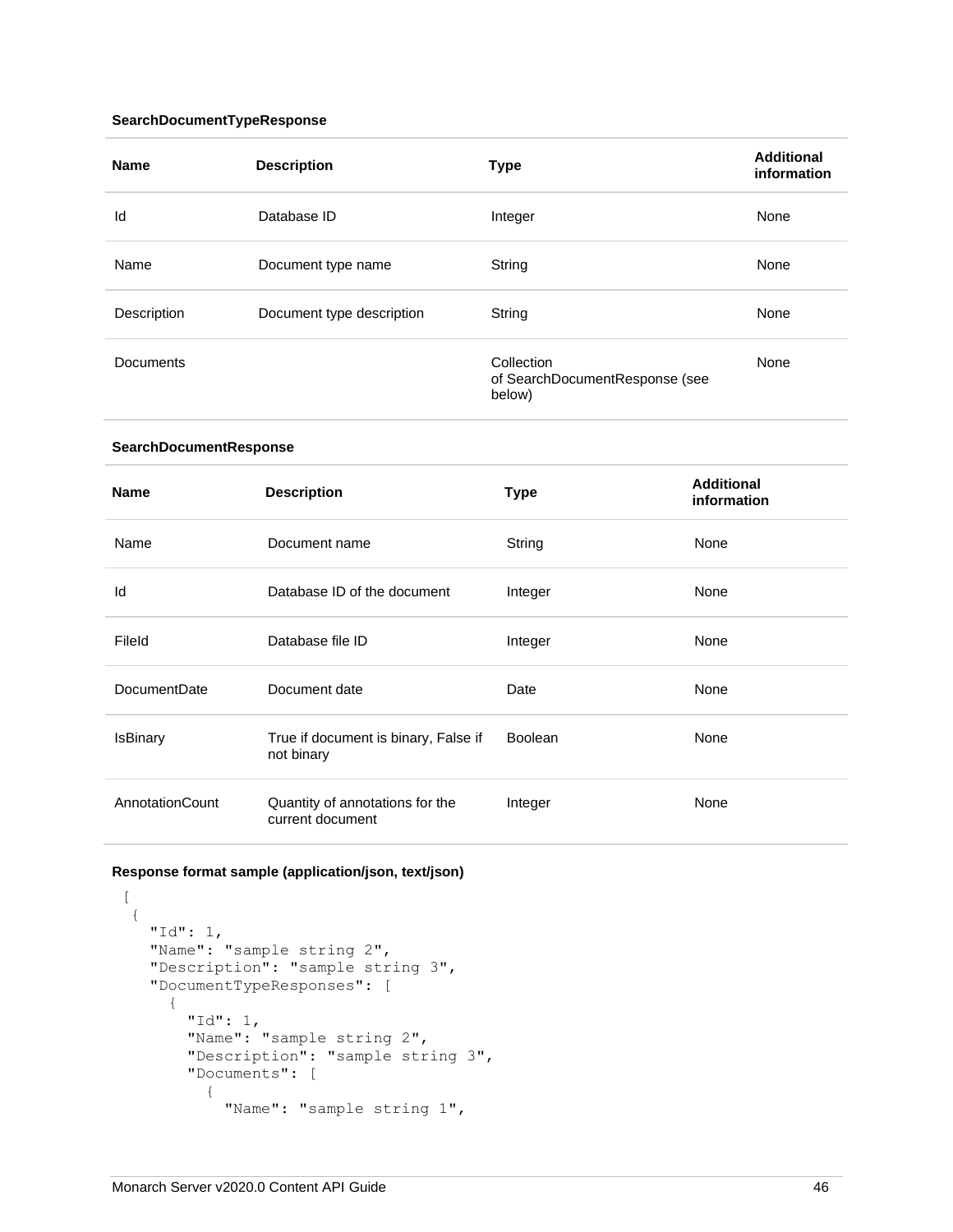```
 "Id": 2,
             "FileId": 3,
             "DocumentDate": "2014-07-09T17:26:12.6072406Z",
             "IsBinary": true,
             "AnnotationCount": 6
           },
\{ "Name": "sample string 1",
             "Id": 2,
             "FileId": 3,
             "DocumentDate": "2014-07-09T17:26:12.6072406Z",
             "IsBinary": true,
             "AnnotationCount": 6
 }
         ]
       },
       {
         "Id": 1,
         "Name": "sample string 2",
         "Description": "sample string 3",
         "Documents": [
           {
             "Name": "sample string 1",
             "Id": 2,
             "FileId": 3,
             "DocumentDate": "2014-07-09T17:26:12.6072406Z",
             "IsBinary": true,
             "AnnotationCount": 6
           },
\{ "Name": "sample string 1",
             "Id": 2,
             "FileId": 3,
             "DocumentDate": "2014-07-09T17:26:12.6072406Z",
             "IsBinary": true,
             "AnnotationCount": 6
 }
         ]
       }
    ]
  },
  {
     "Id": 1,
     "Name": "sample string 2",
     "Description": "sample string 3",
     "DocumentTypeResponses": [
       {
         "Id": 1,
         "Name": "sample string 2",
         "Description": "sample string 3",
         "Documents": [
           {
             "Name": "sample string 1",
             "Id": 2,
             "FileId": 3,
             "DocumentDate": "2014-07-09T17:26:12.6072406Z",
             "IsBinary": true,
```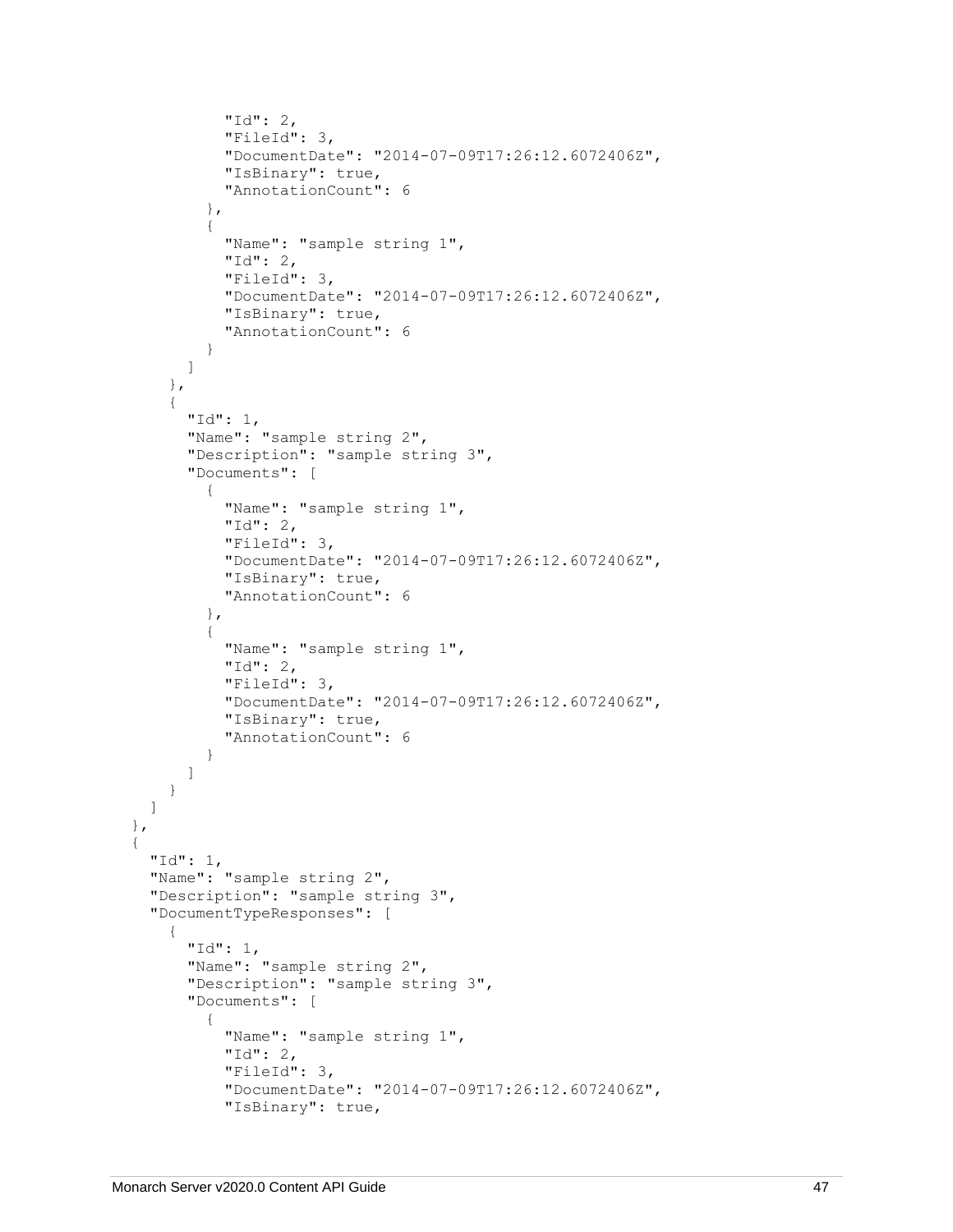```
 "AnnotationCount": 6
           },
\{ "Name": "sample string 1",
             "Id": 2,
             "FileId": 3,
             "DocumentDate": "2014-07-09T17:26:12.6072406Z",
             "IsBinary": true,
             "AnnotationCount": 6
 }
         ]
      },
       {
        "Id": 1,
         "Name": "sample string 2",
         "Description": "sample string 3",
         "Documents": [
\{ "Name": "sample string 1",
             "Id": 2,
             "FileId": 3,
             "DocumentDate": "2014-07-09T17:26:12.6072406Z",
             "IsBinary": true,
             "AnnotationCount": 6
           },
\{ "Name": "sample string 1",
             "Id": 2,
             "FileId": 3,
             "DocumentDate": "2014-07-09T17:26:12.6072406Z",
             "IsBinary": true,
             "AnnotationCount": 6
 }
        ]
      }
    ]
  }
```
#### **Response format sample (application/xml, text/xml)**

]

```
<ArrayOfSearchDocumentTypeGroupResponse 
xmlns:xsd="http://www.w3.org/2001/XMLSchema" 
xmlns:xsi="http://www.w3.org/2001/XMLSchema-instance">
   <SearchDocumentTypeGroupResponse>
    <Id>1</Id>
     <Name>sample string 2</Name>
     <Description>sample string 3</Description>
     <DocumentTypeResponses>
       <SearchDocumentTypeResponse>
        <Id>1</Id>
         <Name>sample string 2</Name>
         <Description>sample string 3</Description>
         <Documents>
           <SearchDocumentResponse>
             <Name>sample string 1</Name>
            <Id>2</Id>
             <FileId>3</FileId>
```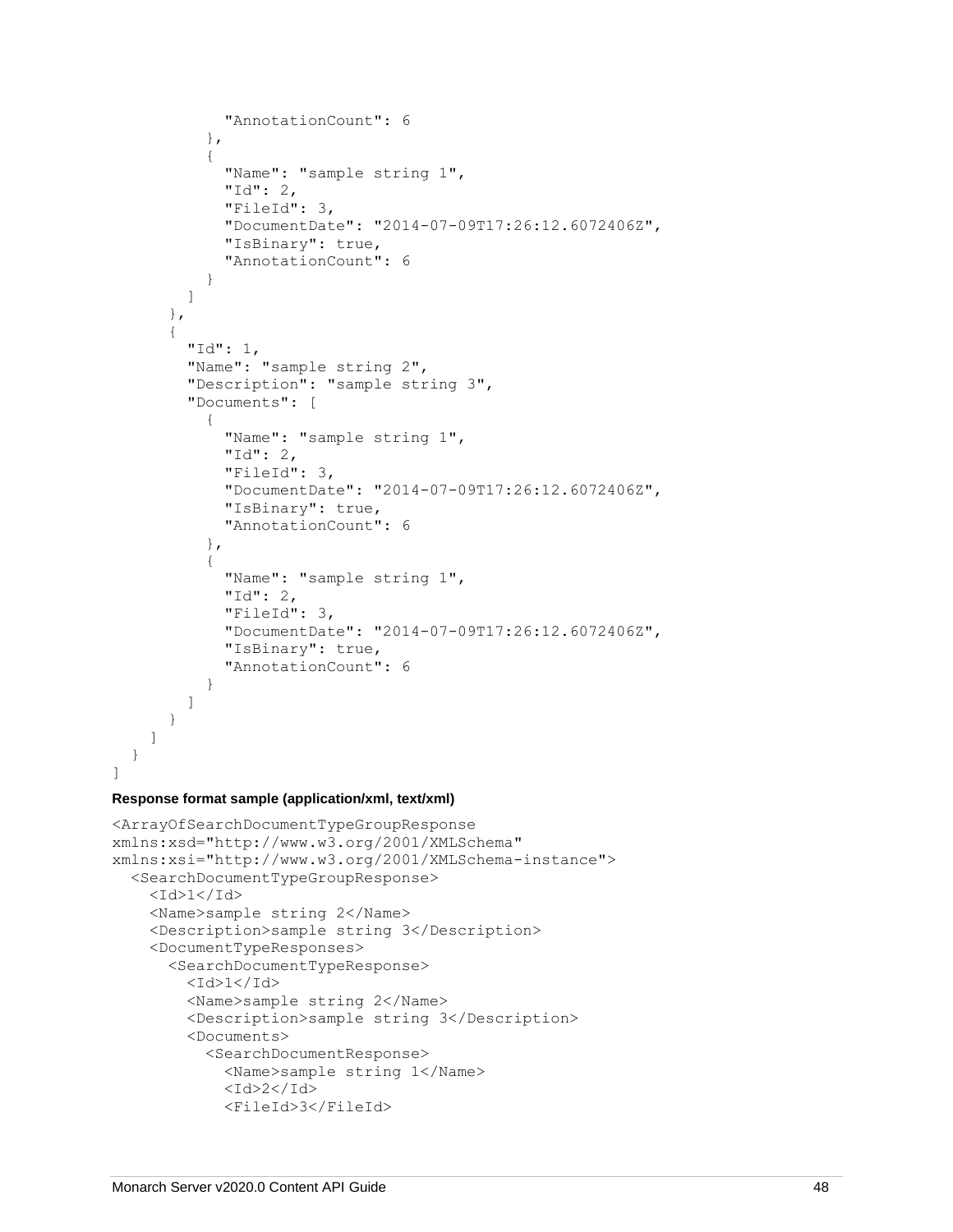```
 <DocumentDate>2014-07-09T20:26:12.6072406+03:00</DocumentDate>
           <IsBinary>true</IsBinary>
           <AnnotationCount>6</AnnotationCount>
         </SearchDocumentResponse>
         <SearchDocumentResponse>
           <Name>sample string 1</Name>
          <Id>2</Id>
           <FileId>3</FileId>
           <DocumentDate>2014-07-09T20:26:12.6072406+03:00</DocumentDate>
           <IsBinary>true</IsBinary>
           <AnnotationCount>6</AnnotationCount>
         </SearchDocumentResponse>
       </Documents>
     </SearchDocumentTypeResponse>
     <SearchDocumentTypeResponse>
      <Id>1</Id>
       <Name>sample string 2</Name>
       <Description>sample string 3</Description>
       <Documents>
         <SearchDocumentResponse>
           <Name>sample string 1</Name>
          <Id>2</Id>
           <FileId>3</FileId>
           <DocumentDate>2014-07-09T20:26:12.6072406+03:00</DocumentDate>
           <IsBinary>true</IsBinary>
           <AnnotationCount>6</AnnotationCount>
         </SearchDocumentResponse>
         <SearchDocumentResponse>
           <Name>sample string 1</Name>
          <Id>2</Id>
           <FileId>3</FileId>
          <DocumentDate>2014-07-09T20:26:12.6072406+03:00</DocumentDate>
           <IsBinary>true</IsBinary>
           <AnnotationCount>6</AnnotationCount>
         </SearchDocumentResponse>
       </Documents>
     </SearchDocumentTypeResponse>
   </DocumentTypeResponses>
 </SearchDocumentTypeGroupResponse>
 <SearchDocumentTypeGroupResponse>
  <Id>1</Id>
   <Name>sample string 2</Name>
   <Description>sample string 3</Description>
   <DocumentTypeResponses>
     <SearchDocumentTypeResponse>
      <Id>1</Id>
       <Name>sample string 2</Name>
       <Description>sample string 3</Description>
       <Documents>
         <SearchDocumentResponse>
           <Name>sample string 1</Name>
          <Id>2</Id>
           <FileId>3</FileId>
           <DocumentDate>2014-07-09T20:26:12.6072406+03:00</DocumentDate>
           <IsBinary>true</IsBinary>
           <AnnotationCount>6</AnnotationCount>
         </SearchDocumentResponse>
```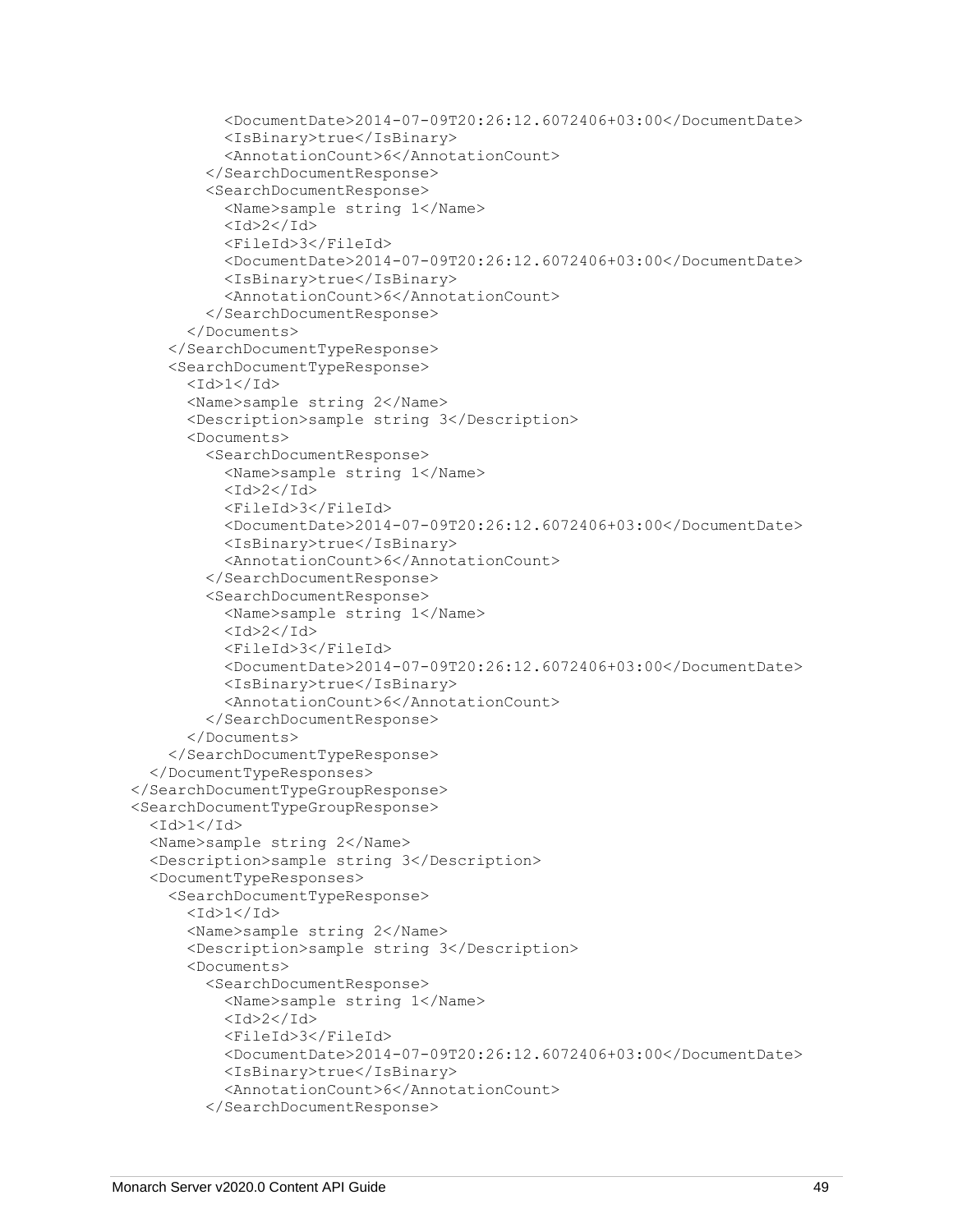```
 <SearchDocumentResponse>
             <Name>sample string 1</Name>
            <Id>2</Id>
             <FileId>3</FileId>
             <DocumentDate>2014-07-09T20:26:12.6072406+03:00</DocumentDate>
             <IsBinary>true</IsBinary>
             <AnnotationCount>6</AnnotationCount>
           </SearchDocumentResponse>
         </Documents>
       </SearchDocumentTypeResponse>
       <SearchDocumentTypeResponse>
        <Id>1</Id>
         <Name>sample string 2</Name>
         <Description>sample string 3</Description>
         <Documents>
           <SearchDocumentResponse>
             <Name>sample string 1</Name>
            <Id>2</Id>
             <FileId>3</FileId>
             <DocumentDate>2014-07-09T20:26:12.6072406+03:00</DocumentDate>
             <IsBinary>true</IsBinary>
             <AnnotationCount>6</AnnotationCount>
           </SearchDocumentResponse>
           <SearchDocumentResponse>
             <Name>sample string 1</Name>
            <Id>2</Id>
             <FileId>3</FileId>
             <DocumentDate>2014-07-09T20:26:12.6072406+03:00</DocumentDate>
             <IsBinary>true</IsBinary>
             <AnnotationCount>6</AnnotationCount>
           </SearchDocumentResponse>
         </Documents>
       </SearchDocumentTypeResponse>
     </DocumentTypeResponses>
   </SearchDocumentTypeGroupResponse>
</ArrayOfSearchDocumentTypeGroupResponse>
```
# **Saved search list**

This operation returns the list of available saved searches.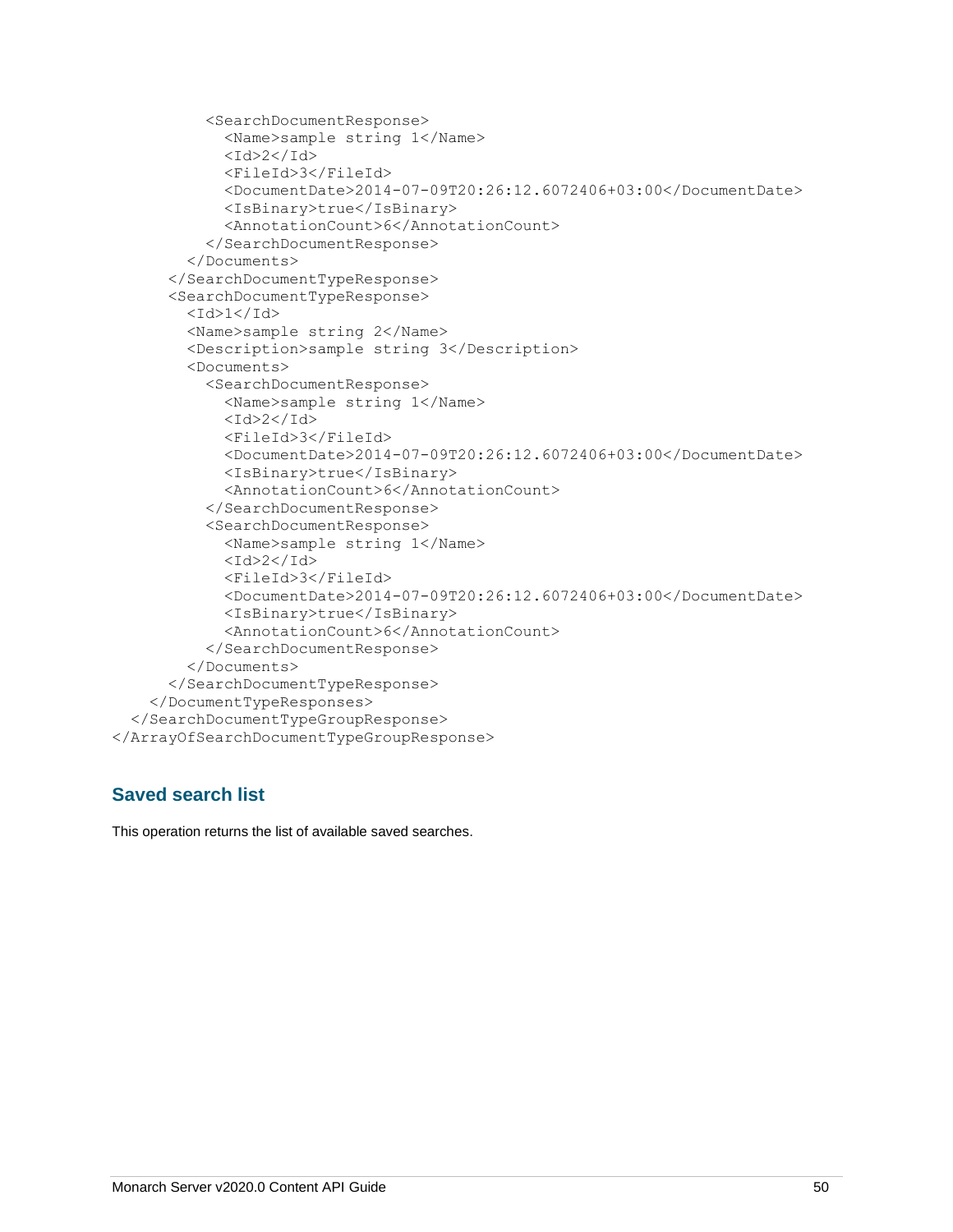## **GET method**

The entry point for this method is

api/searches/{searchGroupId}

## **Request Information**

URI Parameters:

| <b>Name</b>   | <b>Description</b>                                                                                                                                                                      | <b>Type</b> | <b>Additional</b><br>information |
|---------------|-----------------------------------------------------------------------------------------------------------------------------------------------------------------------------------------|-------------|----------------------------------|
| searchGroupId | Id of the requested search group. If this parameter is absent,<br>searches from all search groups are returned. Otherwise, only<br>searches of the specified search group are returned. | Integer     | None                             |

Body Parameters: none.

## **Response Information**

Resource Description:

Collection of SearchGroupResponse

| <b>Name</b>     | <b>Description</b>          | Type                            | <b>Additional</b><br>information |
|-----------------|-----------------------------|---------------------------------|----------------------------------|
| Id              | Database ID                 | Integer                         | None                             |
| Name            | Search group name           | String                          | None                             |
| SearchResponses | Contains available searches | Collection<br>of SearchResponse | None                             |

## **SearchResponse**

| <b>Name</b>     | <b>Description</b>                         | <b>Type</b>                                          | <b>Additional</b><br>information |
|-----------------|--------------------------------------------|------------------------------------------------------|----------------------------------|
| Id              | Database ID                                | Integer                                              | None                             |
| Name            | Search name                                | String                                               | None                             |
| Rights          | Rights on this search                      | SearchGroupRights (see<br>below)                     | None                             |
| DocumentTypes   | Document types assigned for<br>this search | Collection<br>of DocumentTypeResponse<br>(see below) | None                             |
| <b>IsReport</b> | True if it is a report search              | Boolean                                              | None                             |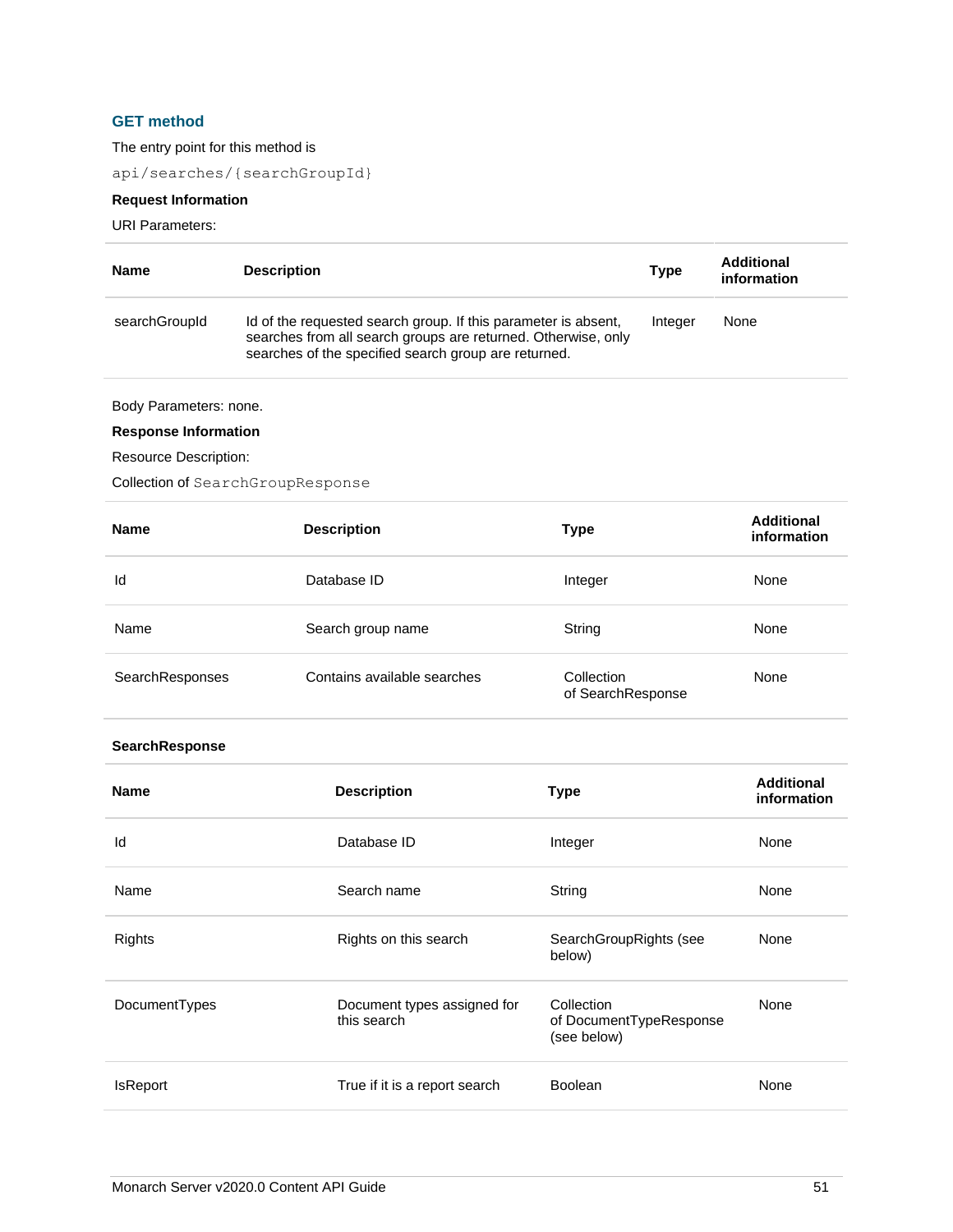## **SearchGroupRights**

Possible enumeration values:

| <b>Name</b>     | Value | <b>Description</b>                                                                             |
|-----------------|-------|------------------------------------------------------------------------------------------------|
| Personal        | 0     | The current user is the owner of this search, and only the owner has rights to<br>this search. |
| Group           |       | The current user is the owner of this search, and other users have rights to<br>this search.   |
| <b>Restrict</b> | 2     | The current user is not the owner of this search but has rights to use it.                     |

## **DocumentTypeResponse**

| <b>Name</b> | <b>Description</b>           | Type    | <b>Additional information</b> |
|-------------|------------------------------|---------|-------------------------------|
| Id          | Database ID                  | Integer | None                          |
| Name        | Document type name           | String  | None                          |
| Description | Document type<br>description | String  | None                          |

## **Response format sample (application/json, text/json)**

```
\lceil {
 "Id": 1,
 "Name": "sample string 2",
    "SearchResponses": [
      {
        "Id": 1,
        "Name": "sample string 2",
        "Rights": 0,
        "DocumentTypes": [
          {
            "Id": 1,
            "Name": "sample string 2",
            "Description": "sample string 3"
          },
 {
 "Id": 1,
 "Name": "sample string 2",
            "Description": "sample string 3"
          }
        ],
        "IsReport": true
      },
      {
        "Id": 1,
```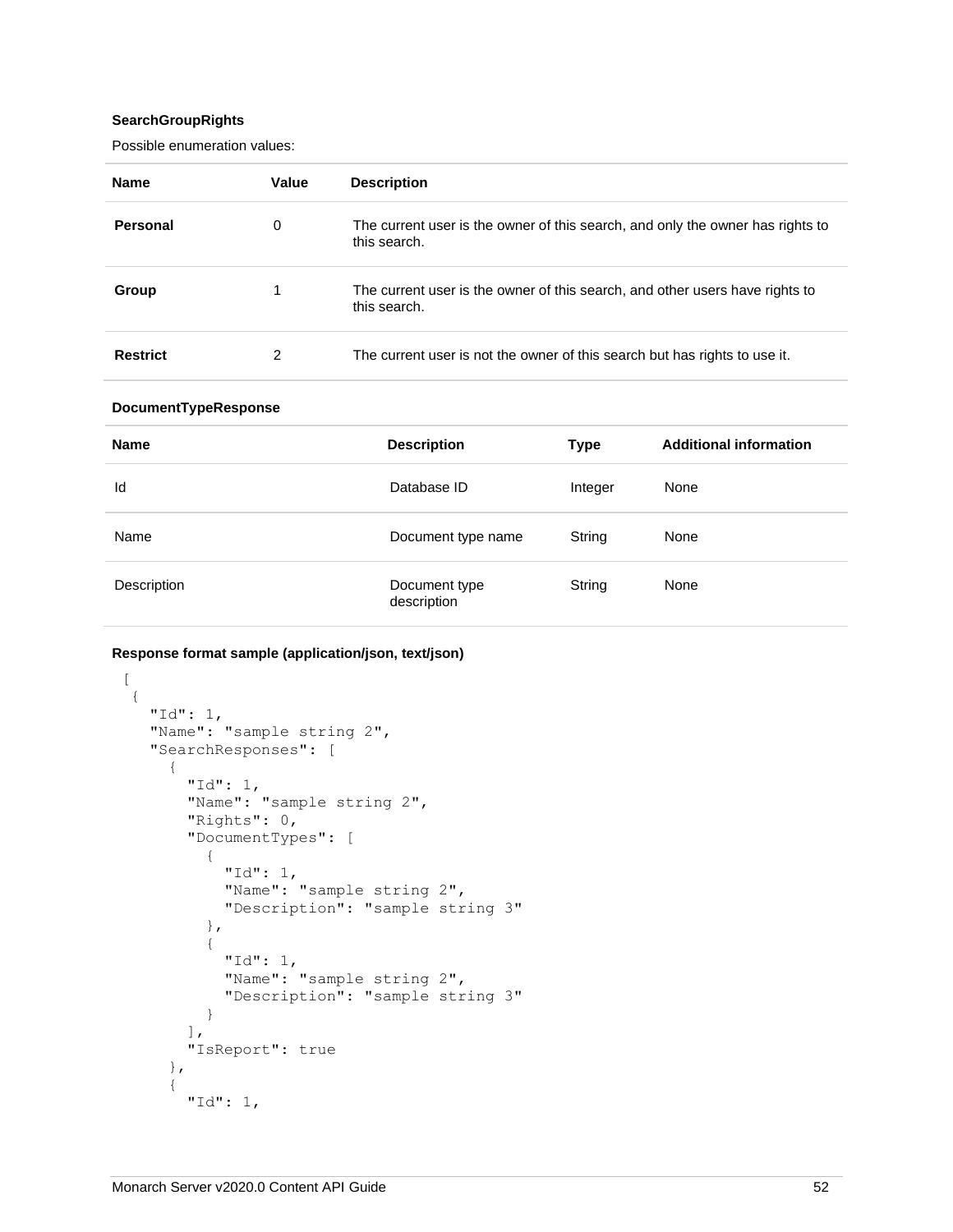```
 "Name": "sample string 2",
       "Rights": 0,
       "DocumentTypes": [
         {
            "Id": 1,
            "Name": "sample string 2",
            "Description": "sample string 3"
          },
         {
            "Id": 1,
            "Name": "sample string 2",
            "Description": "sample string 3"
         }
       ],
       "IsReport": true
    }
  ]
 },
{
   "Id": 1,
  "Name": "sample string 2",
   "SearchResponses": [
    {
       "Id": 1,
       "Name": "sample string 2",
       "Rights": 0,
       "DocumentTypes": [
         {
            "Id": 1,
            "Name": "sample string 2",
            "Description": "sample string 3"
          },
         {
            "Id": 1,
            "Name": "sample string 2",
            "Description": "sample string 3"
         }
      \, \, \, "IsReport": true
     },
    {
       "Id": 1,
       "Name": "sample string 2",
       "Rights": 0,
       "DocumentTypes": [
         {
            "Id": 1,
            "Name": "sample string 2",
            "Description": "sample string 3"
          },
         {
            "Id": 1,
            "Name": "sample string 2",
            "Description": "sample string 3"
         }
      \left.\right] ,
       "IsReport": true
```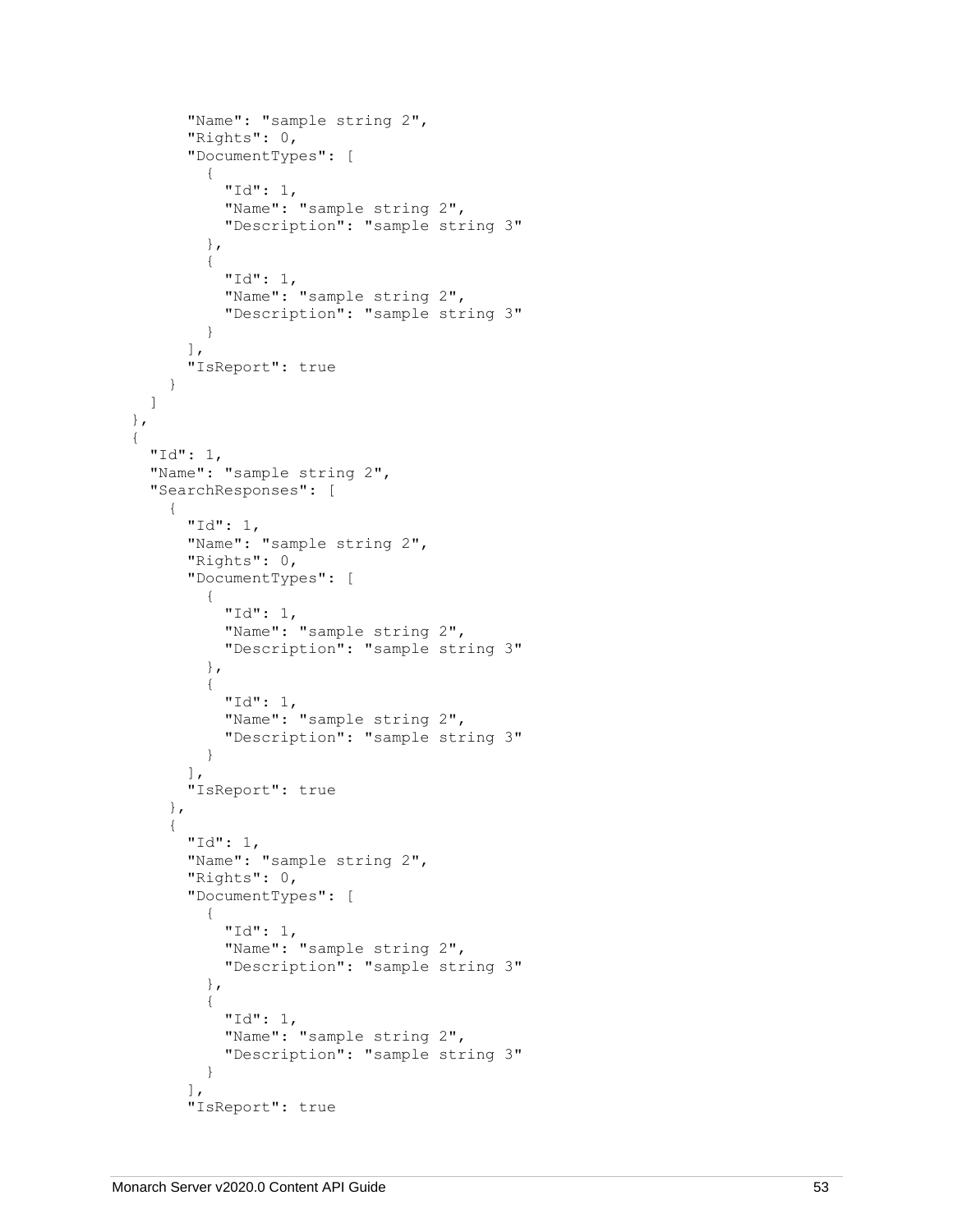```
 }
         ]
     }
]
```
## **Response format sample (application/xml, text/xml)**

```
<ArrayOfSearchGroupResponse xmlns:xsd="http://www.w3.org/2001/XMLSchema" 
xmlns:xsi="http://www.w3.org/2001/XMLSchema-instance">
   <SearchGroupResponse>
    <Id>1</Id>
     <Name>sample string 2</Name>
     <SearchResponses>
       <SearchResponse>
        <Id>1</Id>
         <Name>sample string 2</Name>
         <Rights>Personal</Rights>
         <DocumentTypes>
           <DocumentTypeResponse>
            <Id>1</Id>
             <Name>sample string 2</Name>
             <Description>sample string 3</Description>
           </DocumentTypeResponse>
           <DocumentTypeResponse>
            <Id>1</Id>
             <Name>sample string 2</Name>
             <Description>sample string 3</Description>
           </DocumentTypeResponse>
         </DocumentTypes>
         <IsReport>true</IsReport>
       </SearchResponse>
       <SearchResponse>
        <Id>1</Id>
         <Name>sample string 2</Name>
         <Rights>Personal</Rights>
         <DocumentTypes>
           <DocumentTypeResponse>
            <Id>1</Id>
             <Name>sample string 2</Name>
             <Description>sample string 3</Description>
           </DocumentTypeResponse>
           <DocumentTypeResponse>
            <Id>1</Id>
             <Name>sample string 2</Name>
             <Description>sample string 3</Description>
           </DocumentTypeResponse>
         </DocumentTypes>
         <IsReport>true</IsReport>
       </SearchResponse>
     </SearchResponses>
   </SearchGroupResponse>
   <SearchGroupResponse>
    <Id>1</Id>
     <Name>sample string 2</Name>
     <SearchResponses>
       <SearchResponse>
        <Id>1</Id>
         <Name>sample string 2</Name>
```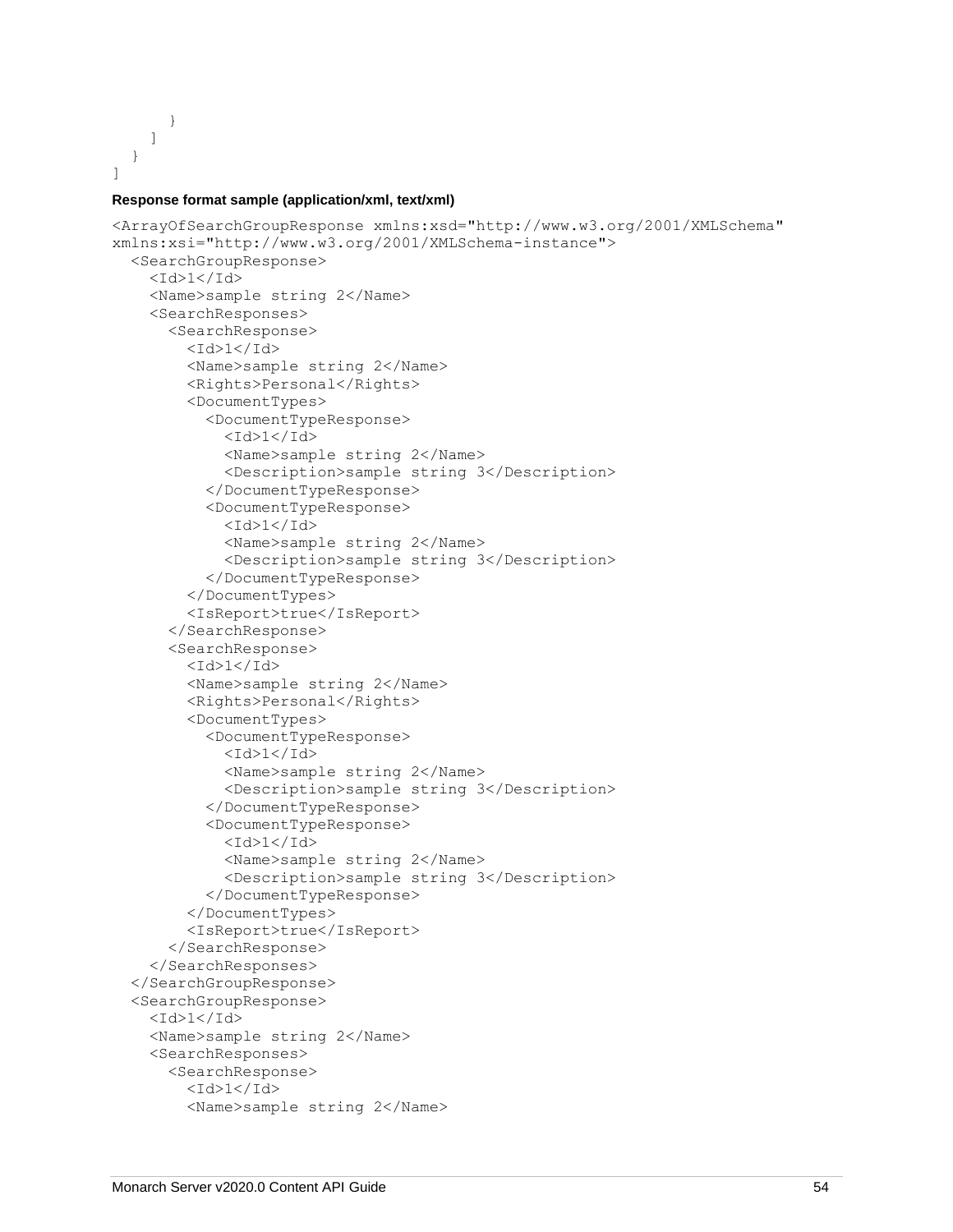```
 <Rights>Personal</Rights>
         <DocumentTypes>
           <DocumentTypeResponse>
            <Id>1</Id>
             <Name>sample string 2</Name>
             <Description>sample string 3</Description>
           </DocumentTypeResponse>
           <DocumentTypeResponse>
            <Id>1</Id>
             <Name>sample string 2</Name>
             <Description>sample string 3</Description>
           </DocumentTypeResponse>
         </DocumentTypes>
         <IsReport>true</IsReport>
       </SearchResponse>
       <SearchResponse>
        <Id>1</Id>
         <Name>sample string 2</Name>
         <Rights>Personal</Rights>
         <DocumentTypes>
           <DocumentTypeResponse>
            <Id>1</Id>
             <Name>sample string 2</Name>
             <Description>sample string 3</Description>
           </DocumentTypeResponse>
           <DocumentTypeResponse>
            <Id>1</Id>
             <Name>sample string 2</Name>
             <Description>sample string 3</Description>
           </DocumentTypeResponse>
         </DocumentTypes>
         <IsReport>true</IsReport>
       </SearchResponse>
     </SearchResponses>
   </SearchGroupResponse>
</ArrayOfSearchGroupResponse>
```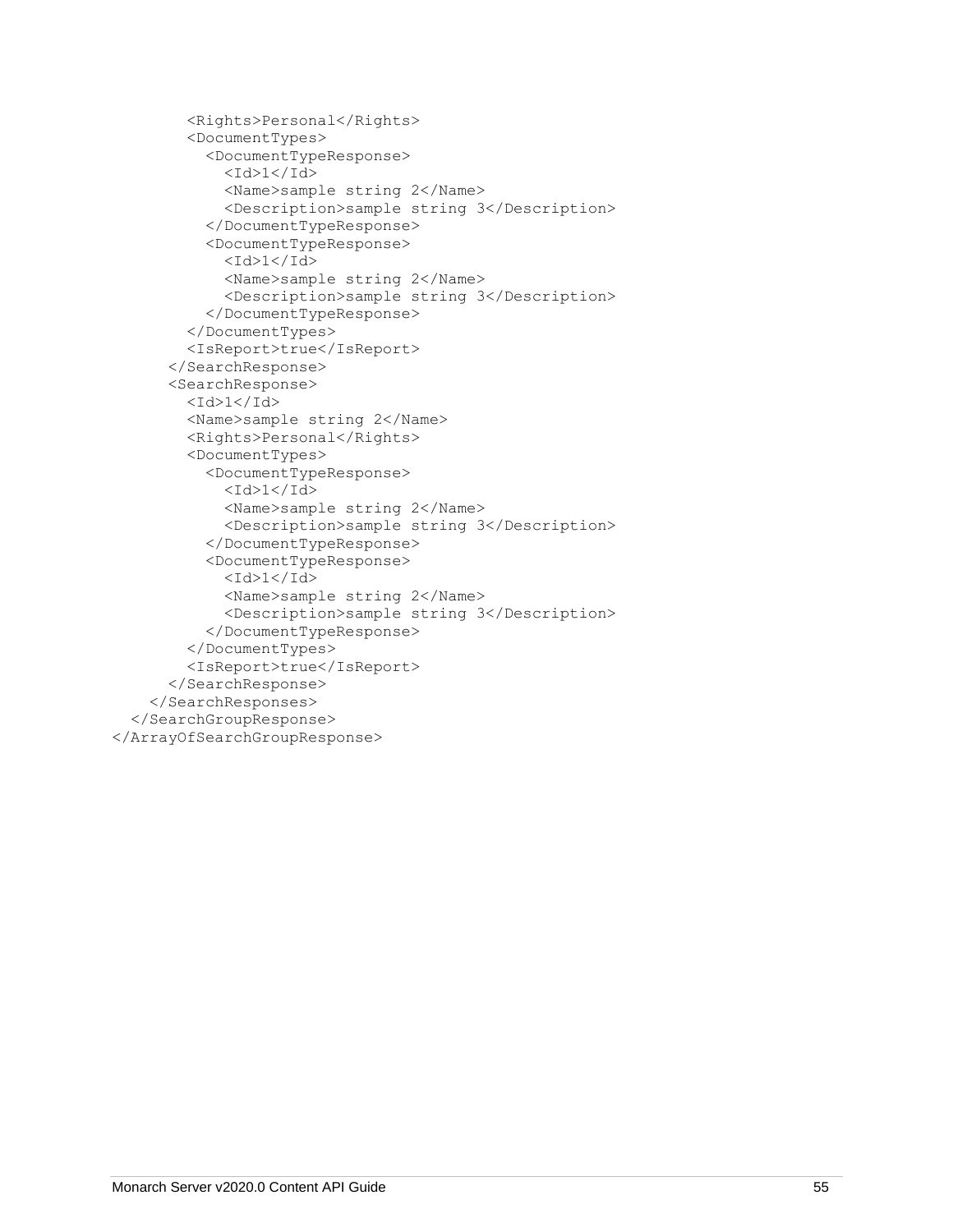# **TABLE EXPORT**

Table information can be exported into a variety of formats listed below.

# **Export to PDF**

Adobe Portable Document Format can represent report data, tables, and summaries.

## **GET method**

## The entry point for this method is

api/export/{documentIds}/table/pdf?sortName={sortName}&filterName={filterName }&modelName={modelName}&joinPassword={joinPassword}

## **Request Information**

## URI Parameters:

| <b>Name</b>  | <b>Description</b>                                                                                                                                                                              | <b>Type</b> | <b>Additional</b><br>information |
|--------------|-------------------------------------------------------------------------------------------------------------------------------------------------------------------------------------------------|-------------|----------------------------------|
| documentIds  | Comma-separated list of IDs of the documents to<br>retrieve. All of these documents must be of the<br>same type. If the documents requested are of<br>more than one type, an error is returned. | String      | Required                         |
| sortName     | Name of the sorting to apply. The specified sorting<br>must exist in the report model set for this<br>document type; otherwise, an error is returned.                                           | String      | <b>None</b>                      |
| filterName   | Name of the filter used for table or summary<br>generation. The specified filter must exist in the<br>report model set for this document type;<br>otherwise, an error is returned.              | String      | None                             |
| modelName    | Name of the model to be used for export. If this<br>parameter is absent, then the appropriate model is<br>detected out of the document IDs passed<br>(however, this method is slow).            | String      | None                             |
| joinPassword | The password for joining with an external<br>database (the table data exported from a report<br>can contain additional columns from an external<br>database).                                   | String      | None                             |

Body Parameters: none.

## **Response Information**

## The response MIME-type is

application/pdf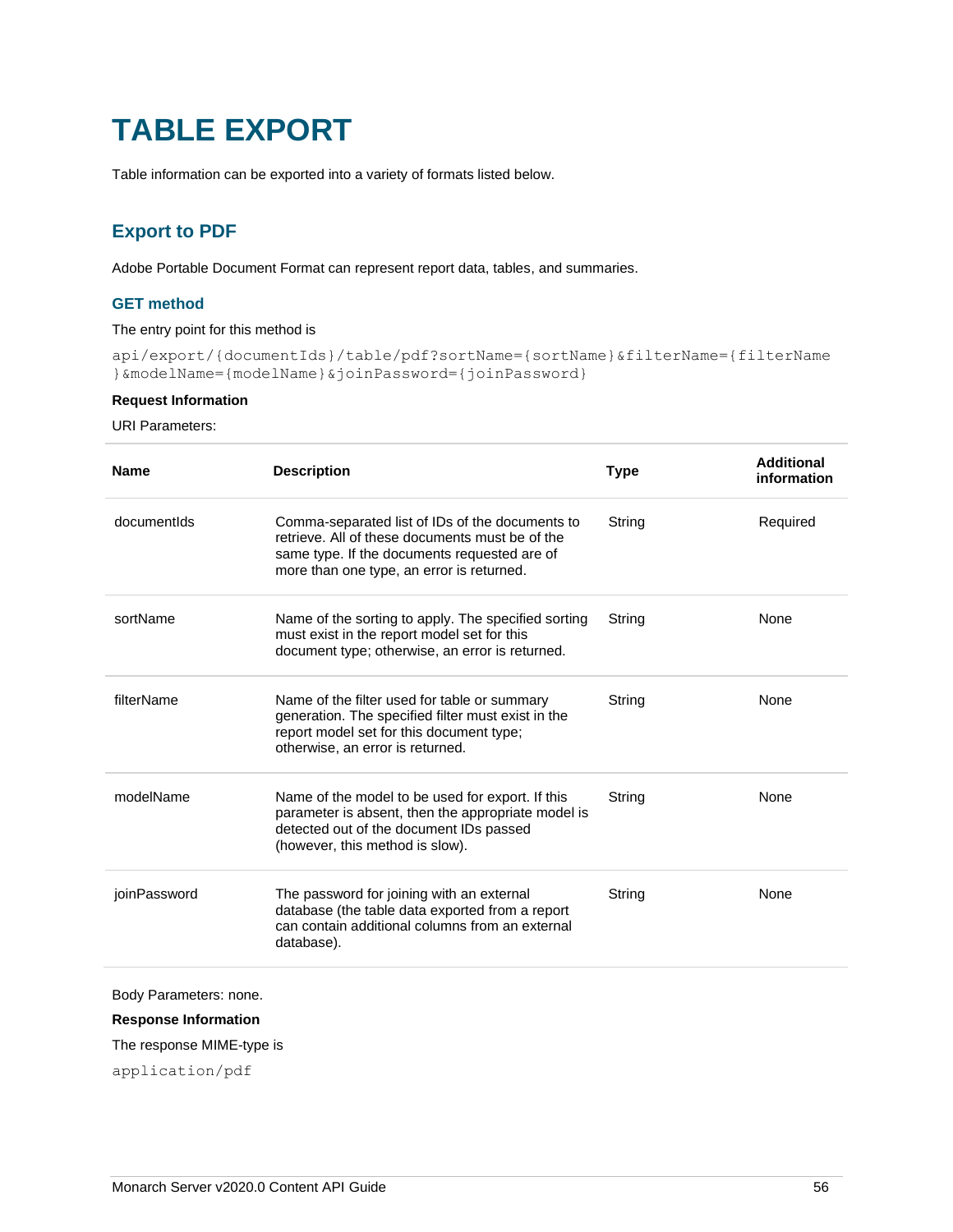## **POST method**

#### The entry point for this method is

api/export/table/pdf

#### **Request Information**

URI Parameters: none.

Body Parameters:

| <b>Name</b>  | <b>Description</b>                                                                                                                                                                      | <b>Type</b>               | <b>Additional information</b> |
|--------------|-----------------------------------------------------------------------------------------------------------------------------------------------------------------------------------------|---------------------------|-------------------------------|
| FilterName   | Name of the filter used for table or summary<br>generation. The specified filter must exist in<br>the report model set for this document type;<br>otherwise, an error is returned.      | String                    | None                          |
| SortName     | Name of the sorting to apply. The specified<br>sorting must exist in the report model set for<br>this document type, otherwise an error is<br>returned.                                 | String                    | None                          |
| JoinPassword | The password for joining with an external<br>database (the table data exported from a<br>report can contain additional columns from<br>an external database).                           | String                    | None                          |
| ModelName    | Name of the model to be used for export. If<br>this parameter is absent, then the<br>appropriate model is detected out of the<br>document IDs passed (however, this<br>method is slow). | String                    | None                          |
| DocumentIds  | List of IDs of the documents to retrieve. All<br>of these documents must be of the same<br>type. If the documents requested are of<br>more than one type, an error is returned.         | Collection of<br>Integers | Required<br>min length: 1     |

## **Request format sample (application/json, text/json)**

```
{
  "FilterName": "sample string 1",
  "SortName": "sample string 2",
  "JoinPassword": "sample string 3",
  "ModelName": "sample string 4",
  "DocumentIds": [
    1,
     2
  ]
}
```
#### **Request format sample (application/xml, text/xml)**

```
<TableExportRequest xmlns:xsd="http://www.w3.org/2001/XMLSchema" 
xmlns:xsi="http://www.w3.org/2001/XMLSchema-instance">
   <DocumentIds>
```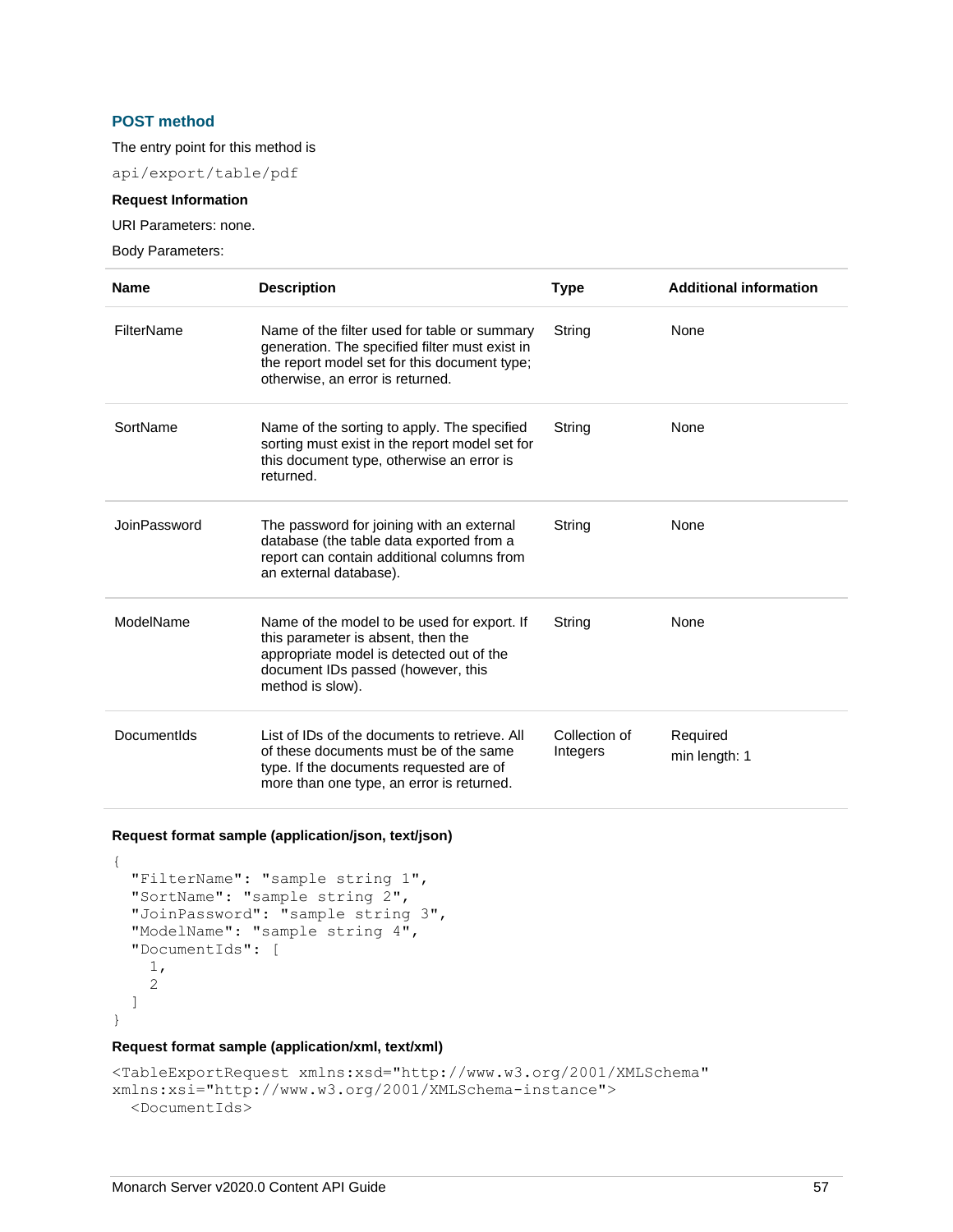```
\langle \text{int}>1 \langle \text{int}\rangle <int>2</int>
   </DocumentIds>
   <FilterName>sample string 1</FilterName>
   <SortName>sample string 2</SortName>
   <JoinPassword>sample string 3</JoinPassword>
   <ModelName>sample string 4</ModelName>
</TableExportRequest>
```
## **Response Information**

The entry point for this method is api/export/table/pdf

# **Export to XLS**

The Excel format is suitable to display tables and summaries.

## **GET method**

#### The entry point for this method is

```
api/export/{documentIds}/table/xls?sortName={sortName}&filterName={filterName
}&modelName={modelName}&joinPassword={joinPassword}
```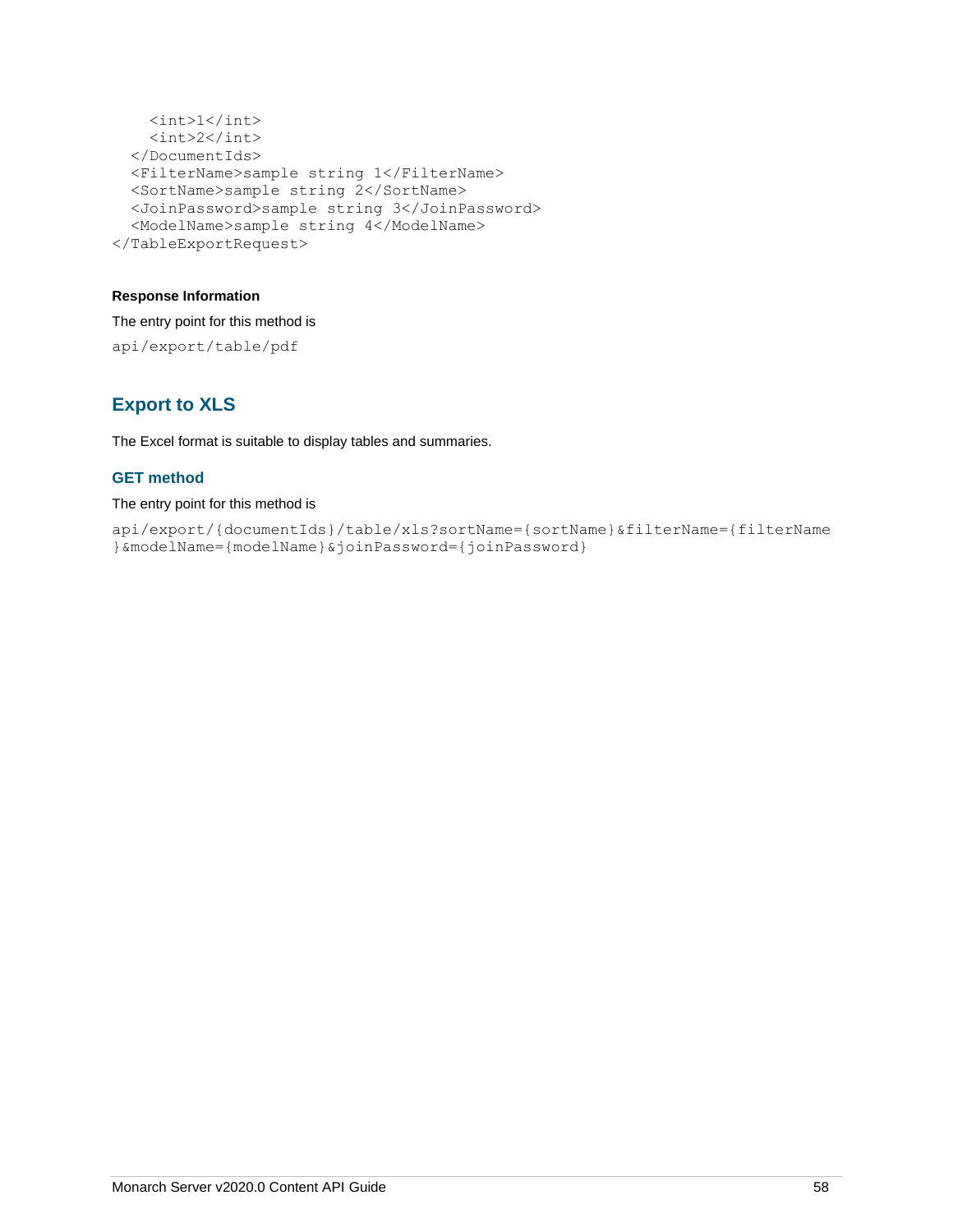## **Request Information**

URI Parameters:

| <b>Name</b>                 | <b>Description</b>                                                                                                                                                                              | <b>Type</b> | <b>Additional</b><br>information |  |
|-----------------------------|-------------------------------------------------------------------------------------------------------------------------------------------------------------------------------------------------|-------------|----------------------------------|--|
| documentIds                 | Comma-separated list of IDs of the documents to<br>retrieve. All of these documents must be of the same<br>type. If the documents requested are of more than one<br>type, an error is returned. | String      | Required                         |  |
| sortName                    | Name of the sorting to apply. The specified sorting must<br>exist in the report model set for this document type;<br>otherwise, an error is returned.                                           | String      | None                             |  |
| filterName                  | Name of the filter used for table or summary<br>generation. The specified filter must exist in the report<br>model set for this document type; otherwise, an error is<br>returned.              | String      | None                             |  |
| modelName                   | Name of the model to be used for export. If this<br>parameter is absent, then the appropriate model is<br>detected out of the document IDs passed (however, this<br>method is slow).            | String      | None                             |  |
| joinPassword                | The password for joining with an external database (the<br>table data exported form a report can contain additional<br>columns from an external database).                                      | String      | None                             |  |
| Body Parameters: none.      |                                                                                                                                                                                                 |             |                                  |  |
| <b>Response Information</b> |                                                                                                                                                                                                 |             |                                  |  |
| The response MIME-type is   |                                                                                                                                                                                                 |             |                                  |  |
| application/vnd.ms-excel    |                                                                                                                                                                                                 |             |                                  |  |

## **POST method**

The entry point for this method is

api/export/table/xls

## **Request Information**

URI Parameters: none.

Body Parameters:

| <b>Name</b> | <b>Description</b>                                                                                                                                                                 | <b>Type</b> | <b>Additional</b><br>information |
|-------------|------------------------------------------------------------------------------------------------------------------------------------------------------------------------------------|-------------|----------------------------------|
| FilterName  | Name of the filter used for table or summary<br>generation. The specified filter must exist in the<br>report model set for this document type;<br>otherwise, an error is returned. | String      | None                             |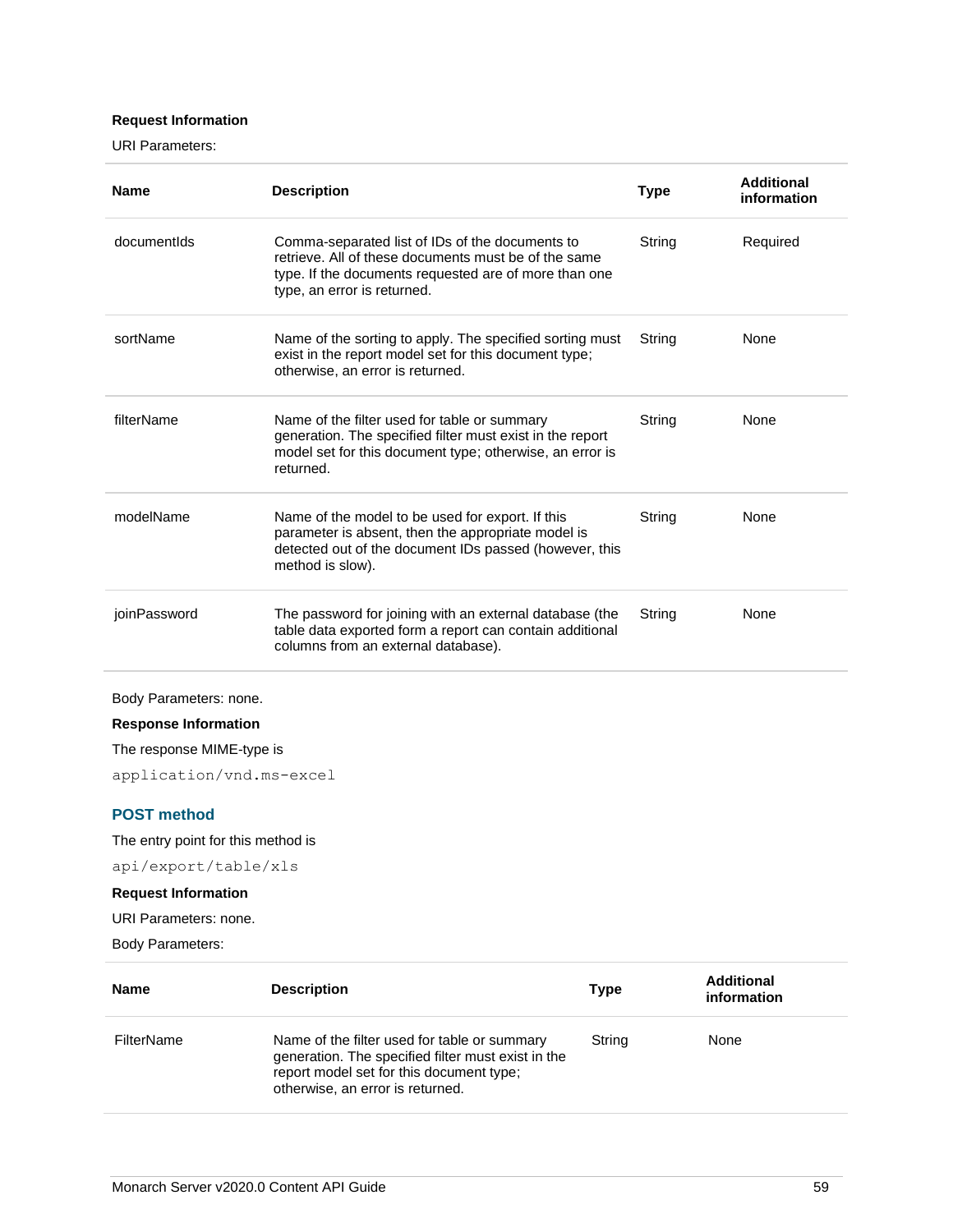| <b>Name</b>  | <b>Description</b>                                                                                                                                                                   | <b>Type</b>               | Additional<br>information |
|--------------|--------------------------------------------------------------------------------------------------------------------------------------------------------------------------------------|---------------------------|---------------------------|
| SortName     | Name of the sorting to apply. The specified<br>sorting must exist in the report model set for this<br>document type; otherwise, an error is returned.                                | String                    | None                      |
| JoinPassword | The password for joining with an external<br>database (the table data exported form a report<br>can contain additional columns from an external<br>database).                        | String                    | None                      |
| ModelName    | Name of the model to be used for export. If this<br>parameter is absent, then the appropriate model<br>is detected out of the document IDs passed<br>(however, this method is slow). | String                    | None                      |
| Documentids  | List of IDs of the documents to retrieve. All of<br>these documents must be of the same type. If<br>the documents requested are of more than one<br>type, an error is returned.      | Collection of<br>integers | Required min length:      |

**Request format sample (application/json, text/json)**

```
{
  "FilterName": "sample string 1",
  "SortName": "sample string 2",
  "JoinPassword": "sample string 3",
  "ModelName": "sample string 4",
  "DocumentIds": [
     1,
     2
  ]
}
```
## **Request format sample (application/xml, text/xml)**

```
<TableExportRequest xmlns:xsd="http://www.w3.org/2001/XMLSchema" 
xmlns:xsi="http://www.w3.org/2001/XMLSchema-instance">
   <DocumentIds>
    \langle \text{int}>1 \langle \text{int}\rangle\langle \text{int} \rangle2\langle \text{int} \rangle </DocumentIds>
   <FilterName>sample string 1</FilterName>
   <SortName>sample string 2</SortName>
   <JoinPassword>sample string 3</JoinPassword>
   <ModelName>sample string 4</ModelName>
</TableExportRequest>
```
#### **Response Information**

#### The response MIME-type is

application/vnd.ms-excel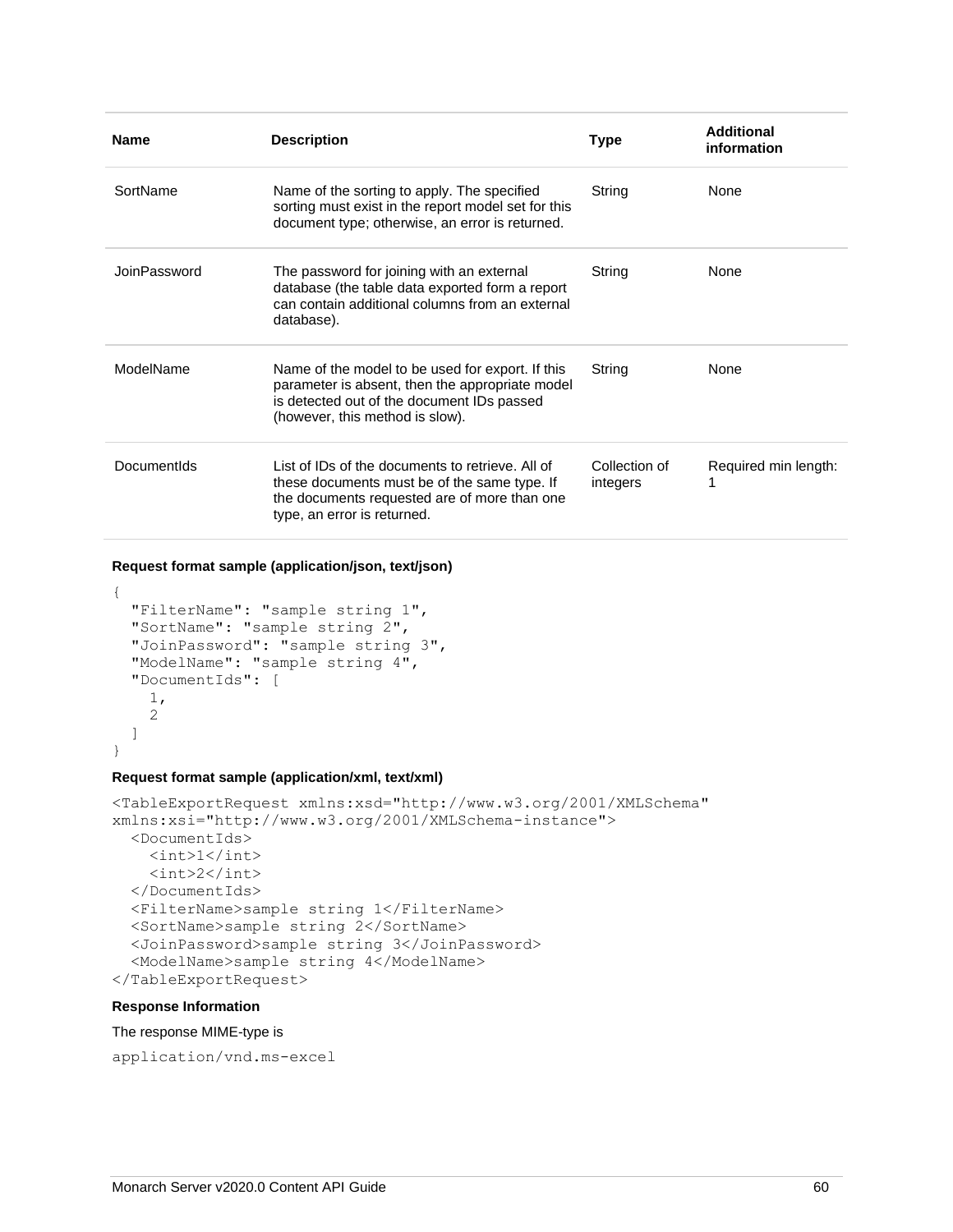# **Export raw data (XML)**

This method is used to export raw table data (in XML format).

## **GET method**

## The entry point for this method is

api/export/{documentIds}/table?sortName={sortName}&filterName={filterName}&mo delName={modelName}&joinPassword={joinPassword}

## **Request Information**

## URI Parameters:

| <b>Name</b>  | <b>Description</b>                                                                                                                                                                              | Type   | <b>Additional</b><br>information |
|--------------|-------------------------------------------------------------------------------------------------------------------------------------------------------------------------------------------------|--------|----------------------------------|
| documentids  | Comma-separated list of IDs of the documents to retrieve.<br>All of these documents must be of the same type. If the<br>documents requested are of more than one type, an error<br>is returned. | String | Required                         |
| sortName     | Name of the sorting to apply. The specified sorting must<br>exist in the report model set for this document type;<br>otherwise, an error is returned.                                           | String | <b>None</b>                      |
| filterName   | Name of the filter used for table or summary generation.<br>The specified filter must exist in the report model set for<br>this document type; otherwise, an error is returned.                 | String | <b>None</b>                      |
| modelName    | Name of the model to be use for export. If this parameter<br>is absent, then the appropriate model is detected out of<br>the document IDs passed (however, this method is slow).                | String | None                             |
| joinPassword | The password for joining with an external database (the<br>table data exported form a report can contain additional<br>columns from an external database).                                      | String | None                             |

Body Parameters: none.

**Response Information**

Resource Description:

XmlExportResponse

| <b>Name</b> | <b>Description</b>                            | Type                  | Additional<br>information |
|-------------|-----------------------------------------------|-----------------------|---------------------------|
| Headers     | Includes all column headers in this<br>table. | Collection of Header  | None                      |
| Rows        | Includes all table data.                      | Collection of RowData | None                      |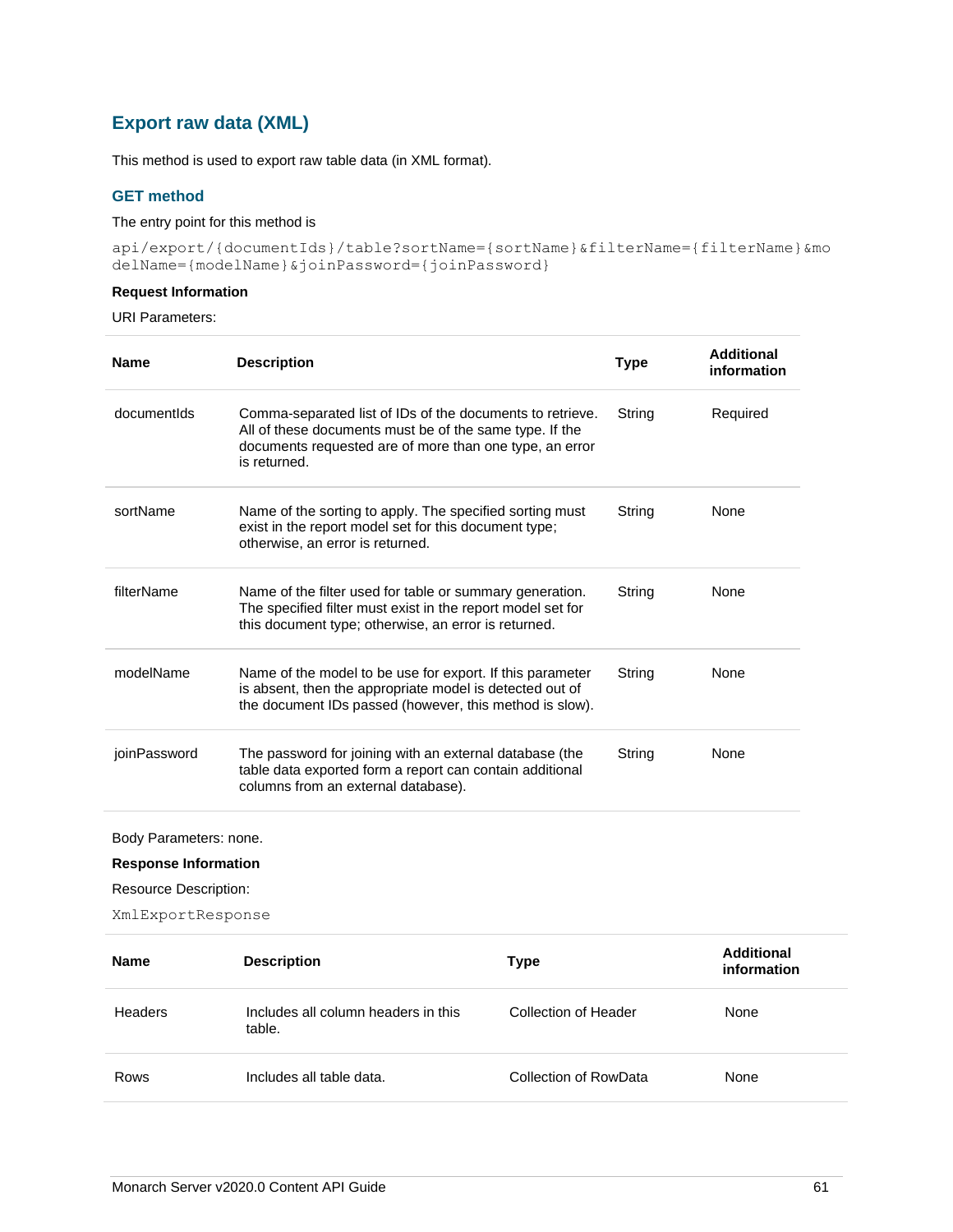**Response format sample (application/json, text/json)**

```
{
   "Headers": [
     {
       "Name": "sample string 1",
       "FieldType": 0
     },
     {
       "Name": "sample string 1",
       "FieldType": 0
     }
   ],
   "Rows": [
     {
       "Values": [
         "sample string 1",
         "sample string 2"
      \, \, \, },
     {
       "Values": [
          "sample string 1",
          "sample string 2"
       ]
     }
   ]
}
```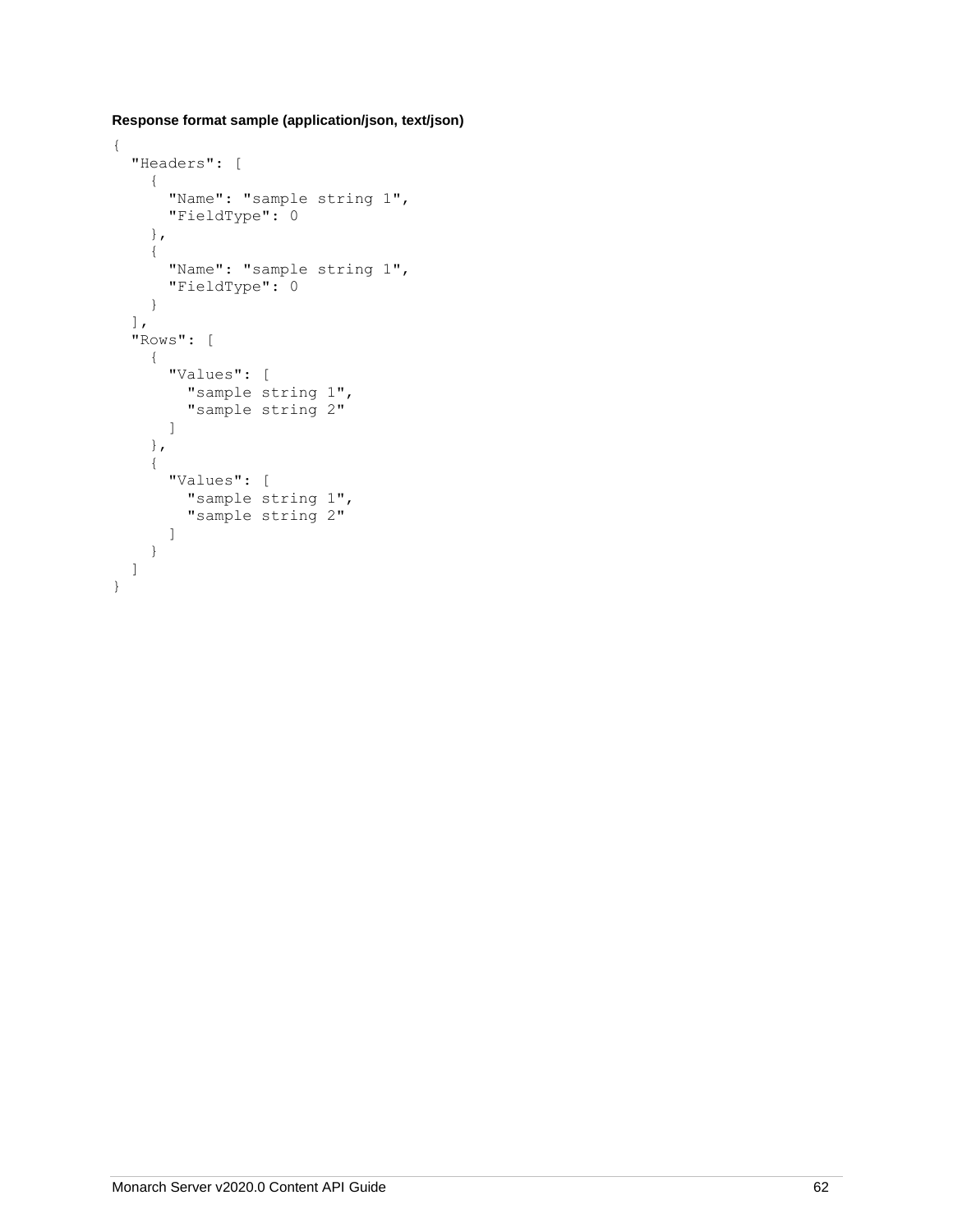## **Response format sample (application/xml, text/xml)**

```
<XmlExportResponse xmlns:xsd="http://www.w3.org/2001/XMLSchema" 
xmlns:xsi="http://www.w3.org/2001/XMLSchema-instance">
   <Headers>
     <Header>
       <Name>sample string 1</Name>
       <FieldType>String</FieldType>
     </Header>
     <Header>
       <Name>sample string 1</Name>
       <FieldType>String</FieldType>
     </Header>
   </Headers>
   <Rows>
     <RowData>
       <Values>
         <string>sample string 1</string>
         <string>sample string 2</string>
       </Values>
     </RowData>
     <RowData>
       <Values>
         <string>sample string 1</string>
         <string>sample string 2</string>
       </Values>
     </RowData>
   </Rows>
</XmlExportResponse>
```
## **POST method**

The entry point for this method is:

api/export/table

#### **Request Information**

URI Parameters: none.

Body Parameters are the following:

| <b>Name</b>       | <b>Description</b>                                                                                                                                                                 | <b>Type</b> | <b>Additional information</b> |
|-------------------|------------------------------------------------------------------------------------------------------------------------------------------------------------------------------------|-------------|-------------------------------|
| <b>FilterName</b> | Name of the filter used for table or summary<br>generation. The specified filter must exist in the<br>report model set for this document type;<br>otherwise, an error is returned. | String      | None                          |
| SortName          | Name of the sorting to apply. The specified<br>sorting must exist in the report model set for this<br>document type; otherwise, an error is returned.                              | String      | None                          |
| JoinPassword      | The password for joining with an external<br>database (the table data exported form a report<br>can contain additional columns from an external<br>database).                      | String      | None                          |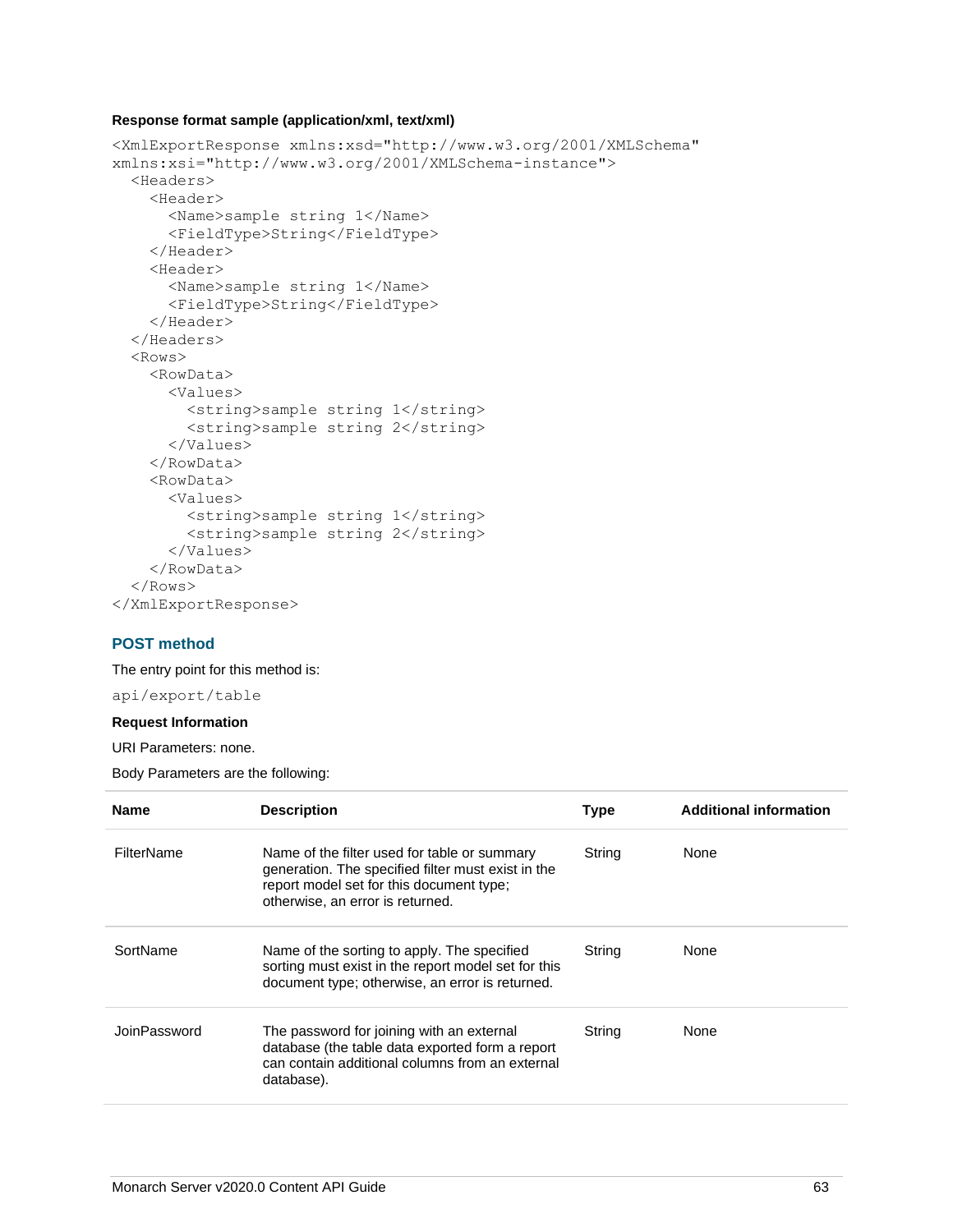| <b>Name</b> | <b>Description</b>                                                                                                                                                                   | Type                      | <b>Additional information</b> |
|-------------|--------------------------------------------------------------------------------------------------------------------------------------------------------------------------------------|---------------------------|-------------------------------|
| ModelName   | Name of the model to be used for export. If this<br>parameter is absent, then the appropriate model<br>is detected out of the document IDs passed<br>(however, this method is slow). | String                    | None                          |
| Documentids | List of IDs of the documents to retrieve. All of<br>these documents must be of the same type. If<br>the documents requested are of more than one<br>type, an error is returned.      | Collection of<br>integers | Required<br>min length: 1     |

**Request format sample (application/json, text/json)**

```
{
  "FilterName": "sample string 1",
  "SortName": "sample string 2",
  "JoinPassword": "sample string 3",
   "ModelName": "sample string 4",
  "DocumentIds": [
     1,
     2
  ]
}
```
#### **Request format sample (application/xml, text/xml)**

```
<TableExportRequest xmlns:xsd="http://www.w3.org/2001/XMLSchema" 
xmlns:xsi="http://www.w3.org/2001/XMLSchema-instance">
   <DocumentIds>
    \langleint>1\langleint>
     <int>2</int>
   </DocumentIds>
   <FilterName>sample string 1</FilterName>
   <SortName>sample string 2</SortName>
   <JoinPassword>sample string 3</JoinPassword>
   <ModelName>sample string 4</ModelName>
</TableExportRequest>
```
#### **Response Information**

#### Resource Description:

XmlExportResponse

| <b>Name</b> | <b>Description</b>                         | Type                  | Additional<br>information |
|-------------|--------------------------------------------|-----------------------|---------------------------|
| Headers     | Includes all column headers in this table. | Collection of Header  | None                      |
| Rows        | Includes all table data.                   | Collection of RowData | None                      |

#### **Response format sample (application/xml, text/xml)**

<XmlExportResponse xmlns:xsd="http://www.w3.org/2001/XMLSchema" xmlns:xsi="http://www.w3.org/2001/XMLSchema-instance">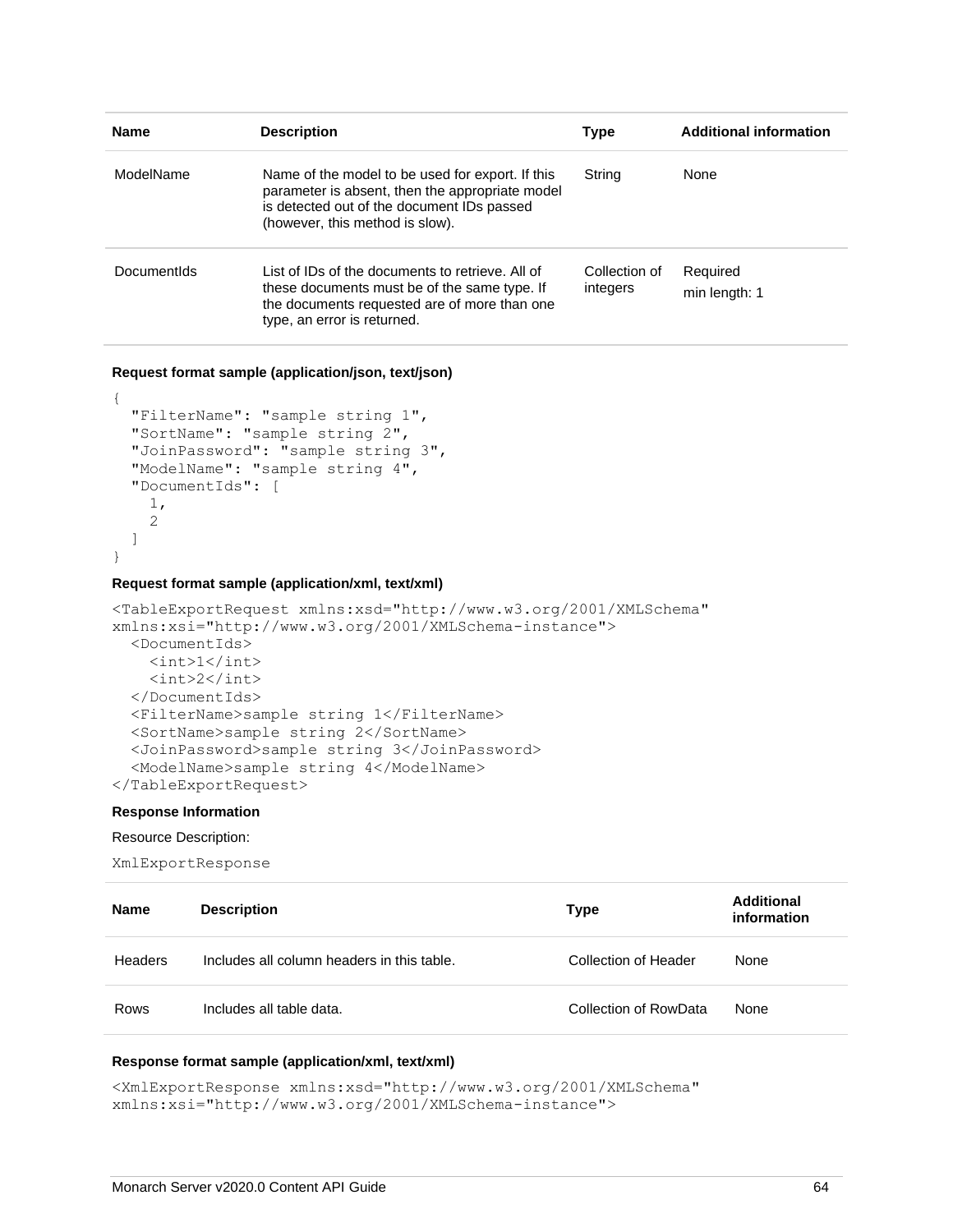```
 <Headers>
     <Header>
       <Name>sample string 1</Name>
       <FieldType>String</FieldType>
     </Header>
     <Header>
       <Name>sample string 1</Name>
       <FieldType>String</FieldType>
     </Header>
   </Headers>
   <Rows>
     <RowData>
       <Values>
        <string>sample string 1</string>
         <string>sample string 2</string>
       </Values>
     </RowData>
     <RowData>
       <Values>
        <string>sample string 1</string>
         <string>sample string 2</string>
       </Values>
     </RowData>
   </Rows>
</XmlExportResponse>
```
# **Export — HTML View**

The HTML format can represent report data, tables, and summaries. You can export table data using both GET and POST methods.

## **GET method**

The entry point for this method is

api/export/table/esstyle

#### **Request Information**

URI Parameters: none

Body Parameters:

| <b>Name</b>  | <b>Description</b>                                                                                                                                                                 | Type   | <b>Additional</b><br>information |
|--------------|------------------------------------------------------------------------------------------------------------------------------------------------------------------------------------|--------|----------------------------------|
| TemplateName | Name of the template to be used for the export.                                                                                                                                    | String | Required                         |
| FilterName   | Name of the filter used for table or summary<br>generation. The specified filter must exist in the<br>report model set for this document type; otherwise,<br>an error is returned. | String | None                             |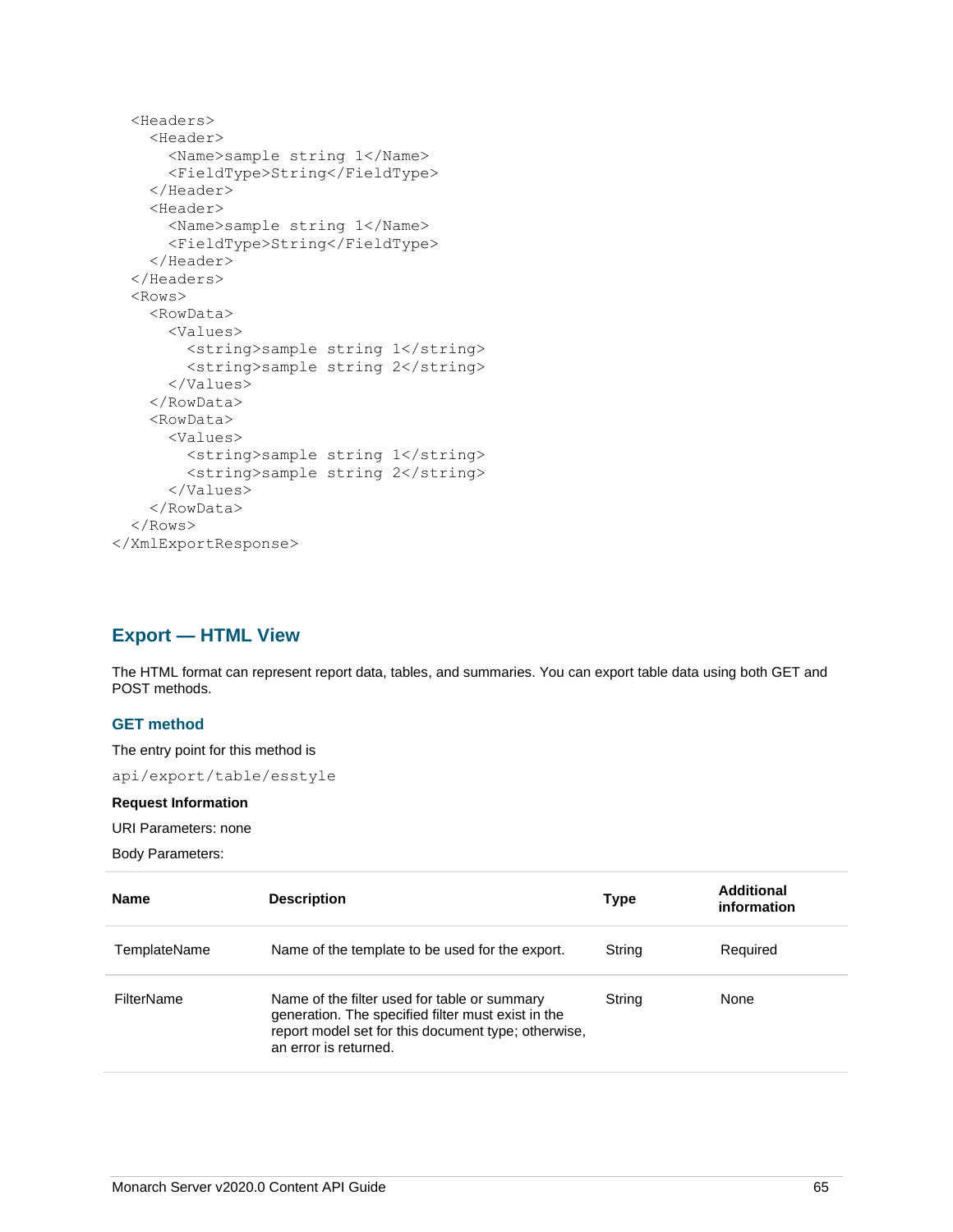| <b>Name</b>  | <b>Description</b>                                                                                                                                                                   | <b>Type</b>               | Additional<br>information |
|--------------|--------------------------------------------------------------------------------------------------------------------------------------------------------------------------------------|---------------------------|---------------------------|
| SortName     | Name of the sorting to apply. The specified sorting<br>must exist in the report model set for this<br>document type; otherwise, an error is returned.                                | String                    | None                      |
| JoinPassword | The password for joining with an external<br>database (the table data exported form a report<br>can contain additional columns from an external<br>database).                        | String                    | None                      |
| ModelName    | Name of the model to be used for export. If this<br>parameter is absent, then the appropriate model is<br>detected out of the document IDs passed<br>(however, this method is slow). | String                    | None                      |
| DocumentIds  | List of IDs of the documents to retrieve. All of<br>these documents must be of the same type. If the<br>documents requested are of more than one type,<br>an error is returned.      | Collection of<br>integers | Required<br>min length: 1 |

**Request format sample (application/json, text/json)**

```
{
  "TemplateName": "sample string 1",
  "FilterName": "sample string 2",
  "SortName": "sample string 3",
  "JoinPassword": "sample string 4",
  "ModelName": "sample string 5",
  "DocumentIds": [
     1,
     2
 \mathbf{I}
```
}

#### **Request format sample (application/xml, text/xml)**

```
<EsStyleTableExportRequest xmlns:xsd="http://www.w3.org/2001/XMLSchema" 
xmlns:xsi="http://www.w3.org/2001/XMLSchema-instance">
   <DocumentIds>
    \langle \text{int}\rangle1\langle \text{int}\rangle\langle \text{int} \rangle 2 \langle \text{int} \rangle </DocumentIds>
   <FilterName>sample string 2</FilterName>
   <SortName>sample string 3</SortName>
   <JoinPassword>sample string 4</JoinPassword>
   <ModelName>sample string 5</ModelName>
   <TemplateName>sample string 1</TemplateName>
</EsStyleTableExportRequest>
```
#### **Response Information**

#### The response MIME-type is

text/html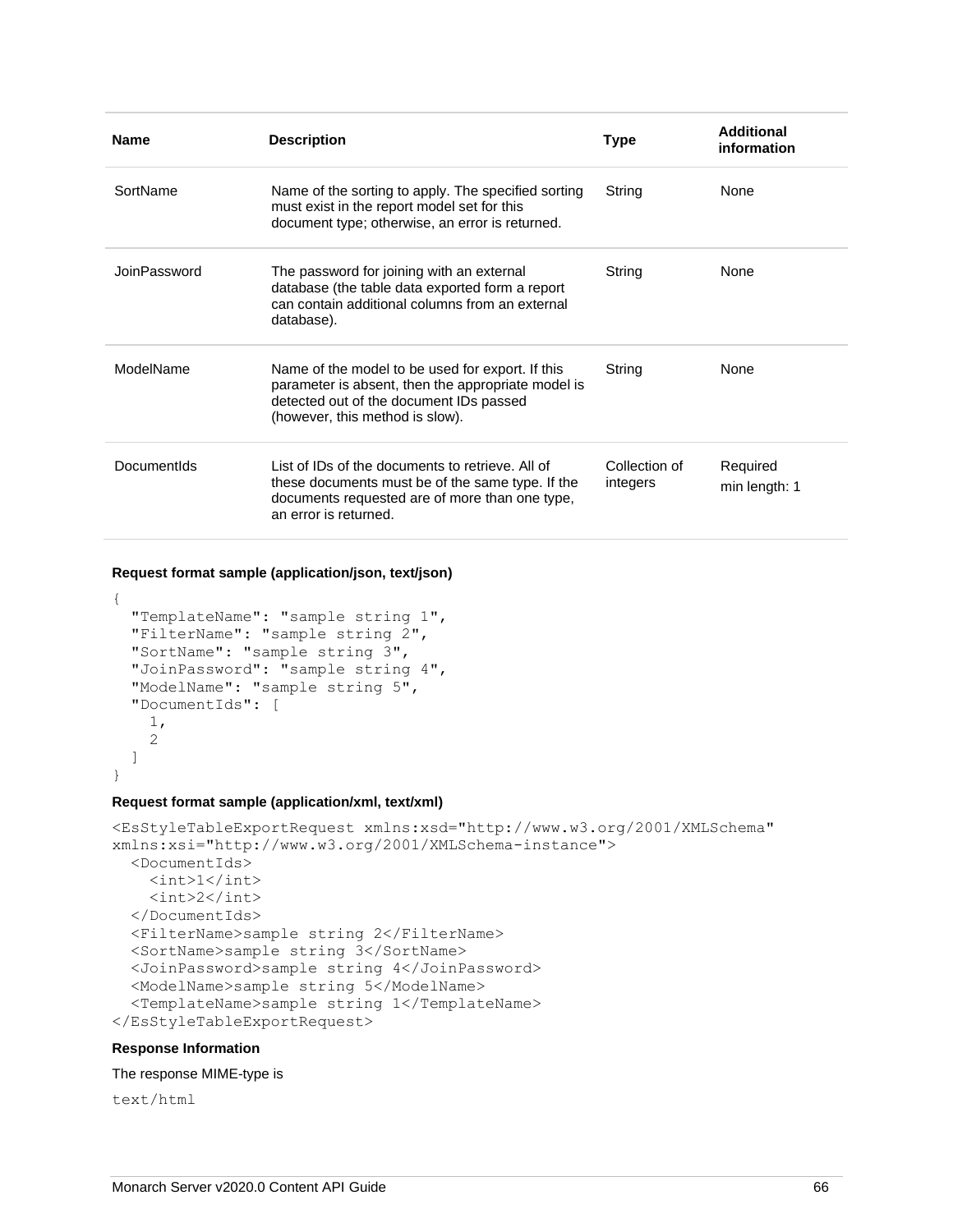## **POST method**

## The entry point for this method is

api/export/table/html

## **Request Information**

URI Parameters: none.

Body Parameters:

| <b>Name</b>  | <b>Description</b>                                                                                                                                                                      | <b>Type</b>               | <b>Additional information</b>                   |
|--------------|-----------------------------------------------------------------------------------------------------------------------------------------------------------------------------------------|---------------------------|-------------------------------------------------|
| PageNum      | Number of pages to return. Valid range<br>is from 1 to the number of pages.                                                                                                             | Integer                   | Range: inclusive<br>between 1 and<br>2147483647 |
| FilterName   | Name of the filter used for table or<br>summary generation. The specified<br>filter must exist in the report model set<br>for this document type; otherwise, an<br>error is returned.   | String                    | None                                            |
| SortName     | Name of the sorting to apply. The<br>specified sorting must exist in the report<br>model set for this document type;<br>otherwise, an error is returned.                                | String                    | None                                            |
| JoinPassword | The password for joining with an<br>external database (the table data<br>exported form a report can contain<br>additional columns from an external<br>database).                        | String                    | None                                            |
| ModelName    | Name of the model to be used for<br>export. If this parameter is absent, then<br>the appropriate model is detected out of<br>the document IDs passed (however,<br>this method is slow). | String                    | None                                            |
| DocumentIds  | List of IDs of the documents to retrieve.<br>All of these documents must be of the<br>same type. If the documents requested<br>are of more than one type, an error is<br>returned.      | Collection of<br>integers | Required min length: 1                          |

## **Request format sample (application/json, text/json)**

```
{
  "PageNum": 1,
 "FilterName": "sample string 1",
 "SortName": "sample string 2",
  "JoinPassword": "sample string 3",
  "ModelName": "sample string 4",
  "DocumentIds": [
```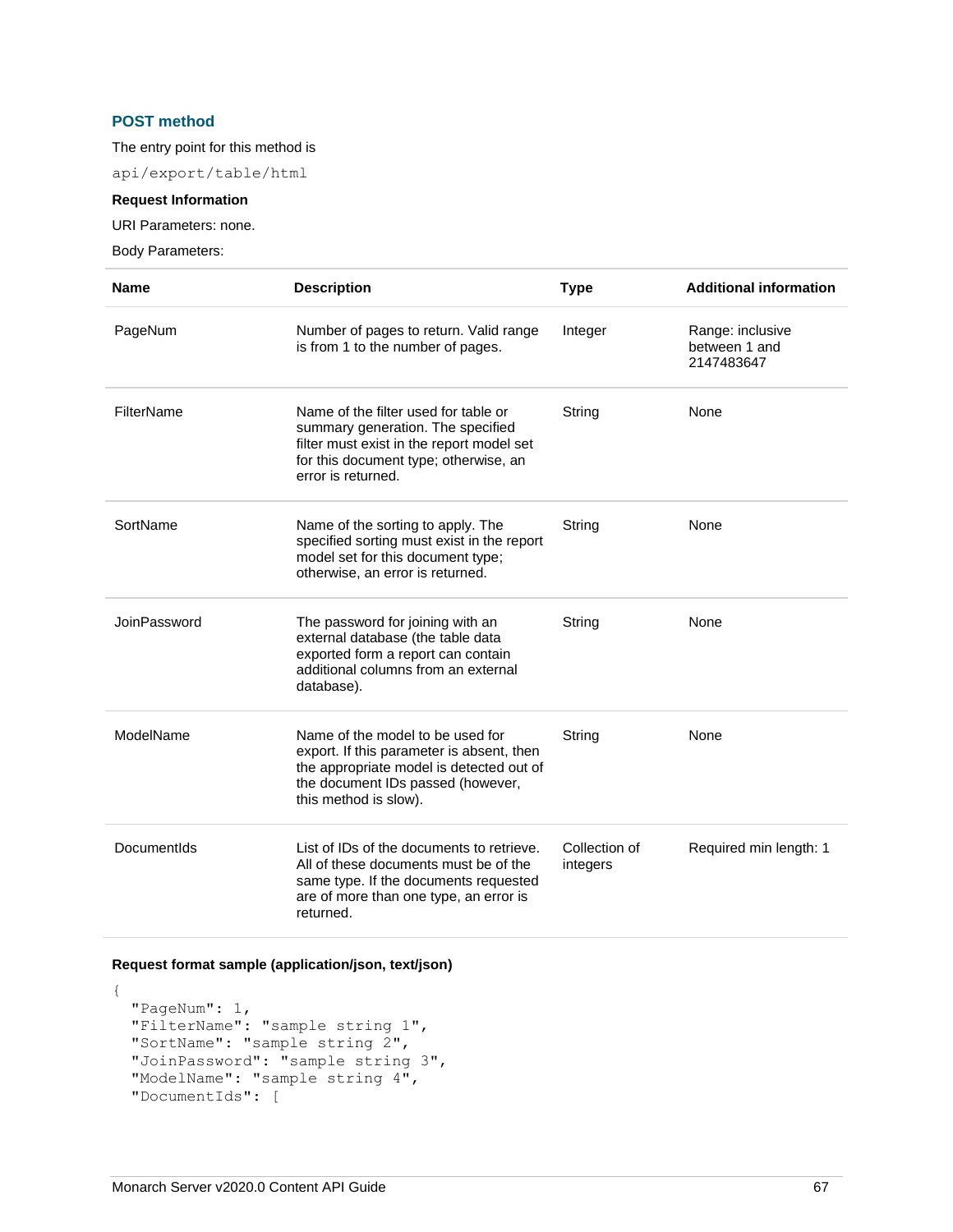```
 1,
        2
    ]
}
```
#### **Request format sample (application/xml, text/xml)**

```
<HtmlTableExportRequest xmlns:xsd="http://www.w3.org/2001/XMLSchema" 
xmlns:xsi="http://www.w3.org/2001/XMLSchema-instance">
   <DocumentIds>
    <int>1</int>
     <int>2</int>
   </DocumentIds>
   <FilterName>sample string 1</FilterName>
   <SortName>sample string 2</SortName>
   <JoinPassword>sample string 3</JoinPassword>
   <ModelName>sample string 4</ModelName>
   <PageNum>1</PageNum>
</HtmlTableExportRequest>
```
#### **Response Information**

The response MIME-type is

text/html

# **Export to ES Style**

The ES Style view is based on the XML output from a table/report and is combined with pre-designed XSL files for form-based viewing.

#### **GET method**

#### The entry point for this method is

```
api/export/{documentIds}/table/esstyle/{templateName}?filterName={filterName}
&sortName={sortName}&modelName={modelName}&joinPassword={joinPassword}
```
#### **Request Information**

URI Parameters:

| <b>Name</b>  | <b>Description</b>                                                                                                                                                                              | <b>Type</b> | Additional<br>information |
|--------------|-------------------------------------------------------------------------------------------------------------------------------------------------------------------------------------------------|-------------|---------------------------|
| documentids  | Comma-separated list of IDs of the documents to<br>retrieve. All of these documents must be of the same<br>type. If the documents requested are of more than one<br>type, an error is returned. | String      | Required                  |
| templateName | Name of the template to be used for the export.                                                                                                                                                 | String      | Required                  |
| filterName   | Name of the filter used for table or summary generation.<br>The specified filter must exist in the report model set for<br>this document type; otherwise, an error is returned.                 | String      | <b>None</b>               |
| sortName     | Name of the sorting to apply. The specified sorting must                                                                                                                                        | String      | None                      |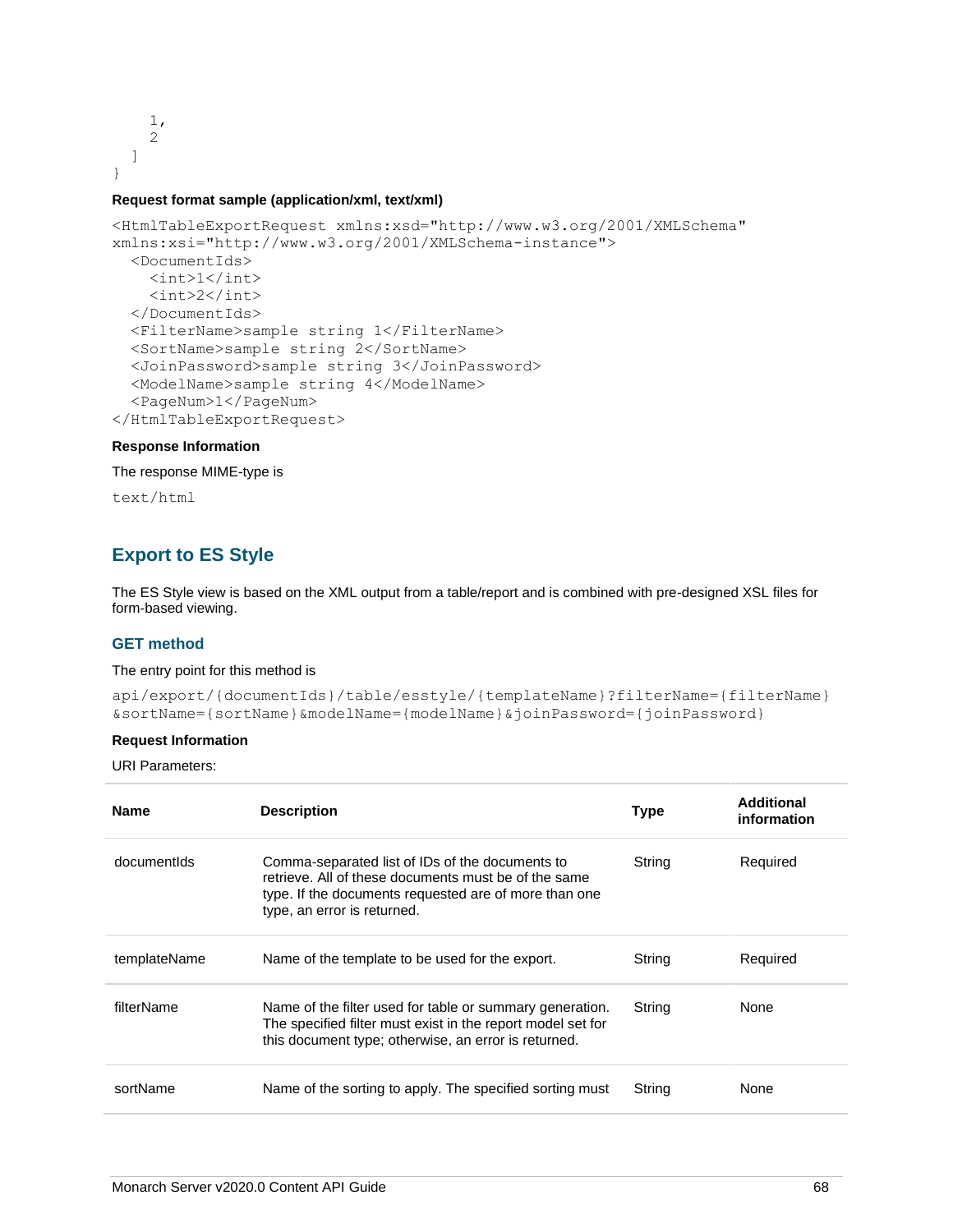| <b>Name</b>  | <b>Description</b>                                                                                                                                                                   | <b>Type</b> | Additional<br>information |
|--------------|--------------------------------------------------------------------------------------------------------------------------------------------------------------------------------------|-------------|---------------------------|
|              | exist in the report model set for this document type;<br>otherwise, an error is returned.                                                                                            |             |                           |
| modelName    | Name of the model to be used for export. If this<br>parameter is absent, then the appropriate model is<br>detected out of the document IDs passed (however, this<br>method is slow). | String      | None                      |
| joinPassword | The password for joining with an external database (the<br>table data exported form a report can contain additional<br>columns from an external database).                           | String      | None                      |

Body Parameters: none.

## **Response Information**

The response MIME-type is

text/xml

## **POST method**

The entry point for this method is

api/export/table/esstyle

# **Request Information**

URI Parameters: none.

Body Parameters:

| <b>Name</b>  | <b>Description</b>                                                                                                                                                                | <b>Type</b> | Additional<br>information |
|--------------|-----------------------------------------------------------------------------------------------------------------------------------------------------------------------------------|-------------|---------------------------|
| TemplateName | Name of the template to be used for the export.                                                                                                                                   | String      | Required                  |
| FilterName   | Name of the filter used for table or summary<br>generation. The specified filter must exist in the<br>report model set for this document type,<br>otherwise an error is returned. | String      | None                      |
| SortName     | Name of the sorting to apply. The specified<br>sorting must exist in the report model set for this<br>document type, otherwise an error is returned.                              | String      | None                      |
| JoinPassword | The password for joining with an external<br>database (the table data exported form a report<br>can contain additional columns from an external<br>database).                     | String      | None                      |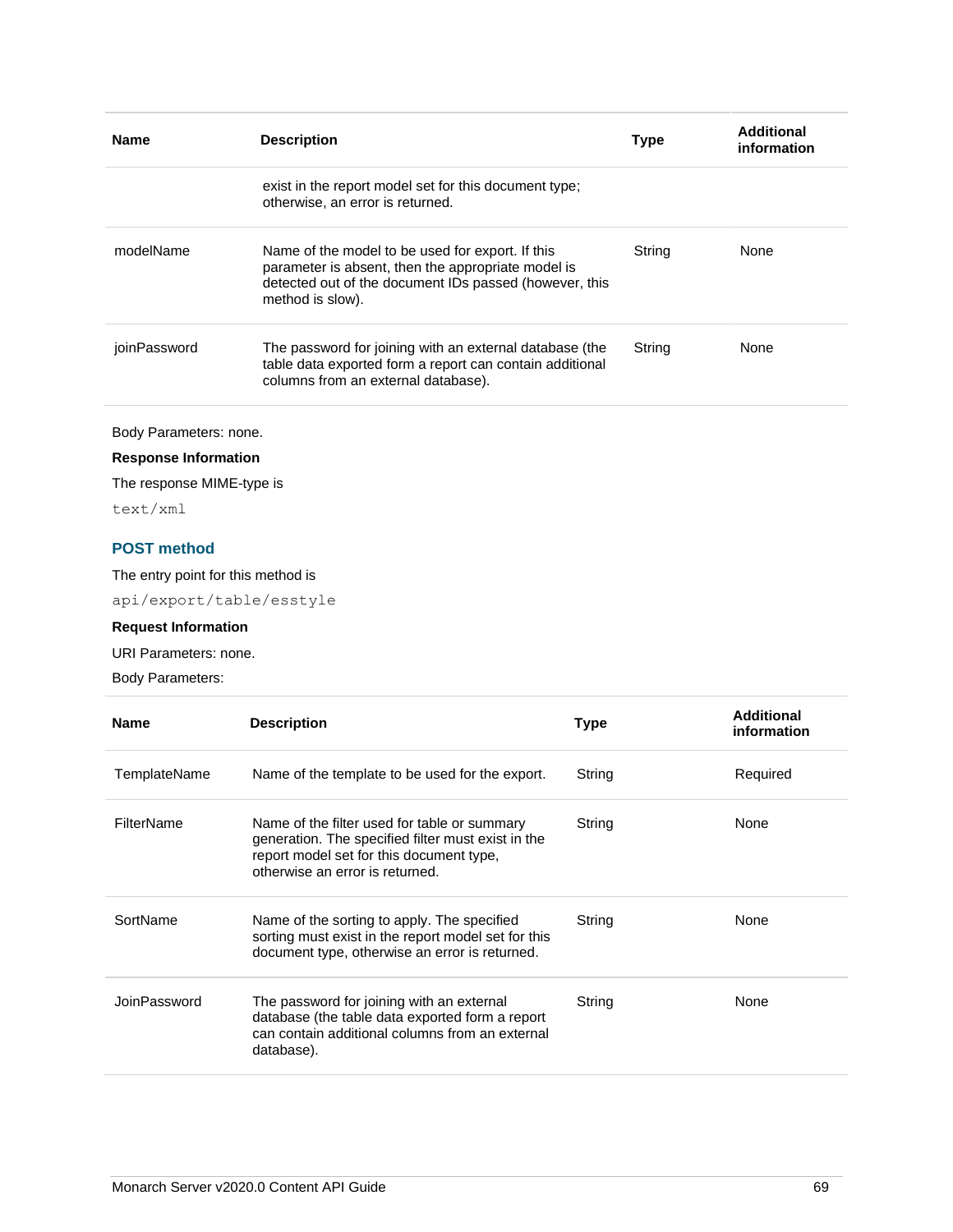| <b>Name</b> | <b>Description</b>                                                                                                                                                                   | <b>Type</b>            | Additional<br>information |
|-------------|--------------------------------------------------------------------------------------------------------------------------------------------------------------------------------------|------------------------|---------------------------|
| ModelName   | Name of the model to be used for export. If this<br>parameter is absent, then the appropriate model<br>is detected out of the document IDs passed<br>(however, this method is slow). | String                 | None                      |
| DocumentIds | List of IDs of the documents to retrieve. All of<br>these documents must be of the same type. If<br>the documents requested are of more than one<br>type, an error is returned.      | Collection of integers | Required min<br>length: 1 |

**Request format sample (application/json, text/json)**

```
{
  "TemplateName": "sample string 1",
  "FilterName": "sample string 2",
  "SortName": "sample string 3",
  "JoinPassword": "sample string 4",
  "ModelName": "sample string 5",
  "DocumentIds": [
     1,
     2
  ]
}
```
## **Request format sample (application/xml, text/xml)**

```
<EsStyleTableExportRequest xmlns:xsd="http://www.w3.org/2001/XMLSchema" 
xmlns:xsi="http://www.w3.org/2001/XMLSchema-instance">
   <DocumentIds>
    \langle \text{int}>1 \langle \text{int}\rangle\langle \text{int} \rangle2\langle \text{int} \rangle </DocumentIds>
   <FilterName>sample string 2</FilterName>
   <SortName>sample string 3</SortName>
   <JoinPassword>sample string 4</JoinPassword>
   <ModelName>sample string 5</ModelName>
   <TemplateName>sample string 1</TemplateName>
</EsStyleTableExportRequest>
```
## **Response Information**

The response MIME-type is:

text/xml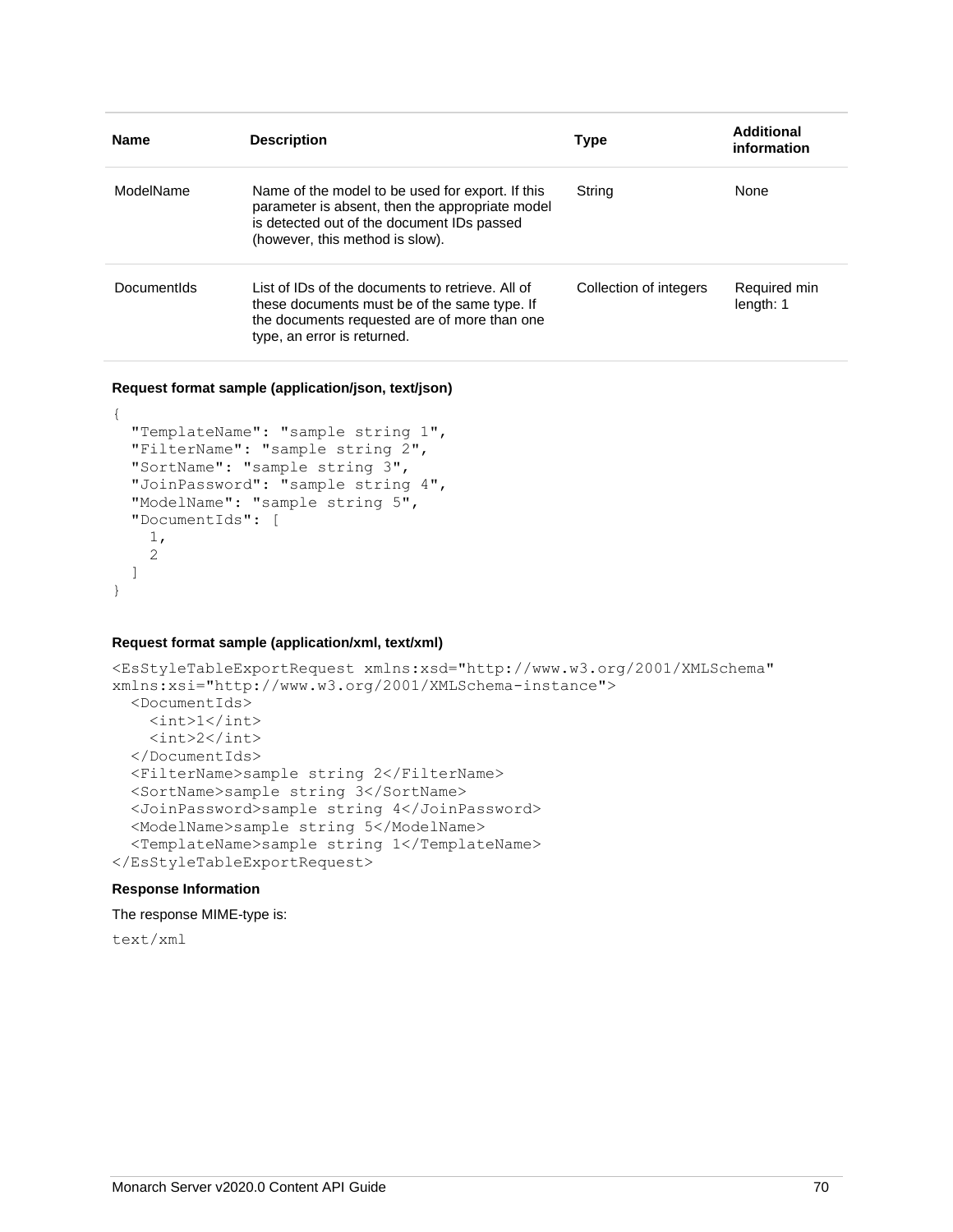# **DYNAMIC LOGIN**

Use the following method to login to MS Client with Dynamic User.

## **POST method**

The entry point for this method is

api/dynamicLogin

## **Request Information**

URI Parameters: none.

Body Parameters:

| <b>Name</b>         | <b>Description</b>                                                                                                     | <b>Type</b>                              | <b>Additional</b><br>information          |
|---------------------|------------------------------------------------------------------------------------------------------------------------|------------------------------------------|-------------------------------------------|
| <b>UserName</b>     | Name of Dynamic User.                                                                                                  | String                                   | Required<br>max length:<br>60             |
| <b>UserFullName</b> | Full Name of Dynamic User.                                                                                             | String                                   | Optional<br>max length:<br>60             |
| GroupName           | The names of the Groups of which the User<br>will be a member. For multiple Groups, use a<br>comma as a delimiter (,). | Collection of string                     | Required                                  |
| RedirectPage        | Page that redirects the User after login. Main<br>Page, Document Search, or Report Search.                             | RedirectType (see below)                 | Required                                  |
| DocumenTypeId       | Document Type ID, which is set on the<br>Search Form by default.                                                       | Integer                                  | Optional                                  |
| <b>DateFrom</b>     | The lower boundary limit by date that is set<br>on the Search Form by default.                                         | Date                                     | Optional<br>data type:<br>DateTime        |
| DateTo              | The upper boundary limit by date that is set<br>on the Search Form by default.                                         | Date                                     | Optional<br>Data type:<br><b>DateTime</b> |
| <b>IsLatest</b>     | Default value of Is Latest option on the<br>Search form.                                                               | Boolean                                  | Optional                                  |
| SecurityKeywords    | Security keywords                                                                                                      | Collection of<br>SecurityKeywordItem(see | Optional                                  |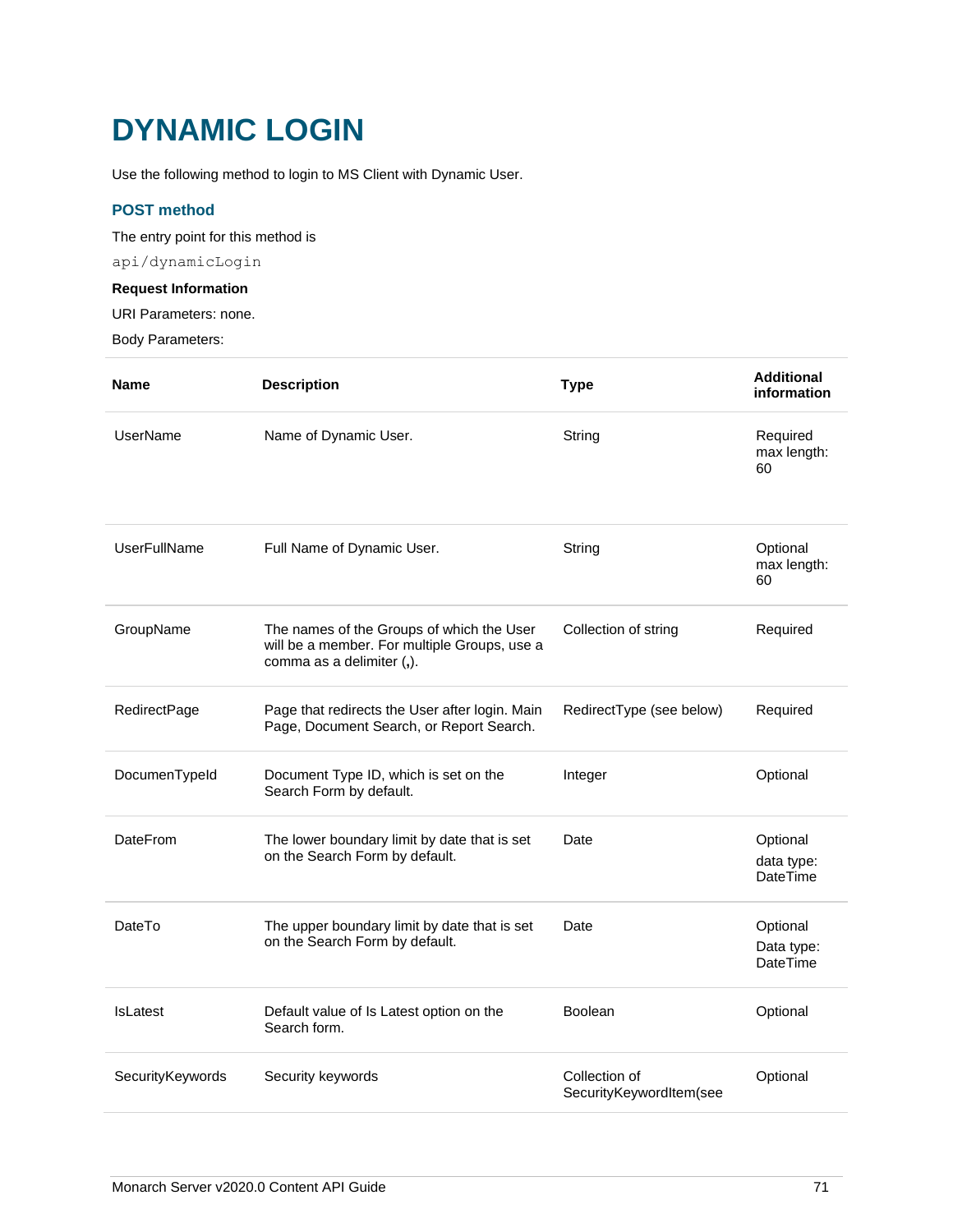| <b>Name</b>         | <b>Description</b>    | <b>Type</b>          | <b>Additional</b><br>information |
|---------------------|-----------------------|----------------------|----------------------------------|
|                     |                       | below)               |                                  |
|                     |                       |                      |                                  |
| <b>RedirectPage</b> |                       |                      |                                  |
| <b>Name</b>         | Value                 | <b>Description</b>   |                                  |
| Main                | $\pmb{0}$             | Main Page            |                                  |
|                     |                       |                      |                                  |
|                     |                       |                      |                                  |
| DocumentSearch      | 1                     | Document Search Page |                                  |
| ReportSearch        | $\overline{c}$        | Report Search Page   |                                  |
| SecurutyKeywordItem |                       |                      |                                  |
| <b>Name</b>         | <b>Description</b>    | <b>Type</b>          | <b>Additional</b><br>information |
| Name                | Security keyword name | String               | None                             |

| Value | Security keyword value | String | None |
|-------|------------------------|--------|------|

### **Request format sample (application/json, text/json)**

```
{
  "UserName": "sample string 1",
  "UserFullName": "sample string 2",
  "GroupNames": [
    "sample string 1",
     "sample string 2"
 \frac{1}{\sqrt{2}} "RedirectPage": 0,
  "DocumenTypeId": 1,
  "DateFrom": "2015-10-09T12:26:32.1385658Z",
  "DateTo": "2015-10-09T12:26:32.1385658Z",
  "IsLatest": true,
  "SecurityKeywords": [
```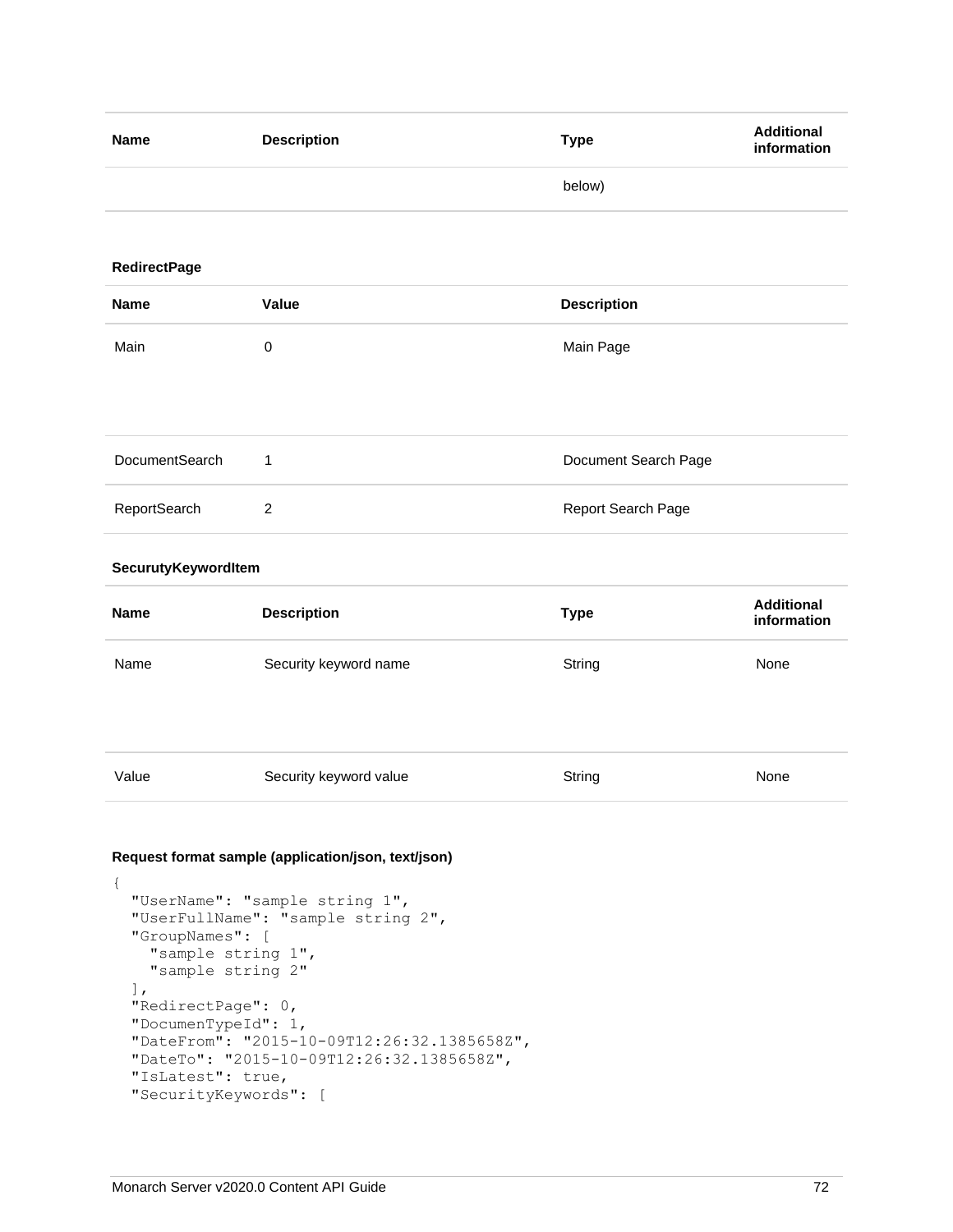```
 {
"Name": "sample string 1",
 "Value": "sample string 2"
    },
   \{"Name": "sample string 1",
 "Value": "sample string 2"
    }
  ]
}
```
## **Response Information**

The response is: Redirect to Monarch Server Client.